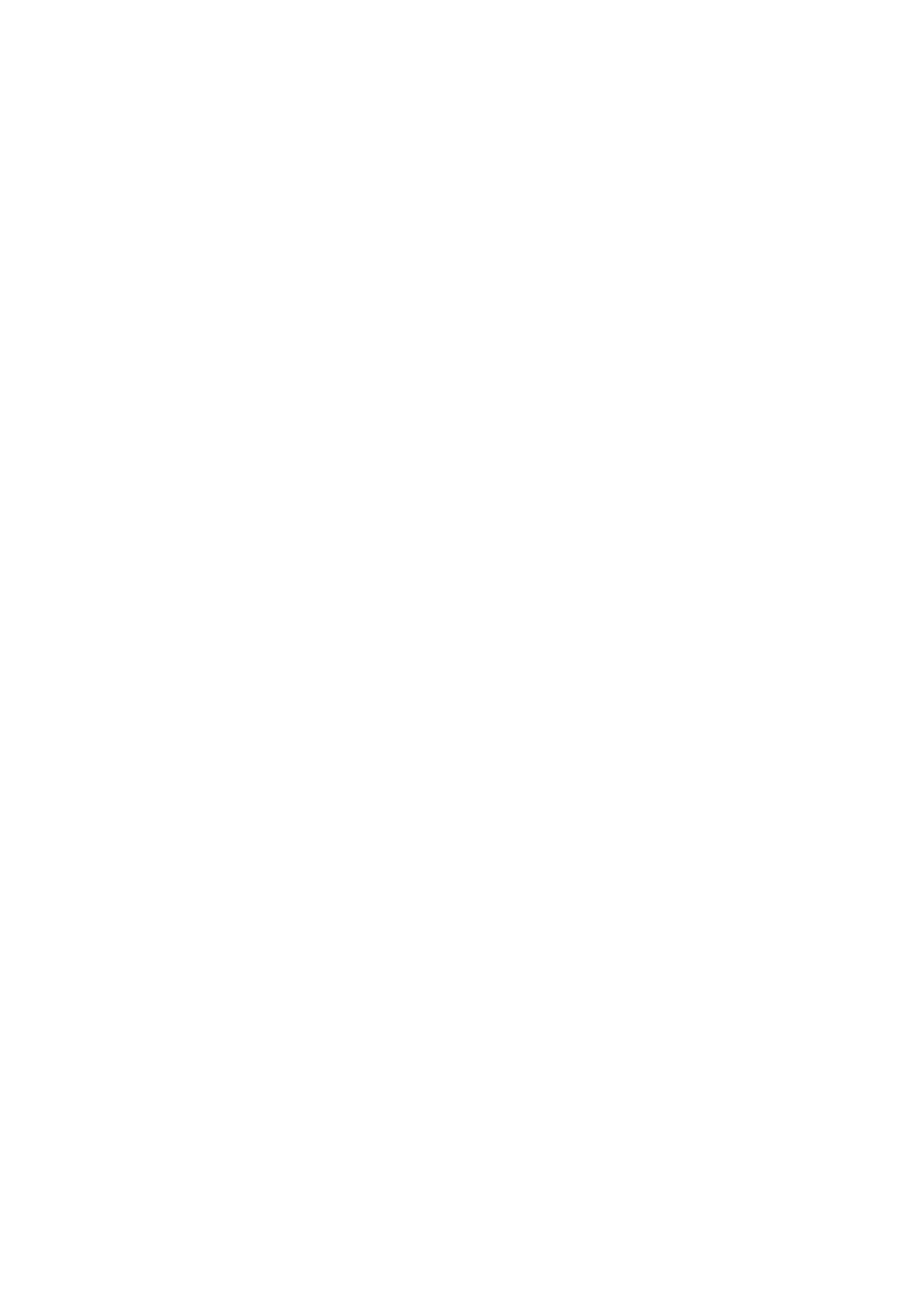Commercial Sexual Exploitation of Children in the Solomon Islands: A Report Focusing on the Presence of the Logging Industry in a Remote Region

**A Report Prepared by Tania Herbert of the Christian Care Centre, Church of Melanesia, Solomon Islands** 

**July 2007**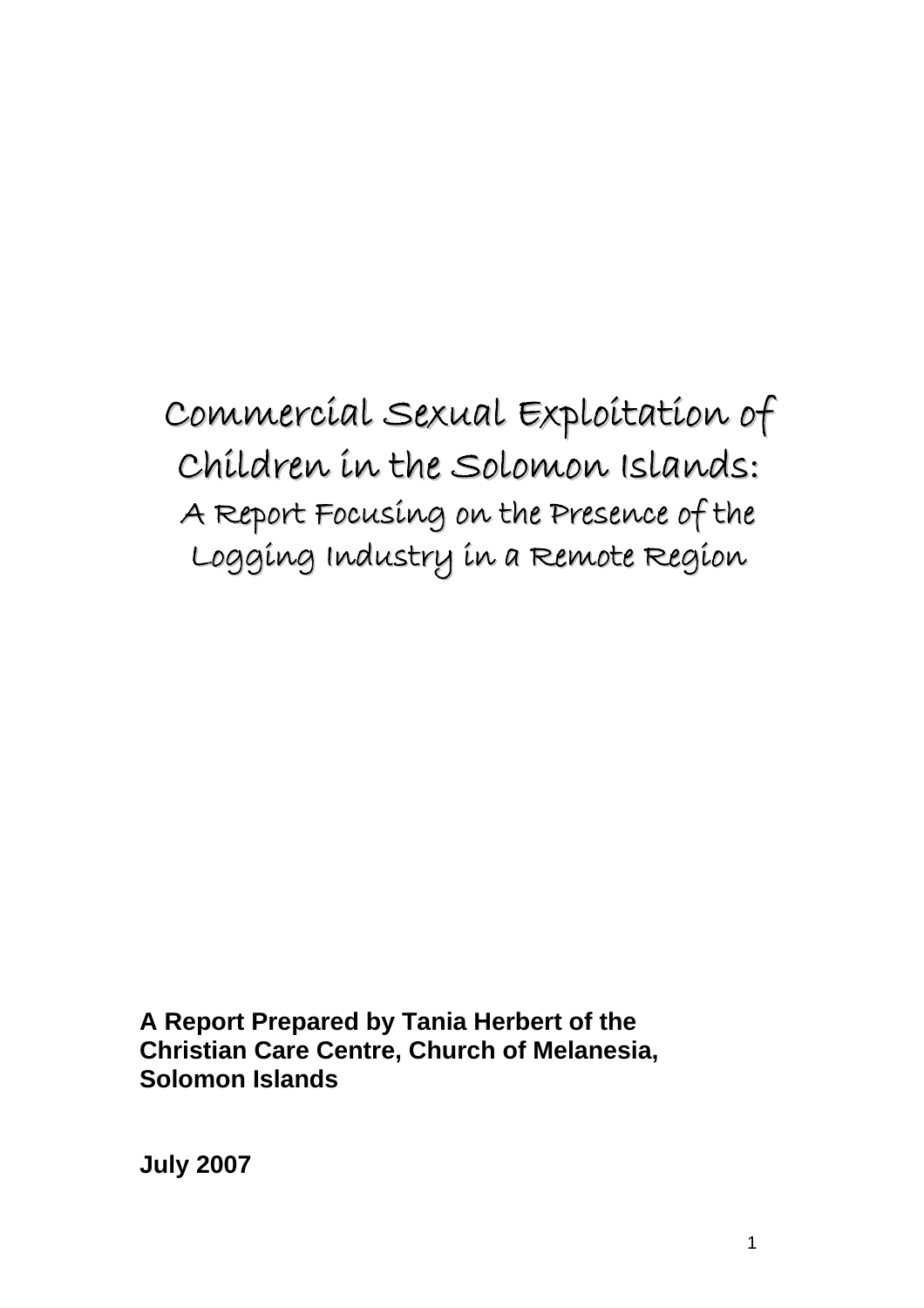# <span id="page-3-0"></span>CONTENTS

| 1.1 |                                                                  |  |
|-----|------------------------------------------------------------------|--|
| 1.2 |                                                                  |  |
| 1.3 |                                                                  |  |
|     |                                                                  |  |
| 2.1 |                                                                  |  |
| 2.2 |                                                                  |  |
| 2.3 |                                                                  |  |
| 2.4 |                                                                  |  |
| 2.5 |                                                                  |  |
| 2.6 | Preparation Visit Prior to Conducting Awareness Raising and      |  |
|     |                                                                  |  |
| 2.7 |                                                                  |  |
|     | PART 3: INFORMATION COLLECTED DURING THE PROJECT  18             |  |
| 3.1 |                                                                  |  |
| 3.2 |                                                                  |  |
| 3.3 |                                                                  |  |
|     | PART 4: FINDINGS RELATED TO COMMERCIAL SEXUAL EXPLOITATION OF    |  |
|     |                                                                  |  |
| 4.1 |                                                                  |  |
| 4.2 |                                                                  |  |
| 4.3 |                                                                  |  |
| 4.4 |                                                                  |  |
| 4.5 |                                                                  |  |
| 4.6 |                                                                  |  |
| 4.7 |                                                                  |  |
|     | PART 5: CONTRIBUTING FACTORS AND ISSUES RELATED TO CSEC  30      |  |
| 5.1 |                                                                  |  |
|     |                                                                  |  |
| 5.2 |                                                                  |  |
|     |                                                                  |  |
| 6.1 |                                                                  |  |
| 6.2 |                                                                  |  |
| 6.3 |                                                                  |  |
|     | PART 7: RECOMMENDATIONS AND FINAL COMMENTS 39                    |  |
| 7.1 |                                                                  |  |
| 7.2 | Recommendations for Further Projects and Research 39             |  |
| 7.3 |                                                                  |  |
| 7.4 | Recommendations for Increased Involvement of Government Services |  |
|     | at a Local Level (Police, Social Welfare and Health Services) 42 |  |
| 7.5 | Recommendations for Involvement of Logging Companies and         |  |
|     |                                                                  |  |
| 7.6 |                                                                  |  |
|     |                                                                  |  |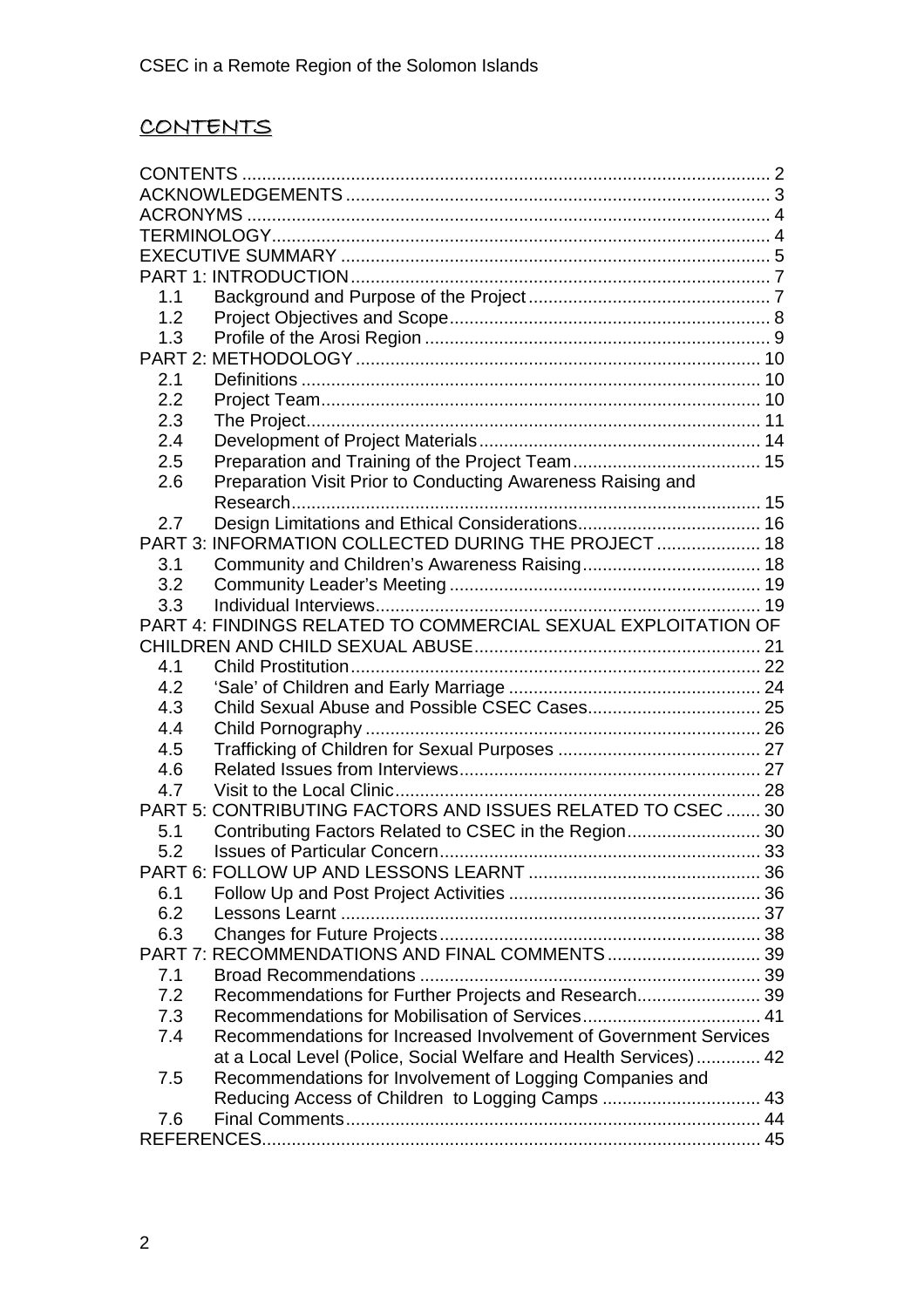# <span id="page-4-0"></span>**ACKNOWLEDGEMENTS**

The Christian Care Centre of the Church of Melanesia would like to thank the many people who have contributed their time, energy and resources to this project. Thank you to all the Sisters of the Christian Care Centre (CCC) for their exceptionally hard work for the duration of the project, particularly Sister Doreen, Sister Anna and Sister Jeny. Thank you to United Nations Children's Fund (UNICEF), for providing advice and logistical support for the project. Thanks also to those individuals and organisations who have assisted in the preparation of this project and report, including the CCC Committee, Save the Children, Inclusive Communities Program (ICP) of the Church of Melanesia (COM), Lesley Hoatson of the COM, Polini Boseto, Stephanie Walters and others who have helped extensively 'behind the scenes'.

Thank you also to the host villages for their hospitality, assistance and guidance. Most of all, we would like to thank all of the courageous individuals who stepped forward to share their stories, and acknowledge the children, families and communities who have been affected by commercial sexual exploitation of children in the Arosi Region of Makira.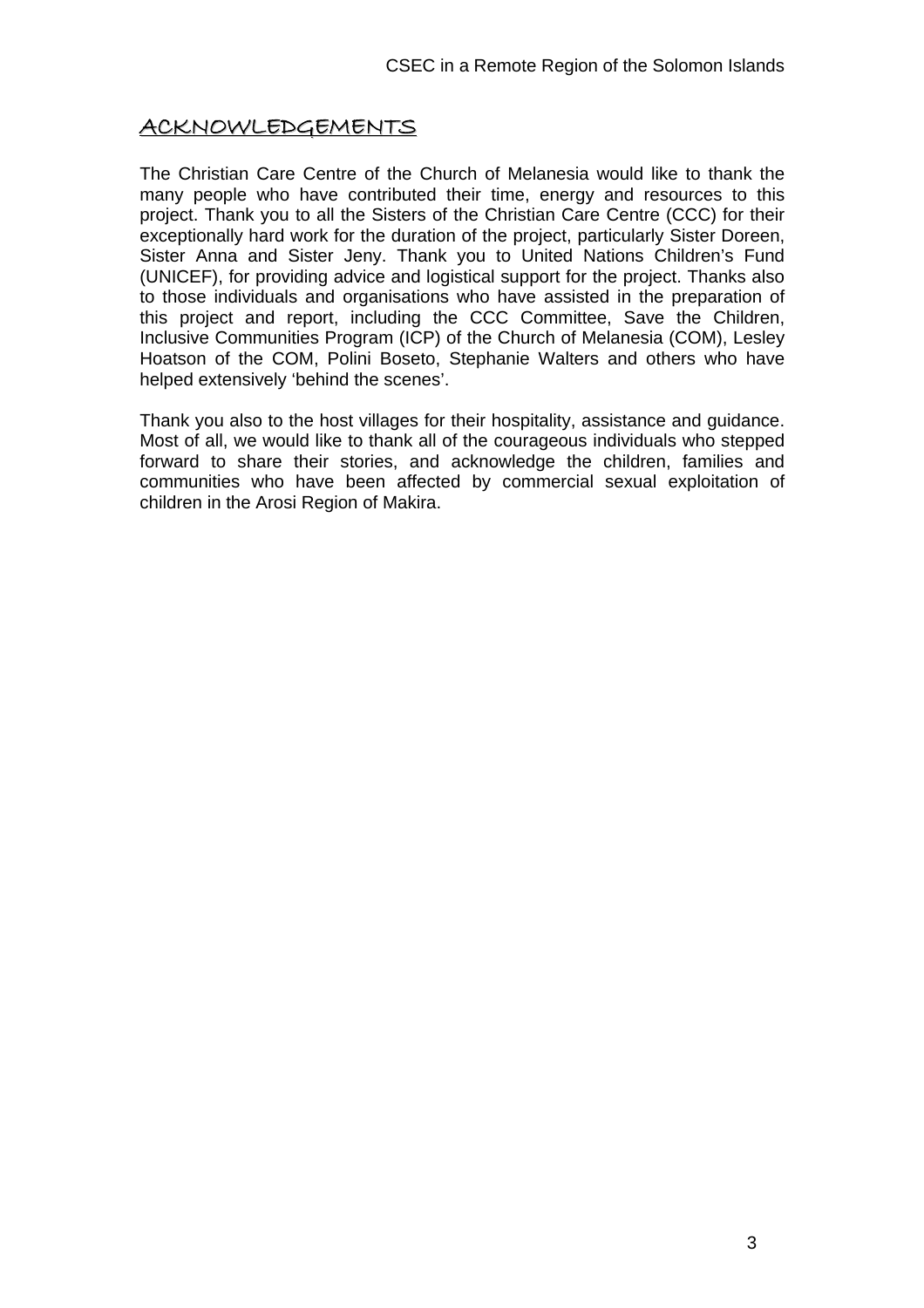# <span id="page-5-0"></span>ACRONYMS

| CA             | <b>Child Abuse</b>                                             |
|----------------|----------------------------------------------------------------|
| <b>CCC</b>     | <b>Christian Care Centre</b>                                   |
| <b>COM</b>     | Church of Melanesia                                            |
| <b>CRC</b>     | Convention on the Rights of the Child                          |
| <b>CSA</b>     | <b>Child Sexual Abuse</b>                                      |
| <b>CSC</b>     | Community of the Sisters of the Church                         |
| <b>CSEC</b>    | <b>Commercial Sexual Exploitation of Children</b>              |
| <b>CSM</b>     | Community of the Sisters of Melanesia                          |
| DV.            | <b>Domestic Violence</b>                                       |
| <b>ECPAT</b>   | End Child Prostitution, Child Pornography and Trafficking of   |
|                | <b>Children for Sexual Purposes</b>                            |
| <b>FSC</b>     | <b>Family Support Centre</b>                                   |
| <b>HIV</b>     | Human Immunodeficiency Virus                                   |
| <b>ICP</b>     | <b>Inclusive Communities Program</b>                           |
| <b>RRRT</b>    | <b>Regional Rights Resource Team</b>                           |
| <b>SDA</b>     | Seventh Day Adventist                                          |
| SI             | Solomon Islands                                                |
| <b>SIG</b>     | Solomon Islands Government                                     |
| <b>STI</b>     | <b>Sexually Transmitted Infection</b>                          |
| <b>UNESCAP</b> | United Nations Economic and Social Commission for Asia and the |
|                | Pacific                                                        |
| <b>UNICEF</b>  | United Nations Children's Fund                                 |

# **TERMINOLOGY**

| A person with a high status in the village<br>A housekeeper, or person who works doing domestic tasks<br>such as washing clothes or cooking. House girls are often<br>teenagers or unmarried young women |
|----------------------------------------------------------------------------------------------------------------------------------------------------------------------------------------------------------|
| Customary or traditional practices                                                                                                                                                                       |
| Common home brew made from yeast and sugar                                                                                                                                                               |
| A Solomon Islander                                                                                                                                                                                       |
| A second partner, usually taken by a married person.                                                                                                                                                     |
| Further partners are referred to as O3, O4 etc.                                                                                                                                                          |
|                                                                                                                                                                                                          |
| Strings of locally made beads commonly exchanged as<br>'compensation' for a wrongdoing, or as a bride price                                                                                              |
| Acting as a go-between, delivering messages (Solomon                                                                                                                                                     |
| Airlines is the national airline)                                                                                                                                                                        |
| Something which is forbidden, or against kastom                                                                                                                                                          |
| Young boy (iang boi)<br>An unmarried male                                                                                                                                                                |
| Young girl (iang gele)<br>An unmarried female                                                                                                                                                            |
|                                                                                                                                                                                                          |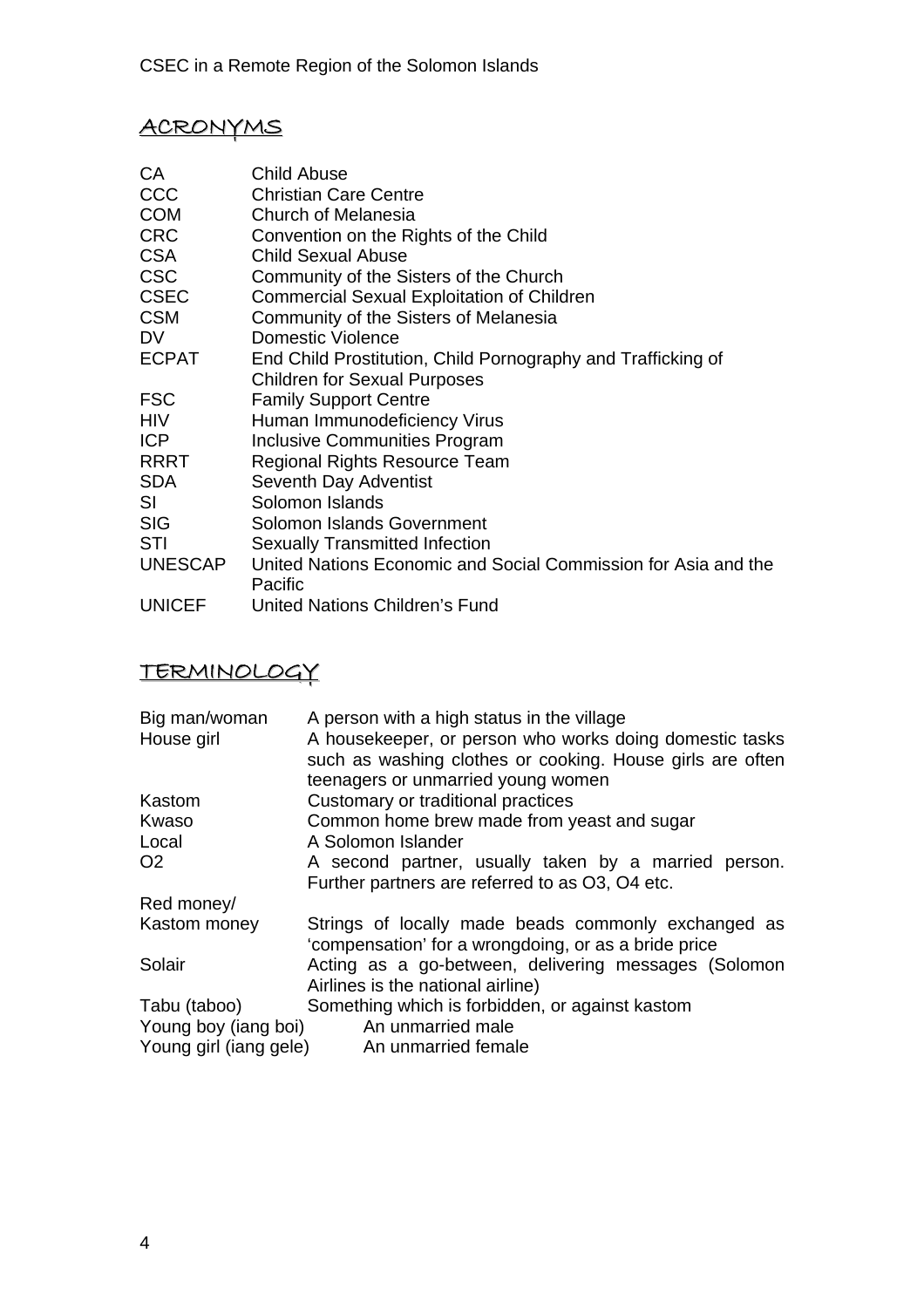# <span id="page-6-0"></span>EXECUTIVE SUMMARY

The following report outlines a project undertaken by the Christian Care Centre of the Church of Melanesia in the Arosi Region of the Makira Province, Solomon Islands. The report addresses the commercial sexual exploitation of children (CSEC), or sexual abuse in exchange for money or goods, in a remote region of the Solomon Islands, and focuses on the presence of the logging industry and the role this industry plays in abusing and exploiting children.

The project was primarily run by Sisters of the Church of Melanesia, who ran community awareness raising on child abuse and commercial sexual exploitation of children for communities and their children. The project also aimed to gain an indication of the nature and extent of commercial sexual exploitation of children (CSEC) in the region through group discussions with communities, community leaders and individual interviews, and, from these, provide a set of recommendations.

The project was run in six villages across the region, with 12 villages in attendance. Sessions were run in Pijin and the local language. Over 1,000 people came to the community awareness raising, and 370 children attended the children's sessions. There were also six meetings with local community leaders. Villages and leaders identified a range of child sexual exploitation and abuse problems in the villages. Individual interviews were conducted with forty-one people (12 of whom were the victims themselves). Sixty stories of abuse were collected from these interviews. Forty-one stories were of CSEC, with a further 14 stories of child sexual abuse or possible CSEC. **There were at least 73 children who were victims.** 

**Child prostitution was the most prominent type of exploitation, with 25 stories collected, affecting 36 children.** Children ranged from age 11 through to 19, with most children being aged 13 to 15 years. Most of the perpetrators were foreign loggers.

**There were 12 stories of children entering into early marriage or being 'sold' into marriage by parents.** All but two cases were marriages to foreign loggers, and six stories were about girls below the legal age of 15. In addition, there were two cases where a child was at risk of being trafficked, or sold to be taken to another country.

**There were also a range of sexual abuse cases, with crimes being committed by both foreign and Solomon Islander men.** Pregnancy of children was an issue, with nine stories of underage girls becoming pregnant. Also of concern were children and young boys being used as "Solair", arranging girls or carrying messages in exchange for money or alcohol. There were eight stories of this happening.

**Pornography and children was a major issue in the villages where the project was run.** There were two cases where pornography was of Solomon Islander children. There were also a further five cases of children being shown pornographic movies or pictures, both within the camps and within the villages.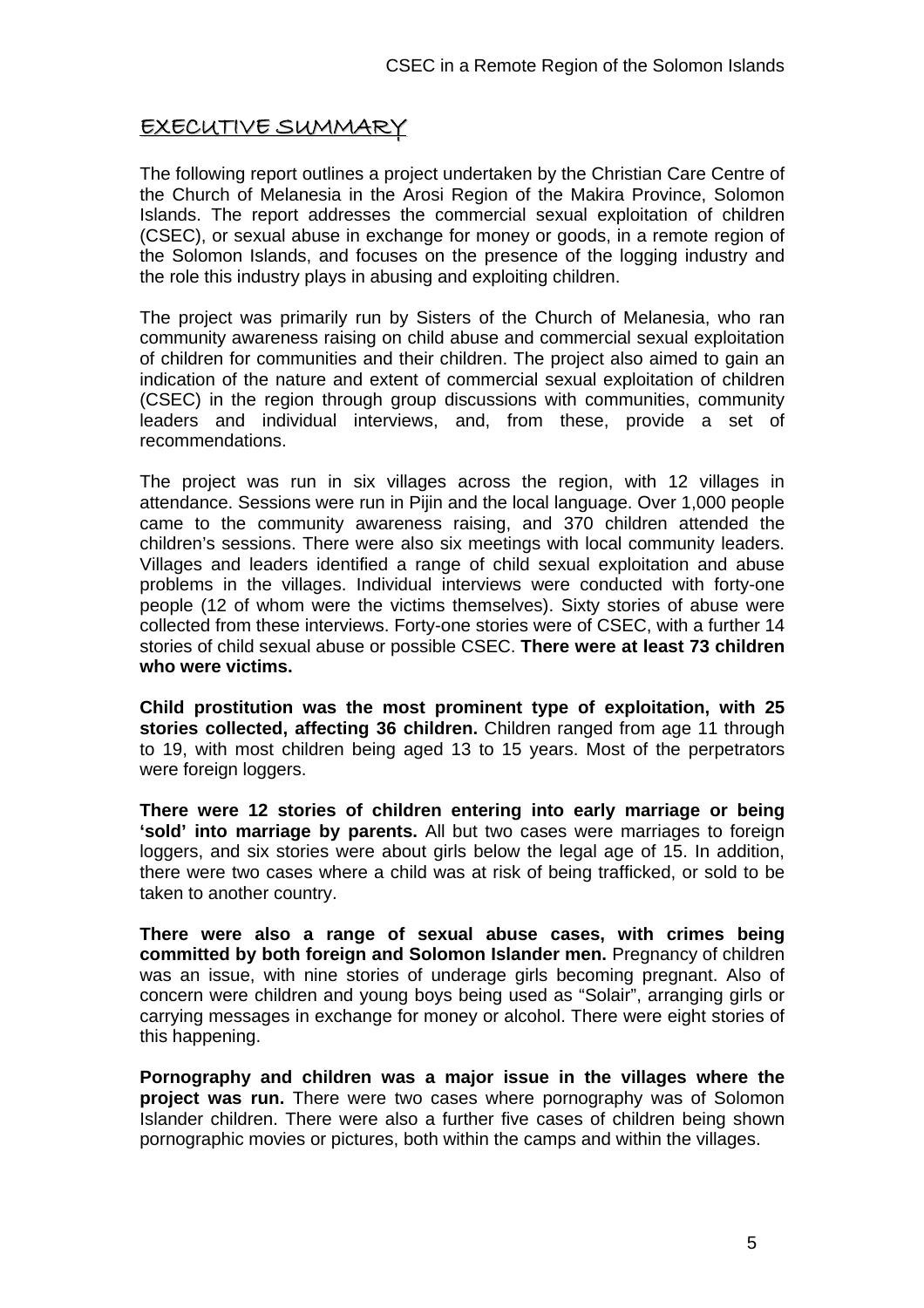There is little doubt that the presence of the logging company is a contributor to these abuse and exploitation cases with children. However, there are a range of other factors which are discussed in this report and which are likely to be contributors. These include: issues around marriage; changes to kastom; a lack of awareness about child abuse, exploitation and safety and; the need for different approaches to the monitoring of children.

This study clearly shows that commercial sexual exploitation of children is a serious and substantial problem in at least some areas where logging is present in the Solomon Islands. This issue requires urgent attention and action. As well as the impact on children, families and communities, the current lack of monitoring of camps means that people in the camps are not accountable for their illegal actions and are easily able to access children for the purpose of sexually abusing and exploiting them.

The report also provides a set of recommendations. These recommendations must be urgently addressed, should be government led, and there should be a commitment from the Ministry Women, Children and Youth to oversee the recommendations of this report. Recommendations cover: further projects and research; mobilisation of services; increased involvement of government services at the local level and; involvement of logging companies and reduced access of children to logging camps. Recommendations have been made based on experiences in the Arosi Region, however it is likely that these recommendations are relevant to all logging areas, particularly those in remote regions.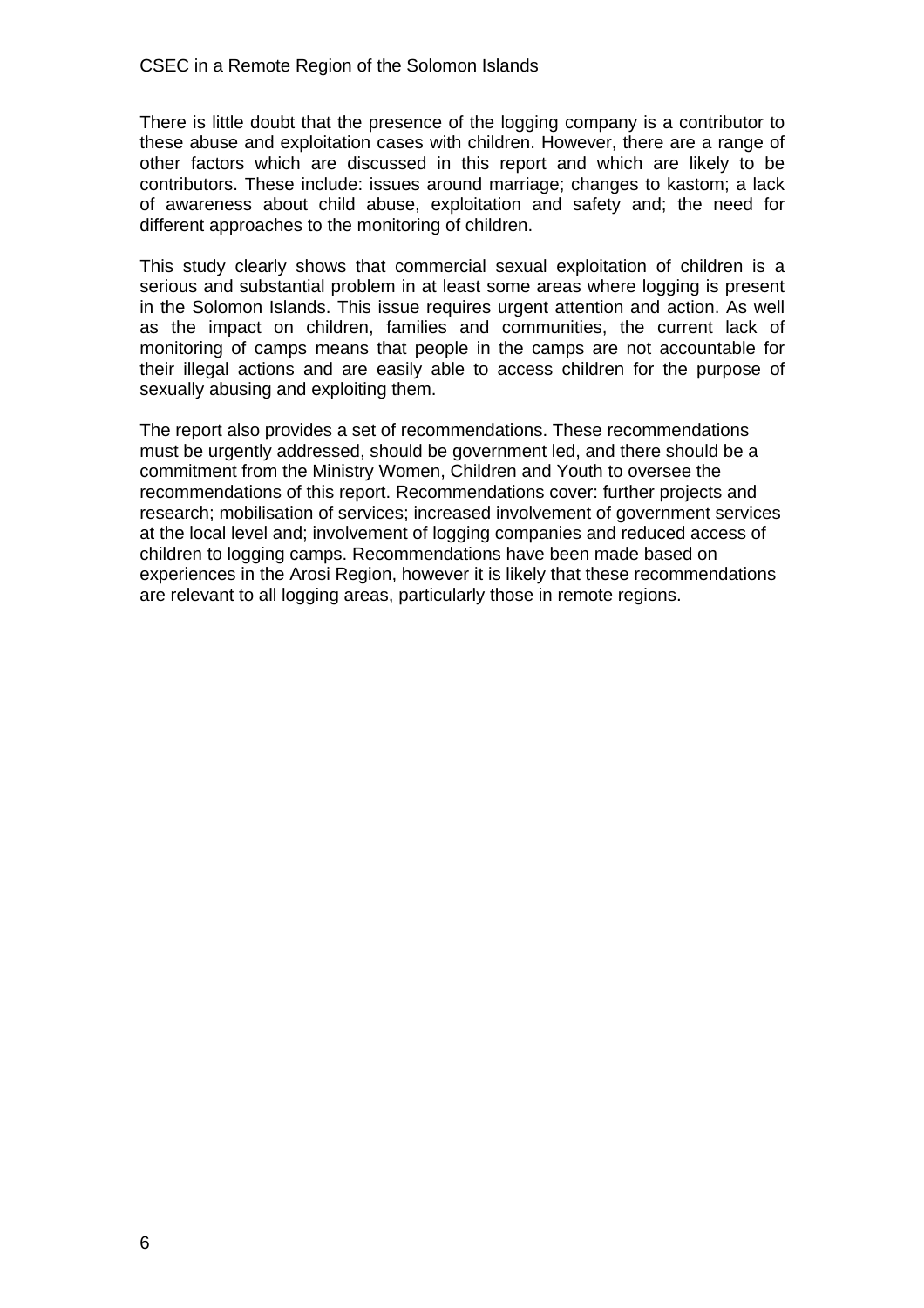## <span id="page-8-0"></span>PART 1: INTRODUCTION

#### 1.1 Background and Purpose of the Project

The Christian Care Centre (CCC) is the only refuge for women and children who are victims of violence or abuse in the Solomon Islands. The Centre is supported by the Church of Melanesia (COM) and was officially opened on March  $6<sup>th</sup>$ , 2005, although the Centre had been in operation since 2002. The Centre was the vision of the late Sister Lillian Maeva, who recognised that women would often arrive at the house of the Sisters of the Church (Patteson House in Honiara) after domestic violence (DV) or sexual assault, asking for counselling and protection. During the years of civil unrest, the number of these vulnerable women and children increased beyond the capacity of Patteson House to accommodate them. The Church realised that specialist services were needed to assist those who had been victims of violence, and that they needed to be available to all victims, regardless of creed.

Consequently, the Centre was built, being located approximately 30 kilometres outside Honiara. The Centre is staffed by both orders of COM Sisters; the Community of the Sisters of the Church (CSC), and the Community of the Sisters of Melanesia (CSM).

The objectives of the Centre are:

- a) To provide pastoral care for women and children, from all Churches and faiths, who have been victims of violence or physical or sexual abuse; and
- b) To provide educational programmes for the general public towards the prevention of such violence and abuse.

Since it's opening, the Centre has provided short term housing for over 300 women and children who have been victims of violence, and numbers are increasing as the Centre becomes better known.

To address the second objective, CCC staff have engaged in a number of projects across all Provinces of the Solomon Islands. Workshops have been conducted with women's, youth and church groups and within villages. Workshops have covered a range of areas including DV, child abuse (CA) and child sexual abuse (CSA), teenage pregnancy, prostitution and exploitation. The commercial sexual exploitation of children (CSEC) project that this report focuses on was conducted in line with this second objective of the Centre.

In 2004, the CCC undertook a study with technical assistance from The Regional Rights Resource Team (RRRT) for the United Nations Children's Fund (UNICEF) entitled "Commercial Sexual Exploitation of Children and Child Sexual Abuse in the Solomon Islands: A Situational Analysis". It is subsequently called in this report 'The 2004 study'. The purpose of the 2004 study was to explore the prevalence and nature of CSEC and child sexual abuse in the Solomon Islands and inform programmatic responses.

The study was part of the 2006 report "Child Sexual Abuse and Commercial Sexual Exploitation of Children in the Pacific: A Regional Report" prepared by the Pacific Regional Rights Resource Team for UNICEF, UNESCAP and ECPAT, which included studies from five countries across the Pacific.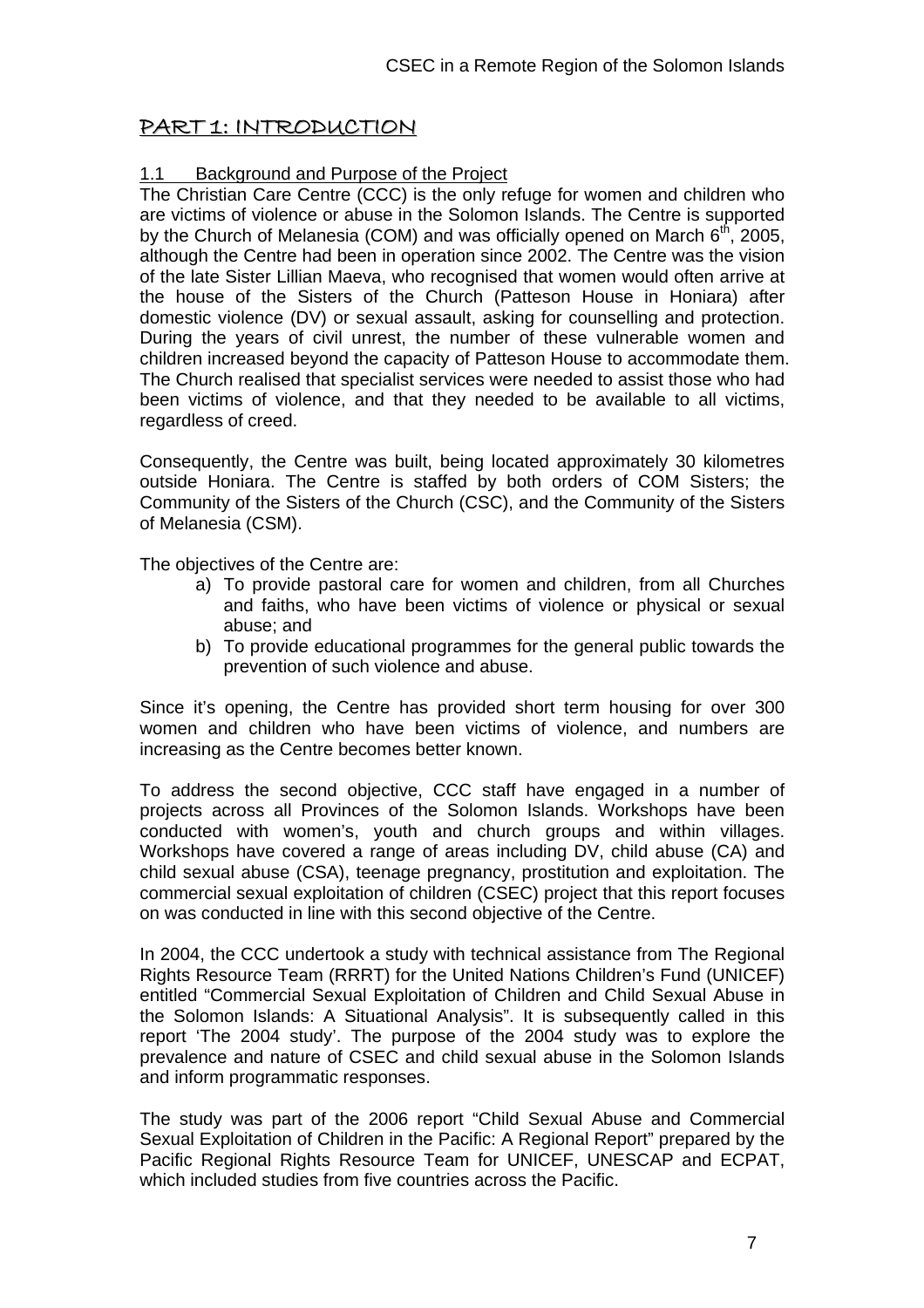<span id="page-9-0"></span>As part of the 2004 study, CCC held two focus groups in the Makira Province. Early in 2006, community leaders from Makira contacted the Centre Coordinator and reported that leaders, including teachers and members of the clergy, had noticed that a number of problems had arisen in communities after the arrival of logging companies in the area. These leaders expressed concern about children spending time at the camps, and particularly about some teenage girls who had become pregnant to loggers, or who were known to be receiving money or goods in return for sex with people working in the logging camp. These leaders requested that the CCC return to Makira to provide public education and to give advice to the community about how to respond to these problems.

The 2004 study reported that one of the most frequent requests from study participants was for more information, particularly around sexual abuse and exploitation of children. Thus, the purpose of the current project was to follow on from the 2004 study by investigating the issue of CSEC in more details in one remote region, and also to provide a pilot project of community awareness raising as a means of addressing CSEC. The project was also to be provided by people with training in counselling and listening skills, so that villagers would have the opportunity to discuss concerns with trained helpers.

The CCC Board decided that four staff members could go to the Makira Province for two weeks ([1](#page-9-0)4 days).<sup>1</sup> Due to the limited time frame, the project team decided to run six community awareness raising workshops within the two weeks across one of the heaviest logging areas in the Arosi region of the Makira Province.

#### Project Objectives and Scope

The objectives of the project were as follows:

- 1. Provide community awareness raising on child abuse and CSEC, particularly in relation to the problems noted by community leaders, both for the broader community and more specifically for children;
- 2. Attempt to gain an indication of the nature and extent of CSEC in the selected region through group discussions with communities, community leaders and individual interviews; and
- 3. Provide a set of recommendations for addressing CSEC in the target area and future activities related to CSEC from overseas industries working in remote areas;
- 4. Provide training for Sisters of the CCC to enable them to conduct the project.

This was a small project with the scope being limited to the above objectives. The overall picture of CSEC in the Solomon Islands is far from a clear one with the issue only now coming to the attention of the country and the international community. There is a great need for further extensive research, programming and action around CSEC in the Solomon Islands and the Pacific Region. This, however, is beyond the scope of this project.<sup>[2](#page-9-0)</sup> Rather, the community awareness raising was run as a response to a request for help from a small number of

 $1$  A fifth team member from another NGO was to have accompanied the team, but had to withdraw just before visiting the villages.

 $2^{2}$  For a more extensive background on CSEC both generally and specific to the country and the region, the reader is referred to the 2006 Regional Report.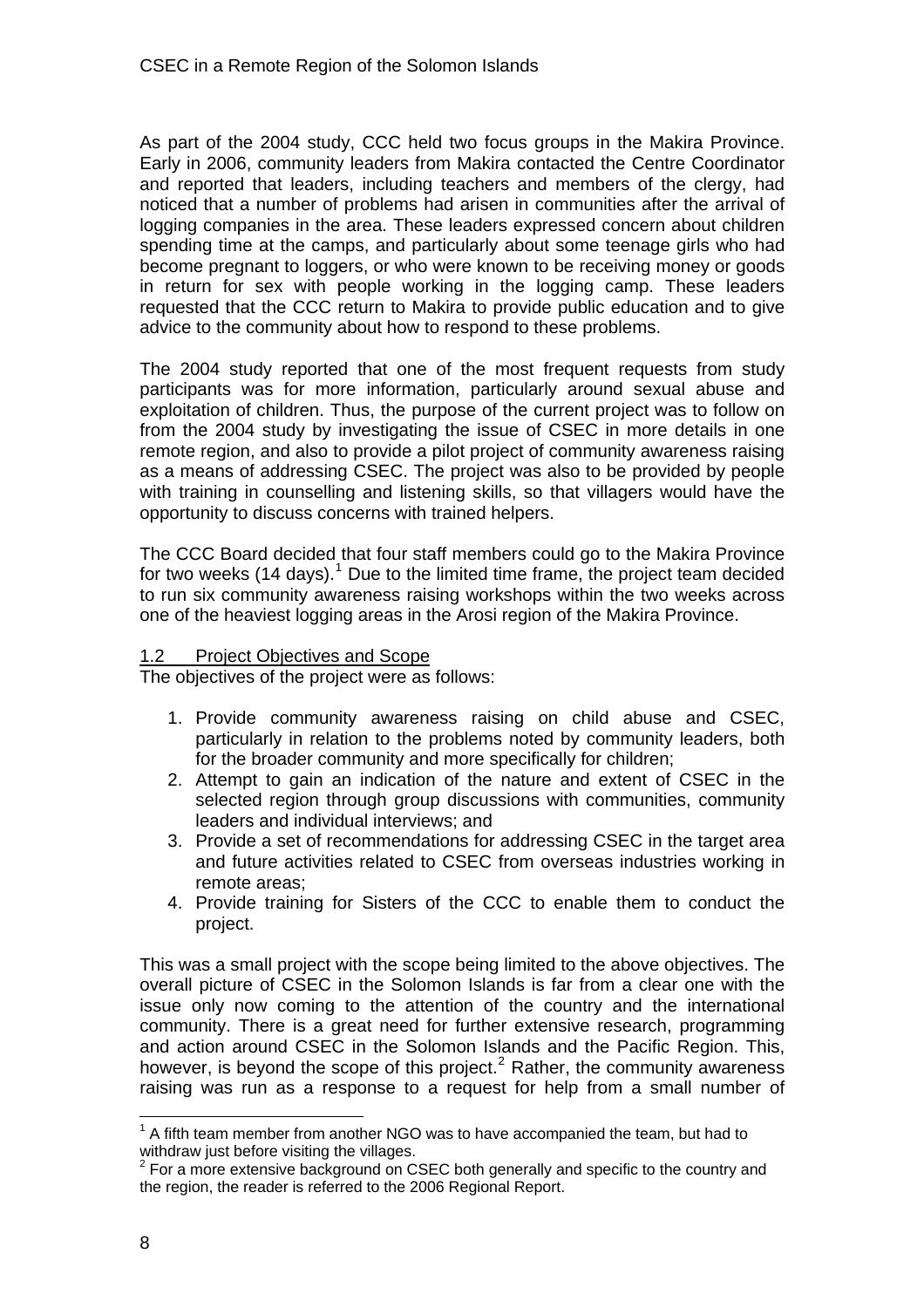<span id="page-10-0"></span>communities, and the research component was conducted as a preliminary exploration of CSEC and related issues in a remote area.

#### 1.3 Profile of the Arosi Region

#### *1.3.1 Demographics*

The Makira-Ulawa Province is located at the South-Eastern end of the Solomon Islands, with only the Temotu Province further East. The Province is 3.188 sq km. with 3,043 sq km of this being known as Makira, or San Cristobel, the main island of the Province. The 2005 SIG Solomon Islands Government (SIG) Household Income and Expenditure Survey estimated a population of 50,026 for the Province, as compared to the 1999 SIG Census which recorded a population of [3](#page-10-0)1,006. $3$  This indicated a very high estimated grown rate of 8% in the Province between 1999 and 2005. $4$ 

The Arosi region incorporates the Western end of San Cristobel, from the North to South coast. The current project was run along a stretch of the coast where logging was prominent, covering approximately one fifth of the coast of Arosi. The 1999 census recorded a population in the Arosi Region of 7,023, with 3,943 people aged between 0 and 19 years<sup>[5](#page-10-0)</sup>. Of particular relevance to this project were children within the age range of 10 and 19 years, of whom 1,821 were recorded in the region in 1999 (852 female and 969 male).

#### *1.3.2 Economic Context*

At the time of this project the team were aware of three logging camps in the region. All were run by Malaysian companies, and staffed by both Solomon Islander and Malaysian workers.

Commercial logging in the Solomon Islands first began in the 1920's (Bennett, 2000), with large-scale commercial logging starting in the early 1960's (Kabutaulaka, 2000). The extent of logging has increased in the Solomon Islands amidst ongoing environmental and political controversy and with limited regulation (Moore, 2006; Kabutaulaka, 2000). Debate has primarily focused on the unsustainability of logging practices, the economic dependence of the country on log exports and corruption allegations (Kabutaulaka, 2000). However, despite the attention given to these issues the social impacts of logging, including the issue of CSEC, have largely escaped scrutiny.

 3 Solomon Islands Government (2006) Household Income and Expenditure Survey, p20

<sup>&</sup>lt;sup>4</sup> Solomon Islands Government (2006) Household Income and Expenditure Survey, p20

 $5$  More recent data about this specific area was not available at the time of this report.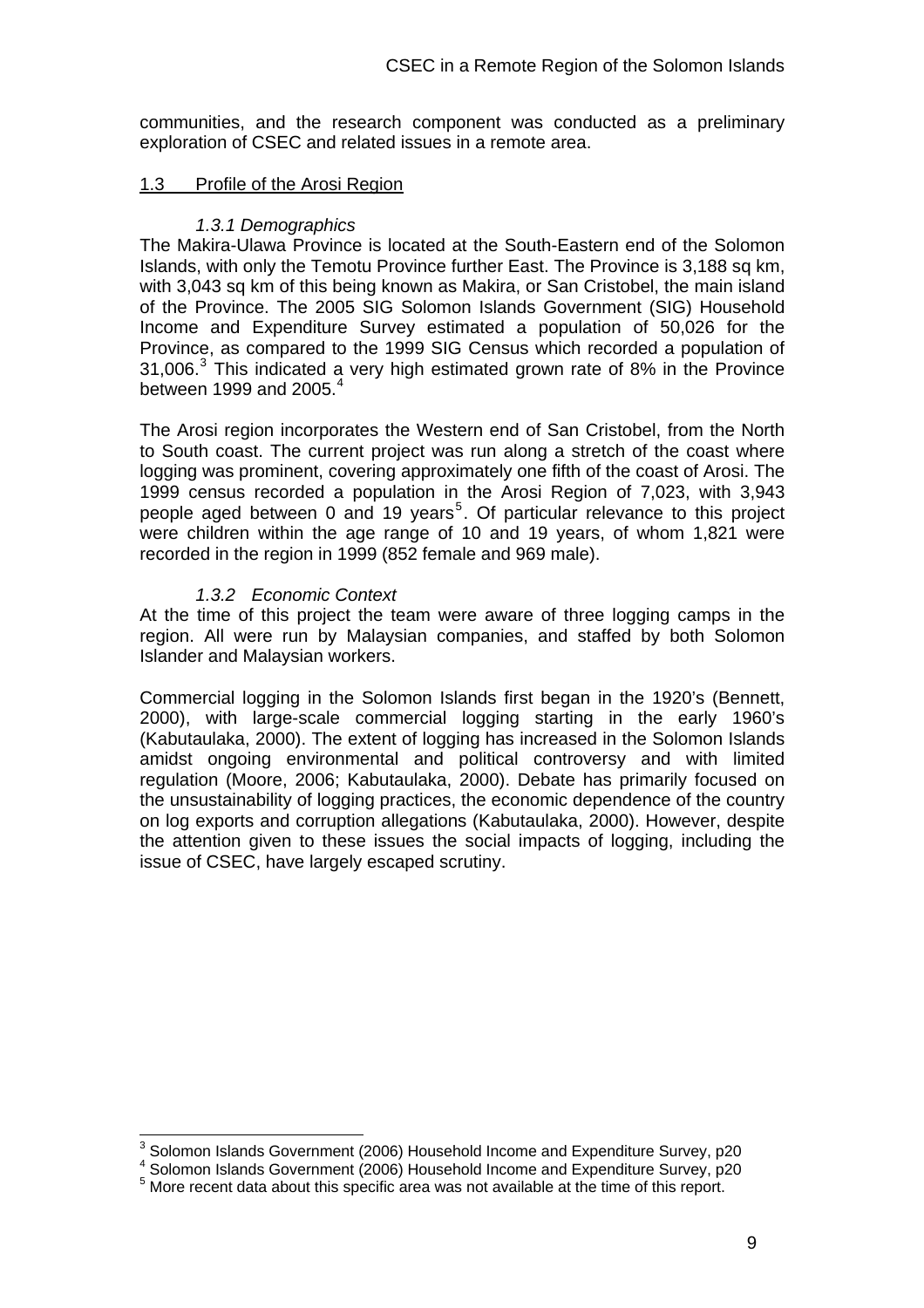# <span id="page-11-0"></span>PART 2: METHODOLOGY

#### 2.1 Definitions

For the purpose of this report, and in line with the definition from the Convention on the Rights of the Child  $(CRC)^6$  $(CRC)^6$ , a child is defined as a person under the age of 18. However, in the Solomon Islands, age is often difficult to determine. Children are rarely registered at birth, and many individuals are unaware of their age or the age of their children. Further, in Solomon Island Pijin, a *iang gele* (young girl) or *iang boi* (young boy) is a female or male who is unmarried, rather than one who is of a certain age. Consequently, in stories collected for this report, ages were often estimated. Due to the unreliability of reported ages, all stories referring to teenagers were included.

Commercial sexual exploitation of children (CSEC) refers to a type of sexual abuse. With CSEC, the children are taken advantage of for sex, but there is also the commercial element, where the sex is exchanged for money or goods. In line with the 2004 CCC report (p. 9), CSEC was defined as follows:

 "*Sexual exploitation of a child by another person in return for remuneration, in cash or kind, paid to the child or paid to a third person or persons. It includes child prostitution, child pornography, trafficking in children for sexual purposes, child sex tourism and 'sale' of children though improper marriage."* 

#### 2.2 Project Team

The team comprised four members, as follows:

- o One person (female) from Australia who was working as a volunteer advisor for the Centre. This person had a doctorate in clinical psychology and was an experienced researcher and trainer (European background);
- o The Centre Coordinator (a professed Sister) who was an experienced counsellor and trainer;
- o Two Sisters from the CCC (one from CSC and one from CSM). Both of the CCC Sisters had previous experience in Church Mission work in the Provinces, and had received training at the Centre in relation to DV, counselling, working with victims of abuse and relevant Solomon Islands Law.

Both the Centre Coordinator and the Centre Advisor had extensive experience in public education and conducting workshops. Both of the CCC Sisters also had previous experience in Church Mission work in the Provinces and, in addition to training in social issues during their time as novice Sisters, had received training at the Centre in relation to DV, counselling and working with victims.

All team members were fluent in Pijin, and the Centre Coordinator was also fluent in the Arosi local language. There were also a range of skill areas and experience among the project team. In addition to all team members being familiar with the topics for presentation, between them the team were knowledgeable on several related areas, including culture and kastom, religion, child development, and health issues. The range of cultures and languages among the team meant that community members would be able to have choices about what type of person they wished to speak to in interviews.

 6 United National Nations General Assembly, 1989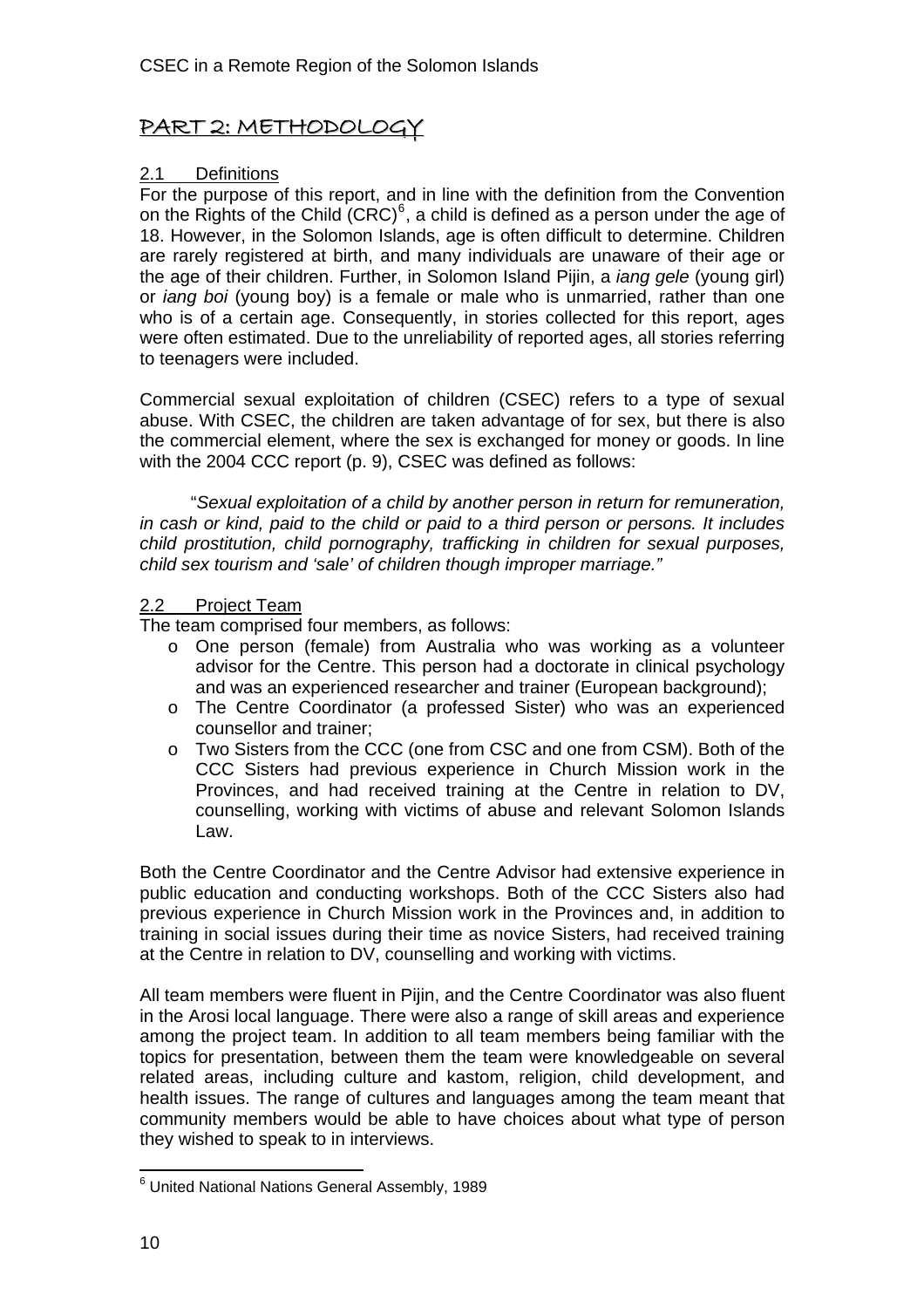<span id="page-12-0"></span>All of the villages expected to attend the awareness raising were Anglican (Church of Melanesia) villages, with the exception of one, which was Seventh Day Adventist (SDA). Using Sisters meant the project was recognised as an important Church activity, allowing the opportunity to reach larger numbers of people. Sisters are also seen as part of the culture and of the community, rather than as 'outsiders' coming in. Highly respected, they are in a unique position to provide education and awareness raising for the community, as well as having a heightened ability to discuss and to ask about highly sensitive information.

#### 2.3 The Project

The project delivered in the villages comprised four parts:

- 1. Community awareness raising open to all members of the community;
- 2. A children's awareness raising session;
- 3. A meeting with community leaders from the host village and surrounding villages;
- 4. Individual interviews with key informants.

The first two parts were related to raising awareness within communities, and parts three and four related to collecting information about the nature and extent of CSEC in the region.

#### *2.3.1 Awareness Raising*

Community awareness raising was to be presented to any member of the village or surrounding villages who wished to attend. Community leaders and Church leaders would be asked to make neighbouring villages aware of the program and extend the invitation to attend the sessions.

The community awareness raising was to be presented in two parts, as can be seen in Table 2.1. The first part was to be presented on the evening of arrival in the village. The second part was to be continued the following day. The following table includes the topics presented, the content of each topic, and the reason for inclusion in the awareness raising. Each section of the awareness raising was to be followed by a question and answer period. There were also some components of the awareness raising where people would be broken into groups for discussion of issues and then present back to the group. A village-wide approach was chosen due to the limited time period, but people were to be broken into age and gender groups for activities so that they would be able to discuss the topics presented with their peers, and without having to feel they were unable to speak out because of their age or gender.

The children's awareness raising session was to be an interactive session which aimed to give children (and any parents or other observers who attended) some basic information about "saying no", "good touching and bad touching", keeping safe and the rights of children. Information was to be presented through interactive songs, puppet shows, games and drawing activities.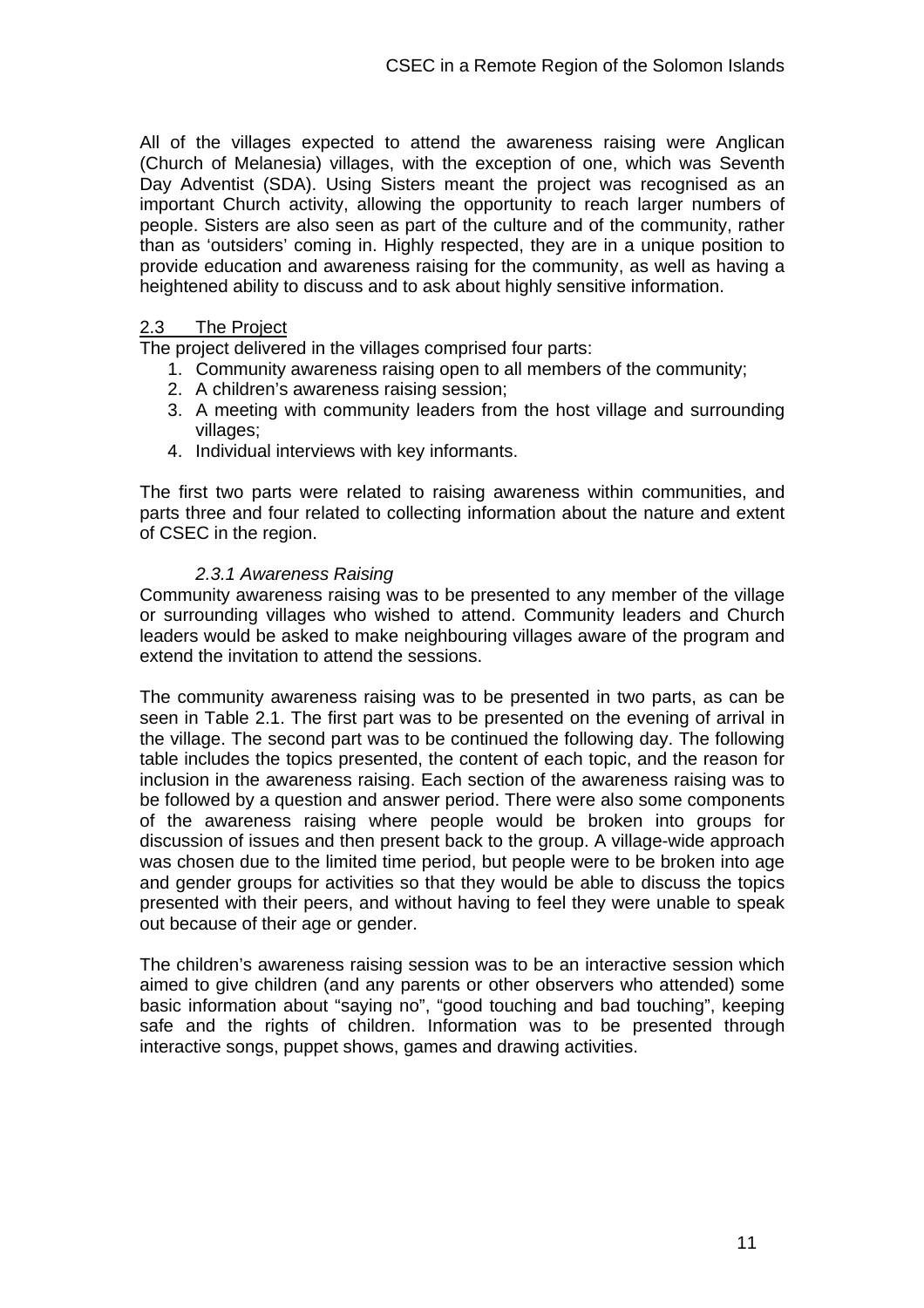| Part one- evening                                                                 |                                                                                                                                                                                                                                                           |                                                                                                                                                                                                                                                                                                                                         |  |  |
|-----------------------------------------------------------------------------------|-----------------------------------------------------------------------------------------------------------------------------------------------------------------------------------------------------------------------------------------------------------|-----------------------------------------------------------------------------------------------------------------------------------------------------------------------------------------------------------------------------------------------------------------------------------------------------------------------------------------|--|--|
| <b>Topic</b>                                                                      | <b>Content</b>                                                                                                                                                                                                                                            | <b>Reason for inclusion</b>                                                                                                                                                                                                                                                                                                             |  |  |
| Introduction from<br>community leader<br>(usually Church leader)                  | $\circ$ Introduction and welcome to the team<br>o Explanation that sensitive issues would be discussed<br>o Request for villagers to listen and share openly, and<br>statement that the team was not here to make accusations or<br>report to authorities | o Due to the cultural sensitivities of talking about tabu or forbidden<br>topics such as child abuse and sexual content.<br>Showing the villagers that the team were welcomed by the village<br>$\circ$<br>elders and had been given permission to discuss tabu topics<br>o Giving villagers permission to also talk about these topics |  |  |
| Introduction                                                                      | o Opening prayer<br>o Introduction of team members<br>o Puppet show introducing the topics for presentation                                                                                                                                               | o Encourage interest from villagers to attend and remain at the<br>awareness raising<br>o Assist with introducing tabu topics in a less confrontational<br>manner                                                                                                                                                                       |  |  |
| <b>Presentation: Spiritual</b><br>and religious context of<br>caring for children | o Reference to Bible passages which refer to the importance of<br>children<br>o Using Christian practices in the home in relation to caring for<br>children<br>o The importance of children in the community and Church                                   | Meet the expectations of villagers that Sisters would include<br>spiritual learning<br>Use of Christian culture to increase attendance and participation<br>$\circ$<br>(Religious activities usually have a higher attendance than non-<br>religious activities)<br>o Use of the Christian culture to assist in behaviour change        |  |  |
| <b>Presentation: Child</b><br>Abuse (CA)                                          | ○ What is CA<br>o What are the types of CA<br>o The impact of CA on children                                                                                                                                                                              | o Raise awareness about CA, using examples of behaviours often<br>used in SI culture which people could relate to<br>○ Give an overview of CA as an introduction to CSEC                                                                                                                                                                |  |  |

*Table 2.1. Community Awareness Raising Topics, Content and Reason for Inclusion* 

| Part two: daytime               |                                                                    |                                                                  |
|---------------------------------|--------------------------------------------------------------------|------------------------------------------------------------------|
| <b>Topic</b>                    | <b>Content</b>                                                     | <b>Reason for inclusion</b>                                      |
| <b>Presentation: Commercial</b> | o What is CSEC and types of CSEC                                   | o Raise awareness about CSEC, using examples which are           |
| Sexual Exploitation of          | Effects and impact of CSEC                                         | relevant in the SI context and that people could relate to       |
| Children (CSEC)                 |                                                                    |                                                                  |
| <b>Presentation: Basic</b>      | children<br>o Healthy<br>development of<br>(basic<br>and<br>needs. | o Increasing understanding of the developmental needs of         |
| parenting skills                | appropriateness of work activities to developmental age)           | children                                                         |
|                                 | o The difference between discipline and abuse                      | o Teaching appropriate ways of meeting cultural expectations     |
|                                 | o Some basic methods of disciplining children of different age     | that children will work in the family and the community          |
|                                 | groups (time out, withdrawing favourite activities or items,       | o Emphasising the importance of discipline and that disciplining |
|                                 | inclusion of children in decisions about consequences)             | children appropriately is not abuse                              |
|                                 |                                                                    | Teaching alternate strategies                                    |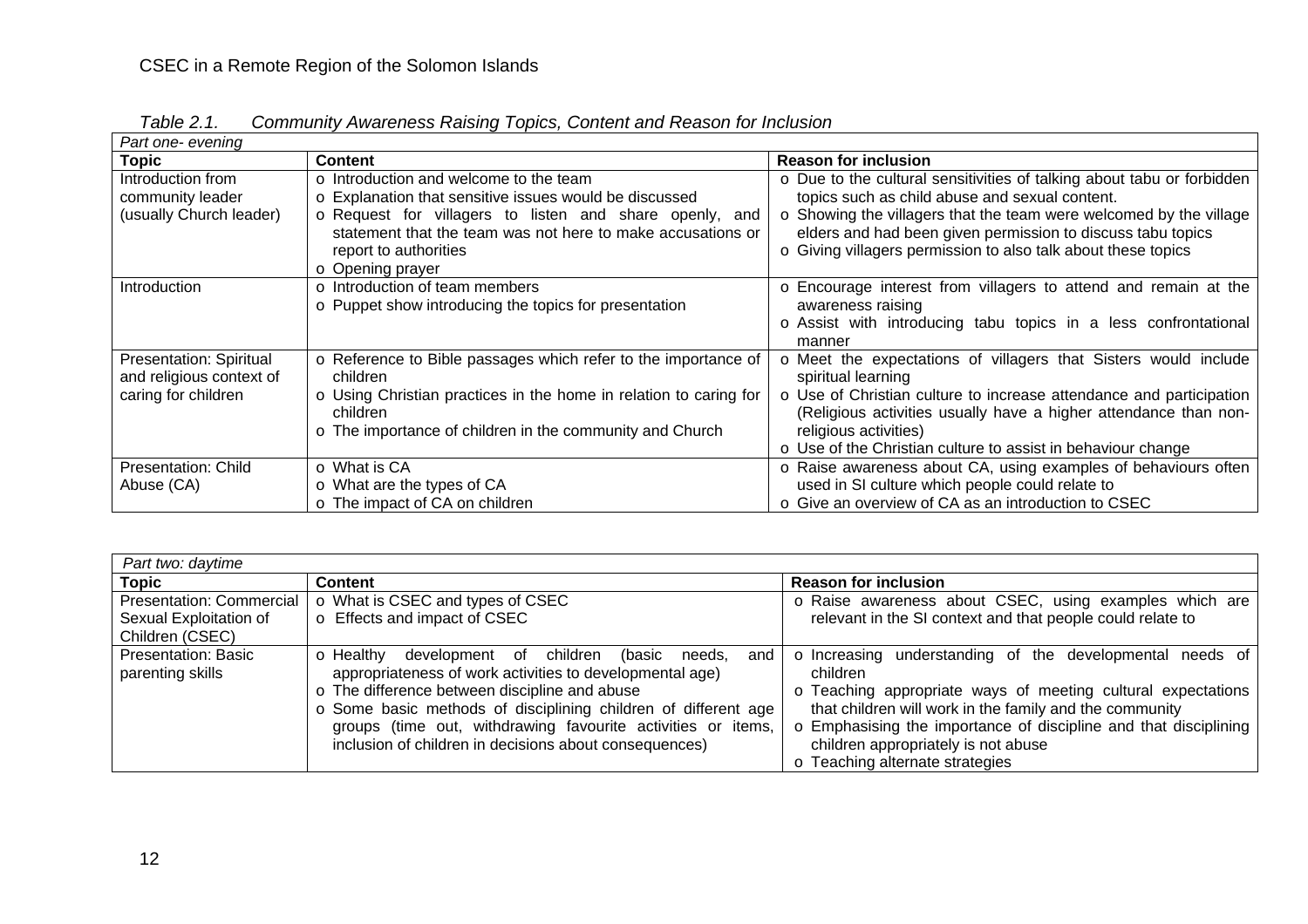| <b>Topic</b>                                                               | <b>Content</b>                                                                                                                                                                                                                                                                                                                                                                                                                                  | <b>Reason for inclusion</b>                                                                                                                                                                                                                                                                                                                              |
|----------------------------------------------------------------------------|-------------------------------------------------------------------------------------------------------------------------------------------------------------------------------------------------------------------------------------------------------------------------------------------------------------------------------------------------------------------------------------------------------------------------------------------------|----------------------------------------------------------------------------------------------------------------------------------------------------------------------------------------------------------------------------------------------------------------------------------------------------------------------------------------------------------|
| Group activity                                                             | o Break into four groups of; young men, young women, older men<br>and older women (any children present were to be taken away<br>for games)<br>o Group discussion about CA and CSEC in the village<br>o Presentation from each group                                                                                                                                                                                                            | o Gather information about the types of abuse occurring<br>o Consolidate learning by asking people to apply the information<br>from the presentations<br>o Give opportunities for the different age groups and genders to<br>contribute information and opinions                                                                                         |
| <b>Presentation: Child</b>                                                 | o What is child protection                                                                                                                                                                                                                                                                                                                                                                                                                      | o Raise awareness about child protection and the need for adults                                                                                                                                                                                                                                                                                         |
| Protection                                                                 | o Awareness of changes in society (incl. industry, entertainment,<br>STI's) and how these can affect safety of children<br>o How children can be protected in the villages (child safety,<br>supervision, communication, appropriate places for children)                                                                                                                                                                                       | to protect children<br>o Give practical strategies for protection of children in the village<br>context                                                                                                                                                                                                                                                  |
| <b>Presentation: Overseas</b><br>visitors                                  | o Outlining some laws which are the same across different<br>countries regarding child abuse<br>o Outline some culturally inappropriate behaviours in European<br>and Asian countries<br>o Expectations that villages should have of visitors, particularly in<br>regard to respecting laws and culture<br>o Reducing risk of abuse from overseas visitors                                                                                      | o Increase understanding of what is culturally appropriate in other<br>cultures, so villagers can recognise inappropriate behaviours<br>o Give practical strategies to reduce risk of abuse from overseas<br>visitors<br>o Encourage villagers to make sure visitors to the area respect<br>the culture and the law of the Solomon Islands               |
| Presentation: Happy<br>home                                                | o Community brainstorm- what makes a happy home?<br>o DV - what this is, and how it effects families and children<br>o Families working together<br>o Modelling of behaviours by children<br>o The importance of Christian family life                                                                                                                                                                                                          | o Assist villagers to differentiate between homes which are<br>supportive of children, and those which are not<br>o Provide education about DV and the effects of this on children<br>o Emphasise the importance of the behaviour of all family<br>members and how this affects children<br>o Use of the Christian culture to assist in behaviour change |
| Presentation and group<br>activity: Setting a plan of<br>action for change | o What is an action plan for change<br>o How villages can go about setting up their own action plan for<br>change<br>o Work through examples together<br>o Break into four groups of; young men, young women, older men<br>and older women (any children present were taken away for<br>games)<br>o Group discussion about main issues in the village related to<br>children, setting goals and taking action<br>o Presentation from each group | o Emphasise the importance of including viewpoints from<br>different age and gender groups<br>o Give a basic tool which villages can use for instigating change<br>o Give opportunities for the different age groups and genders to<br>contribute information and opinions                                                                               |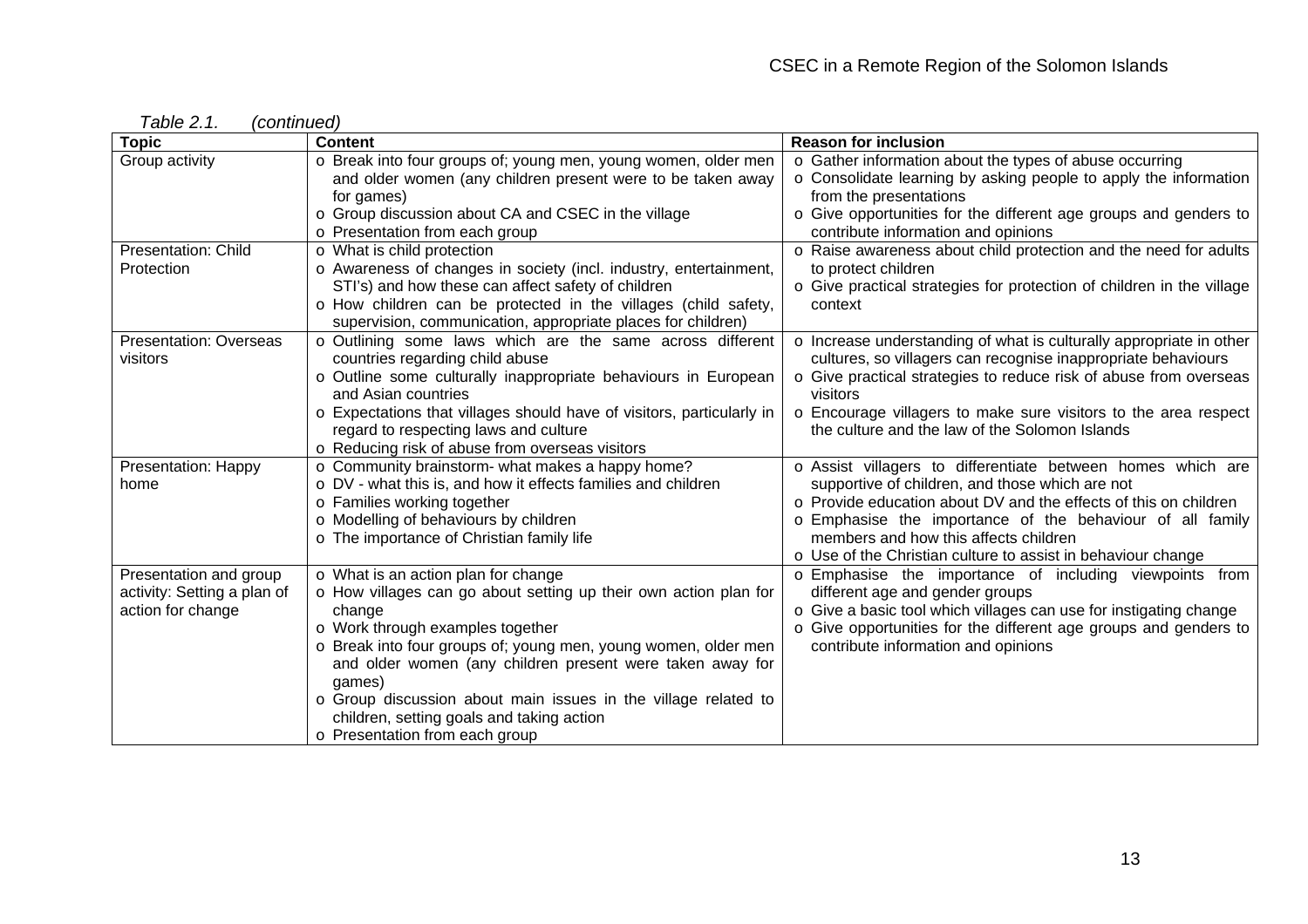#### *2.3.2 Information Collection*

<span id="page-15-0"></span>Information about the nature and prevalence of CSEC was to be collected through two means. Firstly, a meeting with community leaders was to be conducted in each host village, with leaders from that village and from nearby villages (six meetings in total). These meetings were to allow for discussion about the types of CSEC and what had been witnessed in the villages. This would also allow for an indication of the level of awareness of problems by the community leaders.

Secondly, semi structured qualitative interviews would conducted in each of the host villages with a range of men, women, children and leaders. These interviews would be conducted by members of the project team.

Participants were to be recruited through a range of methods. During the awareness raising sessions, team members would request that anyone with information about cases of CSEC approach a member of the team. This same request would be repeated during the meeting with community leaders. Team members and interested community leaders would also seek out people who were likely to have information about activities in the logging camps, such as children in the target age group, people working in the camps as housekeepers and those who worked with children or young people.

It was planned that the project team would be flexible with interview times and places, based on the preferences of interviewees. The team would make it clear that people could be interviewed at whichever time and whichever place they would feel most comfortable. They would also be informed that they could be interviewed by any member of the team, and would be informed that there was a team member who could speak the Arosi language.

In each case, participants were to be asked if they were willing for their story to be written down and included in the report. Participants would be informed that any information they provided would be confidential, and no names would be included in the written stories. Stories were to be recorded verbatim, with interviewers asking questions to clarify when necessary.

At the completion of each village visit, the team would come together and crosscheck interviews to ensure that no cases were included more than once. Any stories which appeared to be related to the same child (ie, similar age and same place and perpetrator) would be excluded.

If any participants became distressed during the interviews, they would be asked whether they would like to continue. At that time or at the conclusion of the interview, counselling would provided if required or requested, and participants would also made aware that they were welcome to again approach the team for assistance or counselling at any time whilst they were in the region. The team member who conducted the interview would also assist the participant to identify a support person/s they could speak to if they felt they needed someone to talk to after the team left.

## 2.4 Development of Project Materials

Materials were developed for the community awareness raising and for data collection. The project team developed the materials for community awareness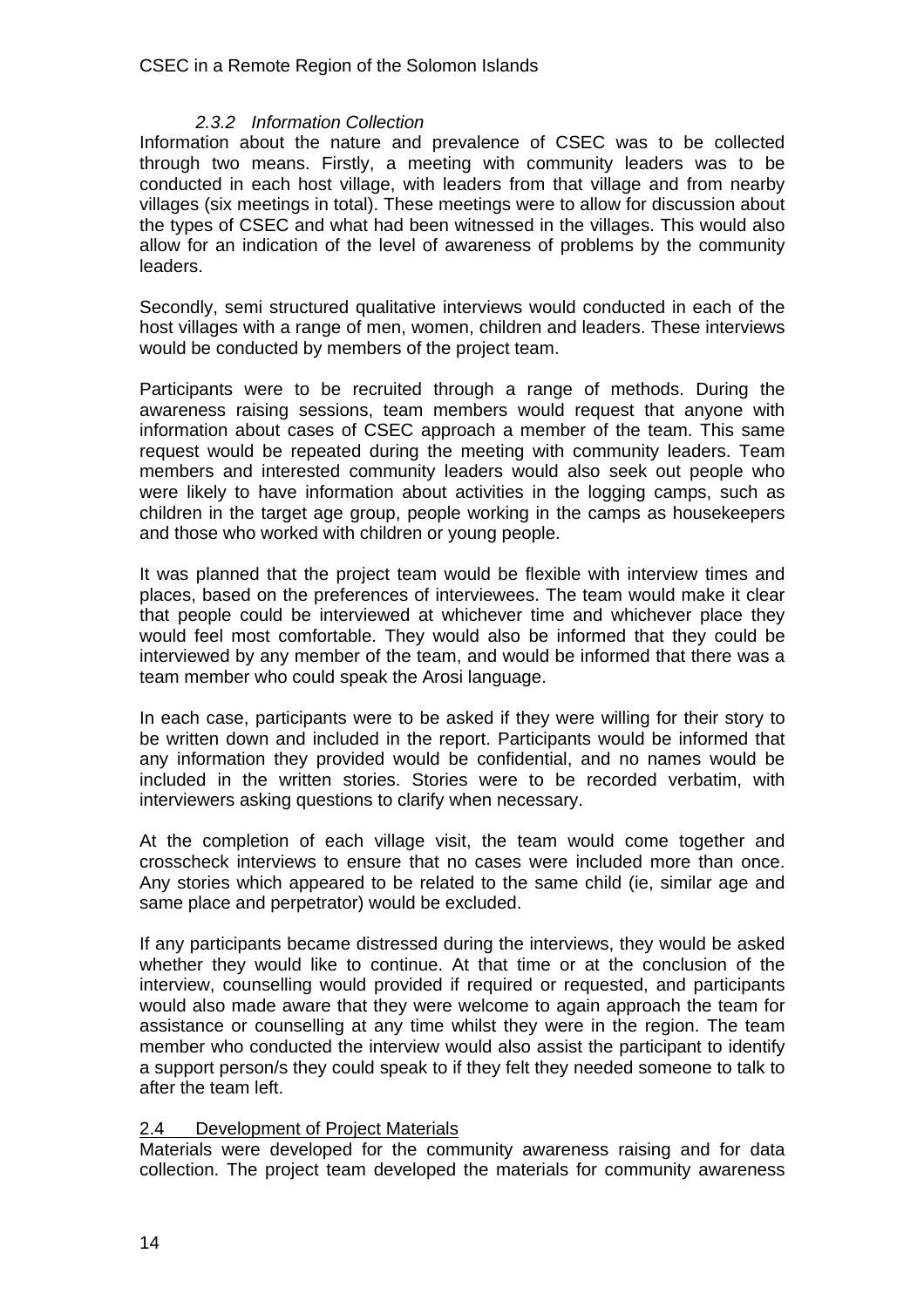<span id="page-16-0"></span>raising and the children's session, with some outside assistance with materials and training from Save the Children and UNICEF.

The project team developed the format of the community leader's meeting and the structure of the individual interview. All materials provided and presentations to be made were in Pijin. However, if necessary the Centre Coordinator would be able to repeat or translate material into the Arosi language.

#### 2.5 Preparation and Training of the Project Team

Through the second half of 2006, the Sisters of CCC had received several training sessions in areas of relevance to the current project. These included DV, listening skills, basic counselling skills, self-esteem, and recording abuse information. A number of additional training sessions were conducted specifically to increase the skills of the team for this project, as presented in Table 2.2.

The project team also held several planning workshops, during which time the materials were developed, topics were planned and rehearsed, and the project design was formulated.

| <b>Training Provided</b>                             | Trainer                              |
|------------------------------------------------------|--------------------------------------|
| Introduction to UNICEF and the   UNICEF Staff member |                                      |
| CRC                                                  |                                      |
| Expectations and responsibilities                    | <b>Centre Advisor</b>                |
| of the project team (including self-                 |                                      |
| care, self monitoring and safety)                    |                                      |
| <b>Child Rights</b>                                  | Save the Children staff member       |
| <b>Child Abuse</b>                                   | Save the Children staff member       |
| <b>CSEC</b>                                          | Save the Children staff member       |
| Group facilitation                                   | Centre Advisor, using material (with |
|                                                      | permission) developed<br>by<br>the   |
|                                                      | Inclusive Communities Program        |
|                                                      | (ICP) of the COM                     |
| Single session counselling                           | <b>Centre Advisor</b>                |
| Working with trauma                                  | <b>Centre Advisor</b>                |
| Good touching and bad touching                       | <b>Centre Coordinator</b>            |
| (for children)                                       |                                      |
| Interviewing and data collection                     | <b>Centre Advisor</b>                |

 *Table 2.2. Training Relevant to the Current Project* 

#### 2.6 Preparation Visit Prior to Conducting Awareness Raising and Research

One month before the project, the Centre Coordinator visited the six selected host villages for a total period of one week. During this visit, the activities conducted were as follows:

- o Meeting with Mission Secretary and Diocesan Staff;
- o Meeting with village Chief and village Chairman to obtain permission for conducting the project and to explain the purpose and content of the project. Specifically, permission was sough to talk publicly about some issues which are often considered tabu. The Chief was also asked to make the village and surrounding villages aware that the project would be coming and encourage them to engage in the activities;
- o Checked the dates of visiting the villages;
- o Arranged transport and accommodation.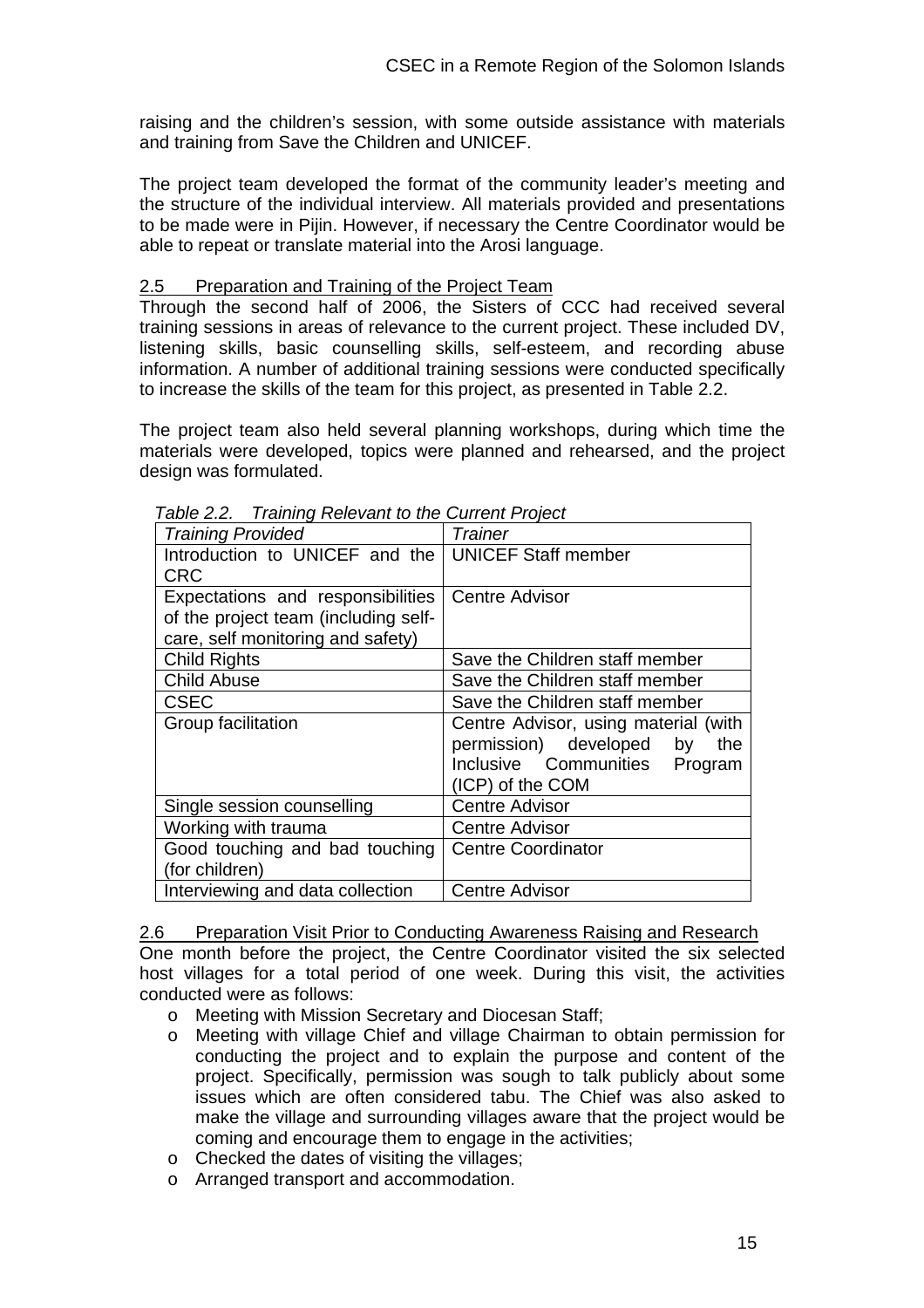## <span id="page-17-0"></span>2.7 Design Limitations and Ethical Considerations

The research design was formulated based on the experience and knowledge of the project team, who had knowledge of the culture, of the area, and of how to work well within such a context, including how to use to their advantage the strong religious values and practices which were already present in the region. The CCC had previously conducted research into CSEC for the 2004 study, including in Makira, and could use the knowledge gained from this to project to inform the project design. The methodology was also informed by the pre-visit by the Centre Coordinator, who found that community leaders were supportive of the proposed project design.

Overall, the main aim of the project was to provide awareness raising to communities and children. However, collection of information about 'tabu' topics, such as sexual activity, can be extremely difficult in the Solomon Islands, particularly in communities which are in remote areas and which have strong kastom and religious values and practices. The project team was in the unique position of not only being able to work within these practices, but also having been given express permission from community leaders to talk openly about such topics.

As such, the project team decided to use this position to not only educate, but also to gather information, as so little is known about this under-researched topic. While there were some limitations in the methodological design, the project was designed as such to increase the chance of gathering rich data. Given the lack of previous research, this was considered the best way to gain an indication of what types of CSEC were occurring, and the circumstances in which they were able to occur.

## *2.7.1 Limitations of the Study Design*

All of the information collected was anecdotal, rather than observed. Many of the interviews were not with the actual victim, but rather with those who had observed the abuse or had spoken to the victim. Consequently misinterpretations or inaccuracies within the stories were possible.

Stories were collected as qualitative data, and were thus lacking the reliability and validity which may be expected of a quantitative study. The study also does not specifically look at the impact which the abuse has had on children, families and communities, though it was considered likely that some such information would come out within interviews.

The information was collected across a small area, which meant that results could not be generalisable to the Solomon Islands population.

## *2.7.2 Ethical Considerations*

There were a number of villages in the area which requested visits from the team once they became aware of the project. However, the team had planned for only six village visits, and had decided that they would have to stick with this and decline other requests, rather than rush through activities in the selected villages and not complete activities. This would, however, mean that some communities would not be able to receive much needed help.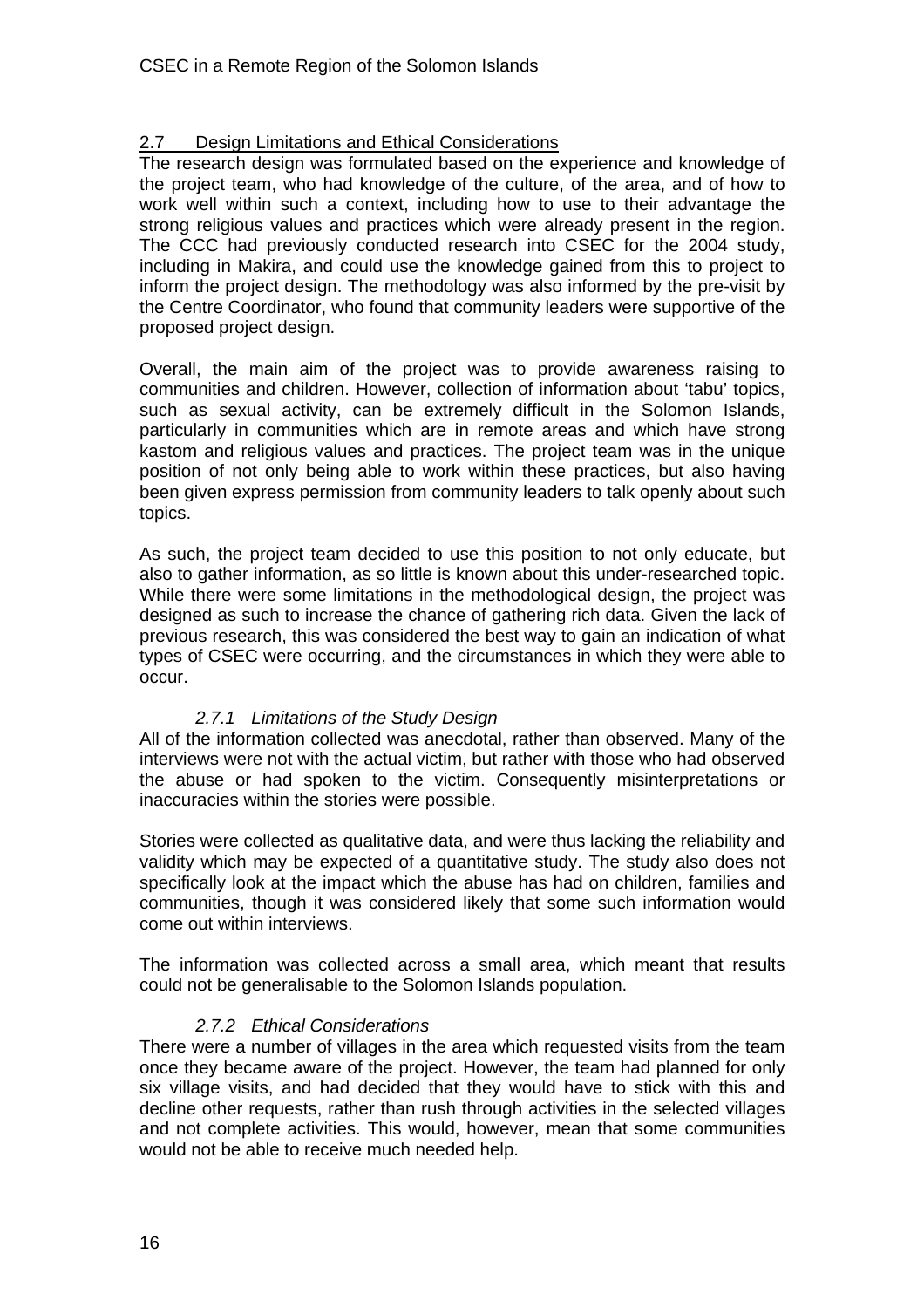Also ethically to be considered was the geographical region to be used for the study. Had a less isolated, better-resourced area been chosen then the team would have been able to aim for a more systemic approach where the community could be linked into other agencies that could assist them, and assistance could be given with referrals to health care or police if necessary. The team were aware that by choosing a remote region, it would be difficult to link villages into any services, as the nearest town was several hours away and even then had limited services. At the same time though, previous work in the Solomons has often avoided the more isolated areas for reasons such as these, and a decision was made to investigate the issue of CSEC in a remote area.

Also to be considered was what would happen if children were found who were currently in high-risk situations where they were being abused or were likely to be abused. From previous experience of working in the area, the team were aware that if children were found who were being significantly abused, it would be difficult to arrange for other services to intervene. It was decided that if such cases were found, the project team would work with the child and family to try to reduce risk of harm. If the risk of ongoing and significant abuse was unacceptably high, and the team assessed that no other solution was possible, then it was felt that there was an ethical responsibility to remove the child to a safer location.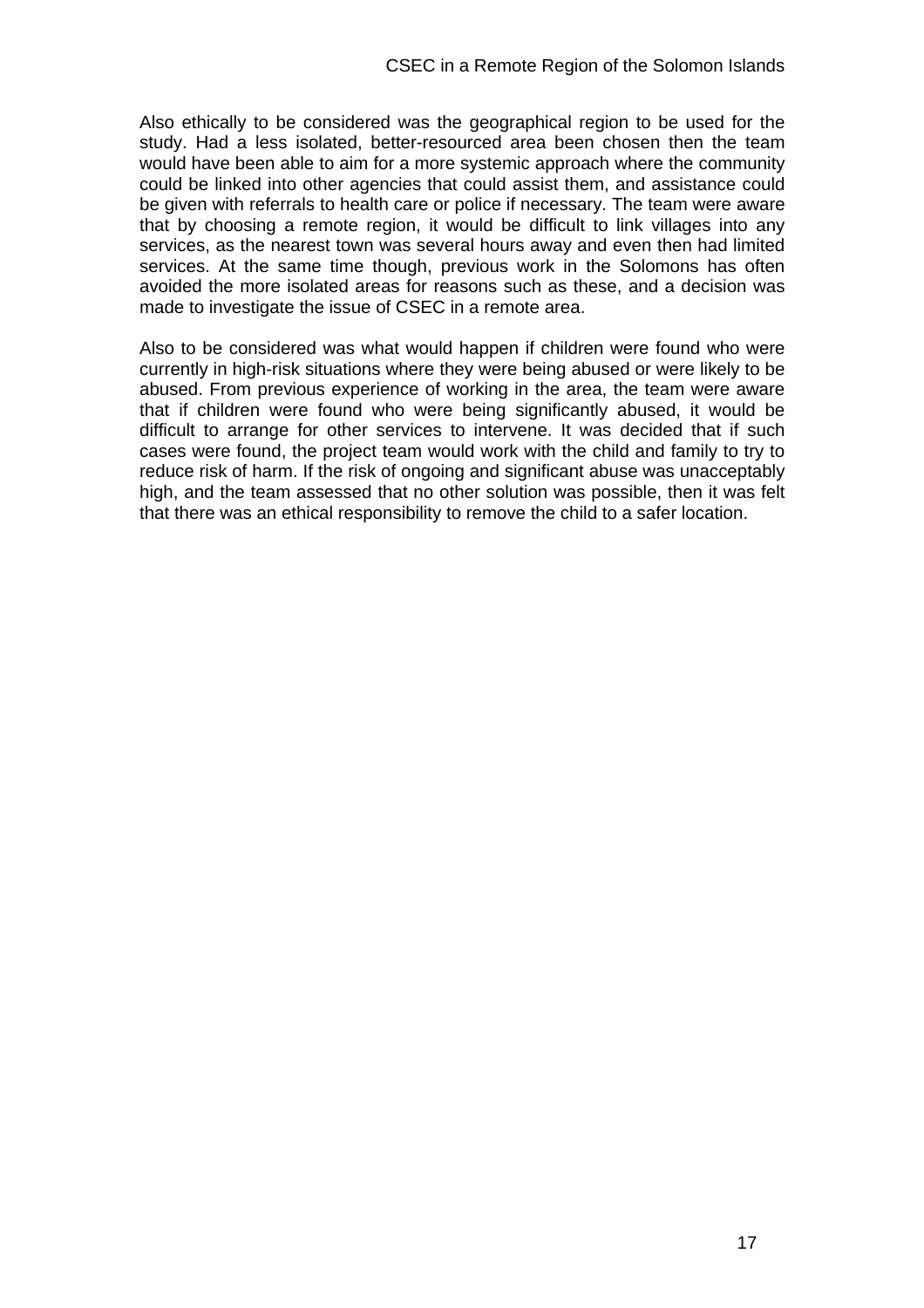# <span id="page-19-0"></span>PART 3: INFORMATION COLLECTED DURING THE PROJECT

Part three outlines the information collected from the project in regards to participation, as well as the more non-specific information gathered in the community awareness raising and from community leaders meetings.

## 3.1 Community and Children's Awareness Raising

The project was run in six villages across the Arosi region. In total 12 villages were in attendance at the community awareness raising. Table 3.1 shows the attendance at each of the sessions conducted.

| Workshop<br><b>Number</b> | <b>Number of</b><br><b>Villages in</b><br><b>Attendance</b> | <b>Attendance</b><br>numbers at<br><b>Community</b><br>awareness<br>raising session 1 | <b>Attendance</b><br>numbers at<br><b>Community</b><br>awareness<br>raising session 2 | <b>Attendance</b><br>numbers at<br>Children's<br><b>Session</b> |
|---------------------------|-------------------------------------------------------------|---------------------------------------------------------------------------------------|---------------------------------------------------------------------------------------|-----------------------------------------------------------------|
|                           | 2                                                           | 200*                                                                                  | 190                                                                                   | 95                                                              |
|                           | 3                                                           | $170*$                                                                                | 220*                                                                                  | 71                                                              |
| 3                         | 2                                                           | $130*$                                                                                | 172                                                                                   | 67                                                              |
|                           | 3                                                           | $130*$                                                                                | 230                                                                                   | 47                                                              |
| 5                         |                                                             | $92*$                                                                                 | 105                                                                                   | 54                                                              |
| 6                         |                                                             | $101*$                                                                                | 96                                                                                    | 36                                                              |
| TOTAL                     | 12                                                          | 823*                                                                                  | 1013                                                                                  | 370                                                             |

#### *Table 3.1. Awareness Raising Attendance numbers (based on head count)*

Note: \*headcounts were taken at night time with minimal lighting and are thus likely to be underestimates

Initially, the community awareness raising was designed to cover child abuse and commercial sexual exploitation of children (CSEC) only. However, in the first workshop there were a large number of questions and lengthy discussion about parenting skills. Consequently, the psychologist designed a short presentation on parenting, and as questions were again raised in the second workshop, this presentation became part of all community awareness raising sessions. A similar situation occurred with the action plan activity. During the first workshop participants asked how the community could use the information that had been presented to make changes. Consequently the action plan was added as a topic (See Table 2.1).

Within the community awareness raising, data was also collected from the group work activities, where people had been divided into groups of older men, older women, and younger men and younger women (with young men and women generally defined in the villagers as unmarried men and women). This meant that data was collected from 24 groups (4 groups in each of the 6 villages). All of the group work was conducted in the second session, meaning that there were approximately 1015 participants. The first group activity asked questions about the occurrence and type of abuse in the villages, and the second was the action planning activity.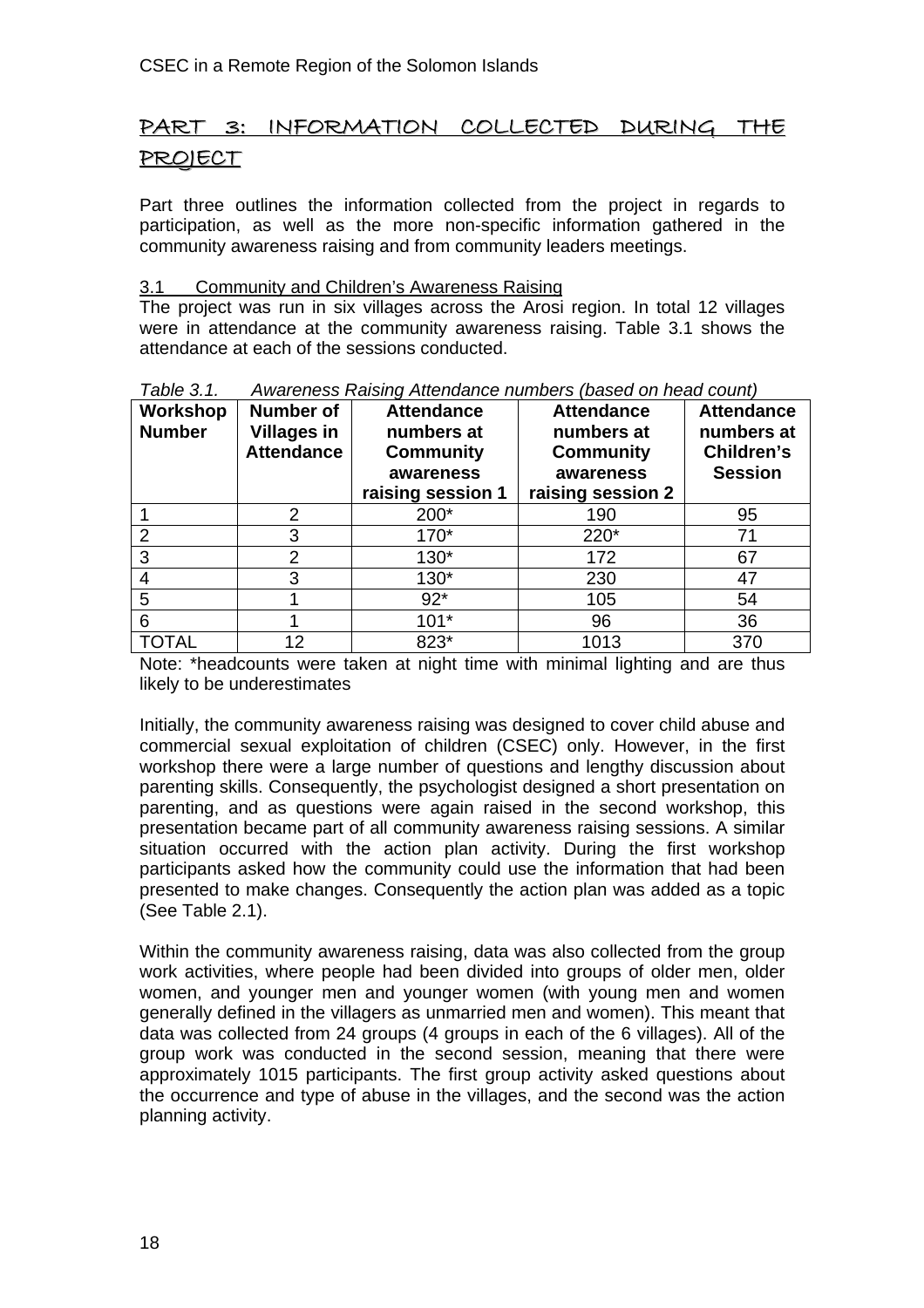## <span id="page-20-0"></span>3.2 Community Leader's Meeting

Six meetings were conducted with community leaders- one in each of the host villages. There were between 12 and 20 people in each of these meetings, with groups consisting of the village Chairman and/or village Chief (with the exception of one village, where the Chief and Chairman were away, in negotiations with a logging company about starting a new logging project in the area), members of the clergy, primary and secondary teachers, Village Elders, members of Village Councils and others considered to be of a high status in the community (including ex politicians and ex law enforcement, and those with a high level of education). The leaders spoke of a number of different problems that have arisen from the presence of the logging industry in the area. Most of these were related to CSEC, as will be discussed in the following section, but other problems reported included environmental issues such as damage to water supply, cutting down of food trees and chemical use (3 of 6 meetings), loggers taking already married women as partners (3 of 6 meetings), being a 'bad influence' to children (2 of 6 meetings), and in one case causing land disputes.

All of the villages said that children went regularly to the logging camps, though all agreed that it was an inappropriate place for children to visit. The Leaders said that children visited the camps for a variety of reasons, mostly for movies (4 of 6), or to look at machinery or logging ships (3 of 6). One meeting also said it was because they were given sweets and other small gifts, and another said that it was to sell market goods to loggers. During four meetings, it was said that all or most children in the villages visited camps regularly. For the remaining two meetings, community leaders had tried to reduce children visiting by imposing bans- one village banning children at night time, and other banning visits at all times. However, this served only to reduce the number of children visiting, rather than stopping it.

#### 3.3 Individual Interviews

Forty-one semi-structured interviews were conducted across the two weeks. Interviews were conducted in a range of places, with some interviewees wanting to speak to team members in public places with others around, and some wishing to speak in a private place. In each village, a private place was reserved for interviews, usually a room in the house where the project team was staying. There was no specific time nominated for interviews, with participants approaching team members at a range of times during the day and night. Length of interviews varied greatly, ranging from a few minutes to one hour.

A range of different people completed interviews, as shown in Table 3.2. In three cases, the interviews were conducted with two people together. Twelve of the interviews were conducted with the victims themselves, 12 were with people who had witnessed abuse and 6 were with people who had been directly involved in an exchange or attempted exchange of cash or goods for the purpose of sexually exploiting a child. The remaining 11 were people who knew the victim and had heard the story from them or their family.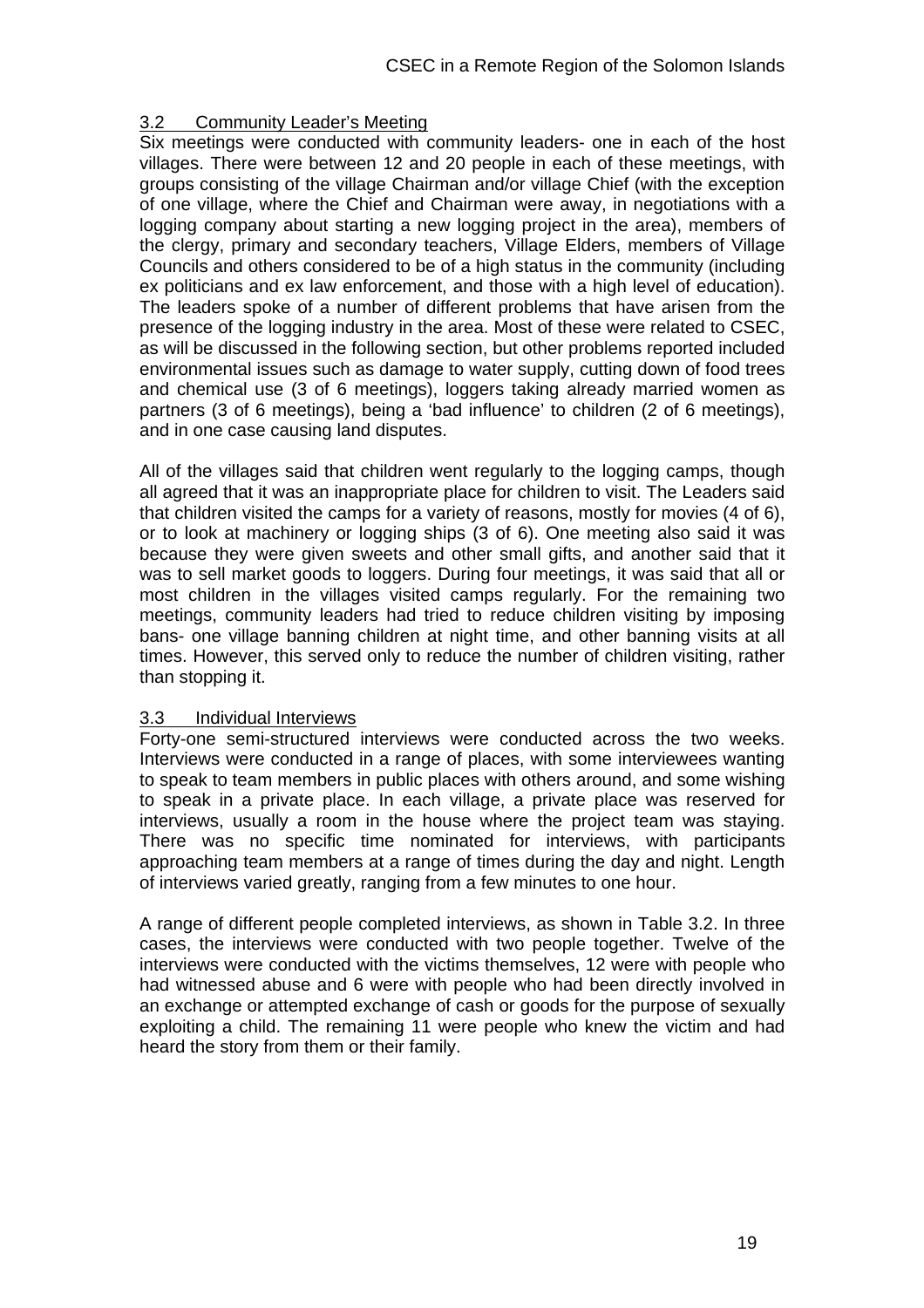| <b>Person interviewed</b>  | <b>Number of interviews</b> |
|----------------------------|-----------------------------|
| Young man                  |                             |
| Female child (10 to 18)    | 8                           |
| Young woman                | 5                           |
| Housekeeper (or ex) in the | 5                           |
| logging camp (female)      |                             |
| Older woman                | 5                           |
| Male child (10 to 12)      | 3                           |
| Community leader (male)    | 3                           |
| Community leader (female)  | 2                           |
| Older man                  |                             |
| TOTAL                      |                             |

<span id="page-21-0"></span> *Table 3.2. Participants in individuals interviews* 

Within the interviews, 63 stories of child abuse and CSEC were collected. Stories were crosschecked to ensure that no cases were included more than once. Three of the stories were found to be repeats of the same cases. These three stories were removed from the analysis, leaving 60 stories. Six interviews involved six different children, each of which had been abused by two different men on separate occasions.<sup>[7](#page-21-0)</sup> These stories were left in as separate cases in the analysis.

The 60 stories were from a variety of places in the Arosi region, Makira, as some people had travelled from a different village to attend workshops. Abuse was reported in 12 different villages.

Eight of the 60 stories related to abuse of boys, and only one of these stories involved CSEC.

While the main aim of the interviews was to collect data in relation to CSEC, there were also several interviewees who wanted to inform the team about other cases of child abuse which they had knowledge of. There were also several stories involving child sexual abuse, where the interviewee was uncertain if there had been an exchange of money or goods. Of the 60 stories collected, all but eleven were of sexual abuse involving physical contact, attempted sexual abuse, or probable sexual abuse. Of the remaining ten, five were related to children viewing pornography, five were related to children being given alcohol<sup>[8](#page-21-0)</sup>, and one was related to a child witnessing sexual behaviour.

l  $7$  Six children were each victims of two crimes. One was engaged in prostitution with two different men, one was shown pornography and there was also an attempt to engage her in prostitution, one was involved in prostitution and was at risk of being a victim of trafficking, one was in an early marriage and was then a victim of sexual abuse, and two were forced into early marriage and after escaping were again involved in early marriages (although neither for forced and there was no mentioned exchange of cash or goods the second time).

<sup>&</sup>lt;sup>8</sup> Overall, there were five stories which involved children being given alcohol. In four cases it was not known if the alcohol was given in exchange for anything. Three boys were given alcohol by foreign loggers (two boys were aged 17, and one was aged 9). There was one story where a group of boys (aged 9 and 10) were given alcohol by loggers, and one story where young men in the village gave large amounts of alcohol to boys aged 12 to 15. These were the only stories collected which did not involved sexual abuse or CSEC, with the exception of one story where the boy was given alcohol in exchange for acting as a facilitator of CSEC.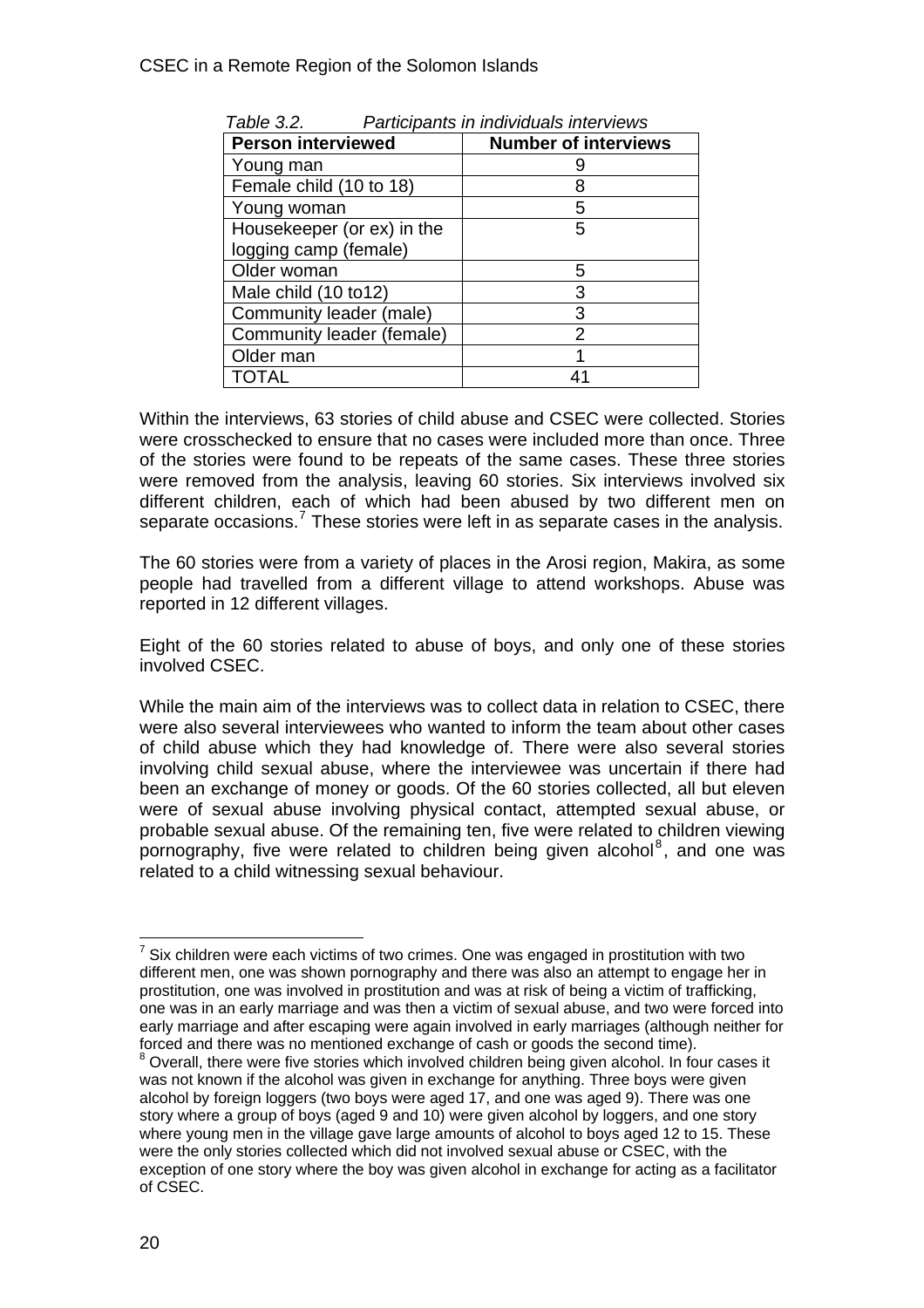# <span id="page-22-0"></span>PART 4: FINDINGS RELATED TO COMMERCIAL SEXUAL EXPLOITATION OF CHILDREN AND CHILD SEXUAL ABUSE

Findings are reported within the different types of commercial sexual exploitation of children (CSEC), which are child prostitution, 'sale' of children and early marriage, children involved in the production of pornography and child trafficking for sexual purposes. All types of CSEC were reported as having occurred or having been attempted in the area where the study was conducted, with the exception of child sex tourism. There were no reports of tourists visiting the region, and only occasional non-logging expatriates visited the region.

Also discussed within these findings are other types of non-commercial child sexual abuse (CSA) which were reported during the study. These included the viewing of pornography by children, children acting as facilitators of CSEC by arranging girls or passing messages in exchange for cash and goods, and sexual abuse of children including the issue of pregnancy resulting from abuse.

Within the individual interviews, there were 41 stories of CSEC or attempted CSEC and 14 stories of child sexual abuse (CSA) or possible CSEC, affecting a total of 73 children (as well as nine reports of 'many' children). Breakdown and total figures are shown in Table 4.1.

| <b>CSEC or CSA Type</b>       | <b>Number</b><br>οf | <b>Number of Children Affected</b> |
|-------------------------------|---------------------|------------------------------------|
|                               | <b>Stories</b>      |                                    |
| <b>Prostitution (CSEC)</b>    | 25                  | 36 + 6 cases of 'many' children    |
| Early Marriage (CSEC)         | 12                  | 18                                 |
| CSA or possible CSEC          | 9                   | 15                                 |
| Viewing Pornography (CSA)     | 5                   | $7 + 2$ cases of 'many' children   |
| At Risk of Trafficking (CSEC) | $\mathcal{P}$       | 2                                  |
| Involved in Production of     | 2                   | $1 + 1$ case of 'many' children    |
| Pornography (CSEC)            |                     |                                    |
| <b>TOTAL</b>                  | 55                  | $79* + 9$ cases of 'many' children |

*Table 4.1. CSA and CSEC Cases Reported in Individual Interviews* 

Note: \*Six children were each victims of two crimes and have each been counted twice in this table. Thus the total number of children affected totals 73.

All of the villages recognised that child abuse and CSEC were problems for them. Within one of the group work activities (with over 1,000 participants in total), groups were asked to outline what they saw as the worst problems related to children in their village. Table 4.2 shows which problems were identified by each group.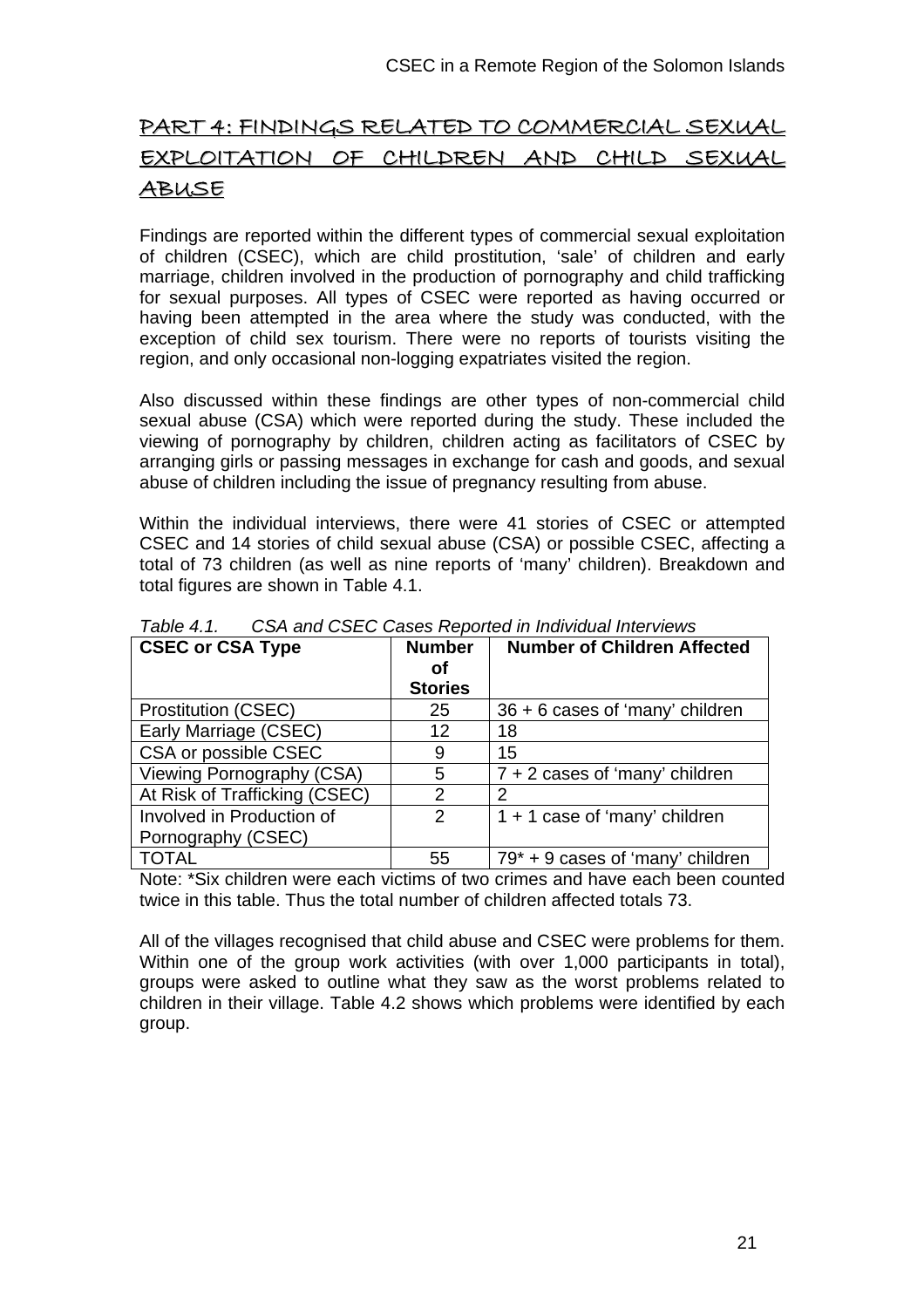|                             | Older          | Older          | Younger       | Younger        | <b>Total</b> |
|-----------------------------|----------------|----------------|---------------|----------------|--------------|
|                             | men            | women          | men           | women          |              |
|                             | (n = 6)        | $(n = 6)$      | $(n = 6)$     | $(n = 6)$      | (n = 24)     |
| Pornography (viewing)       | 3              | 3              | 5             | 4              | 15           |
| <b>Child Prostitution</b>   |                | 4              | 4             | 5              | 14           |
| Child Abuse (physical,      | 3              | 4              | 3             | 4              | 14           |
| emotional, neglect)         |                |                |               |                |              |
| Early Marriage              | $\overline{2}$ | 3              | 3             | $\overline{2}$ | 10           |
| <b>Facilitators of CSEC</b> |                |                | 4             | 5              | 10           |
| (Solair)                    |                |                |               |                |              |
| <b>Child Sexual Abuse</b>   | $\overline{2}$ | 3              |               | $\overline{2}$ | 8            |
| (including incest)          |                |                |               |                |              |
| Inappropriate Films         |                | $\overline{4}$ | 1             | $\overline{2}$ | 8            |
| (sexual or violent          |                |                |               |                |              |
| content)                    |                |                |               |                |              |
| <b>Teenage Pregnancy</b>    | $\mathcal{P}$  |                | $\mathcal{P}$ |                | 6            |
| <b>Child Trafficking</b>    |                |                |               |                |              |

<span id="page-23-0"></span>*Table 4.2. CA and CSEC Issues Reported in Group work* 

## 4.1 Child Prostitution

Child prostitution refers to using a child for sexual activity in exchange for cash, goods or services. Child prostitution was reported in every village visited. In the community awareness raising group work, 14 of the 24 groups reported this as something occurring in their village- though notably only one group of older men reported this. In the meeting with community leaders, four of the six villages were aware of this happening, reporting 13 cases between them. While two meetings reported no knowledge of child prostitution, stories were still collected during interviews which were about cases of child prostitution.

Of the 60 stories collected in interviews relating to child abuse and CSEC, 25 were related to prostitution, where goods or money were given to the victim in exchange for sex**,** or an attempt was made to engage children in this exchange. Twenty-one of these were of children being directly involved in prostitution. Another two were attempts by men to engage children in prostitution, and two cases were probable prostitution, where girls were given money and went into the bedrooms of men (both of these cases were reported by young children).

#### *Box 1:*

#### *Story from a 10 year old boy*

*When the (logging) ship came I went to look. Lots of children went to look. We went out in canoes for (selling) market (goods). They were all Asian men. We sold them coconuts. We did not go on board. We were not allowed. Some girls were allowed. They were not children, but they were not mature women (they were teenagers). The Asian men gave them \$10 each to come on board. There were about 10 of them. I don't know what they did on board. No boys were allowed. The girls did not come for market- they did not bring anything to sell.* 

The 25 stories of prostitution involved 36 children in total (with one case being a 14 year old girl who was exploited by two different men on different occasions). There were also six interviewees who could not give numbers, but reported there were 'many' cases they knew of or had observed.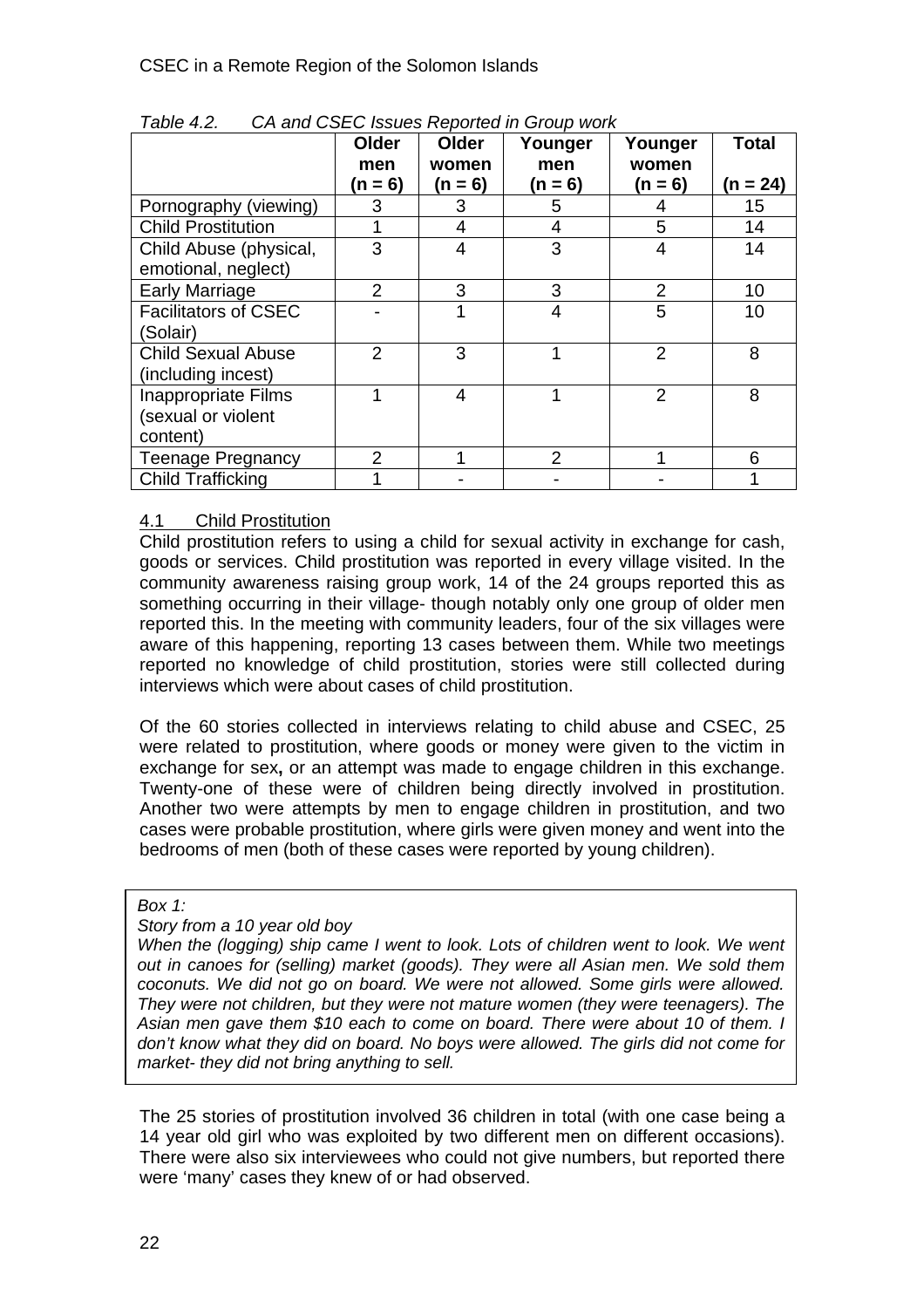#### *Box 2*

*Story from a local mother* 

*The problem is loggers attracting girls. One Malaysian wanted my daughter for his house girl. He came to our house- he was watching her, coveting her. He said to me "I would*  like your girl to work for me". He said "especially for me now. I will pay her \$500 for one *night". He is a married man, but he said he would like to marry her. My daughter refused. She has just finished school (is well educated), so she knows about this sort of man. Some of her friends tried to convince her (to sleep with him) because he has money.*

#### *Story from a housekeeper working in a camp*

*Since logging came into this area all the men who own that logging company take girls who are teenagers just for having sex. Afterwards, they give them \$10 or \$20 only. The girls say that the men tell them that if they don't enjoy it (the sex), then the girls will have to refund the money and give it back to the men. They (the girls) don't want to have sex, but have no way to make money so they have sex with them. Another problem is when the men come and ask the parents of the girls and the parents let them go, you know just for the lack of money, so they sell their children to the Malaysian people (for sex). There are many problems which arise today, especially here. So we need somebody to come and talk to the parents of the children and talk about the rights of children. Because the logging is in the village, the children aren't safe.*

Ages of victims were often difficult to establish. Due to most children in the Solomon Islands not being registered at birth, many are unaware of their own age or the age of other children. Thus, a number of the ages presented were guesses, approximations, or age ranges, as shown in table 4.2. Some of the cases presented included victims who were aged 18 or 19, and can thus not be considered children. However, given the unreliability of age reported in the Solomon Islands, these cases have still been included.

| Age (or age<br>range) | <b>Number of</b><br>stories<br>(n = 25) | <b>Number of children</b><br>affected<br>$(n = 36)$ |
|-----------------------|-----------------------------------------|-----------------------------------------------------|
| 11                    |                                         | 1                                                   |
| 12                    |                                         |                                                     |
| 13                    | 7                                       | $5 + 2$ cases of 'many'                             |
|                       |                                         | children                                            |
| 14                    | 3                                       | $2^*$                                               |
| 15                    | $\overline{2}$                          | $\overline{2}$                                      |
| 16                    |                                         |                                                     |
| 17                    | 2                                       | 2                                                   |
| 18                    |                                         |                                                     |
| 19                    |                                         |                                                     |
| 9 to 17               |                                         | 1 case of 'many' children                           |
| 11 to 18              |                                         | 1 case of 'many' children                           |
| 12 to 14              |                                         | 1 case of 'many' children                           |
| 13 to 18              | 3                                       | $17 + 1$ case of 'many'<br>children                 |

*Table 4.3. Age and Number of Victims of Child Prostitution* 

Note: \*one child was abused by two different men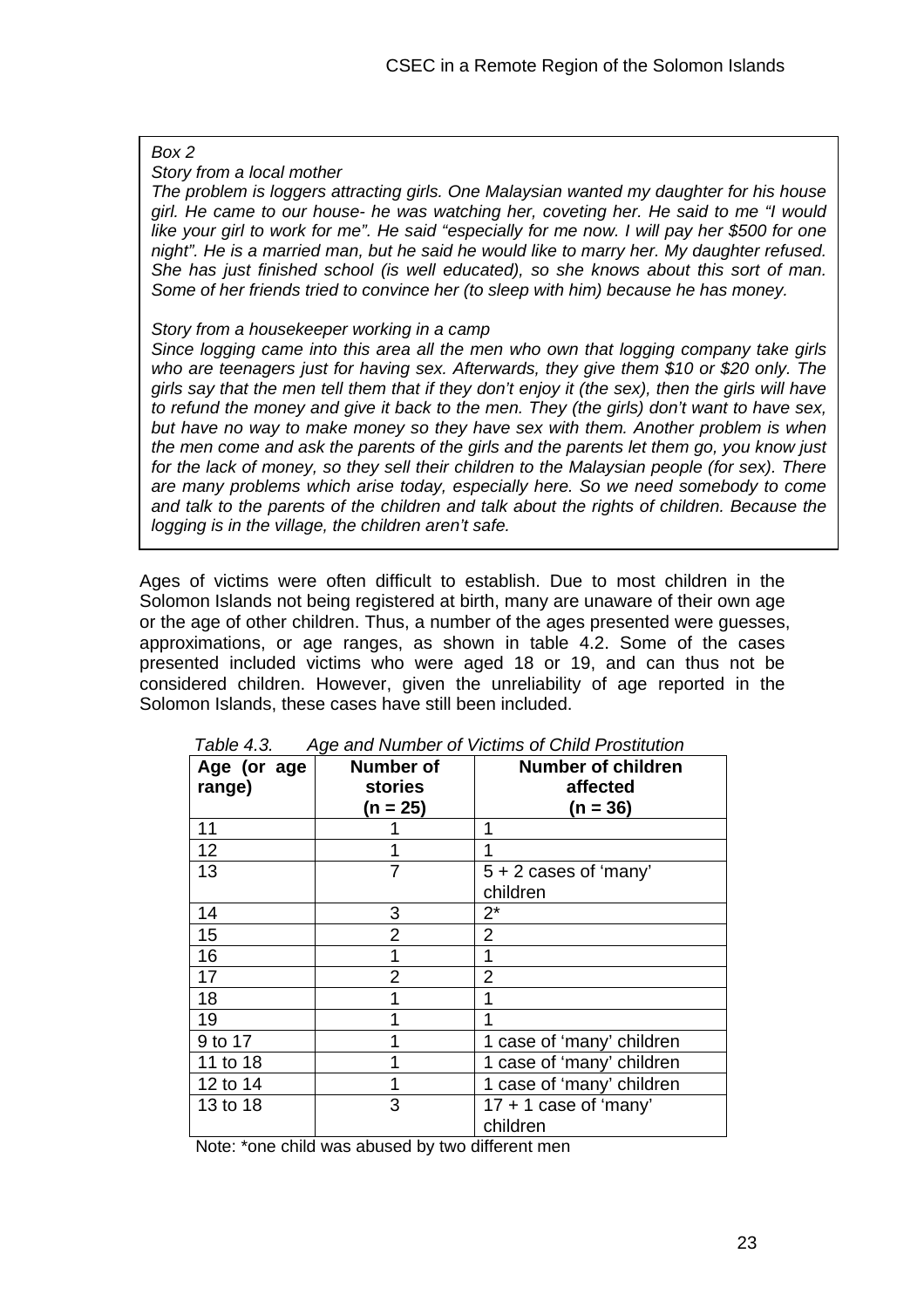<span id="page-25-0"></span>As shown in the above table, some of the children abused were very young, with most cases involving children under the age of 15. Table 4.4. indicates that nearly all reports involved abuse by men who were in the village because of the logging industry.

| $1$ univ T.T.<br>, crpotratoro or Orling i roguidadir |                  |                                       |  |  |  |
|-------------------------------------------------------|------------------|---------------------------------------|--|--|--|
| Perpetrator                                           | <b>Number of</b> | Number of children affected by        |  |  |  |
|                                                       | stories          | this group                            |  |  |  |
|                                                       | $(n = 25)$       | $(n = 36)$                            |  |  |  |
| Foreign logger                                        | 19               | $22^*$ + 3 reports of 'many' children |  |  |  |
| Foreign and SI logger                                 | 2                | 2 reports of 'many' children          |  |  |  |
| Solomon Island logger                                 | $\mathcal{P}$    | $1^*$ + 1 report of 'many' children   |  |  |  |
| Foreign person working on the                         |                  | 10                                    |  |  |  |
| logging ship                                          |                  |                                       |  |  |  |
| Solomon Island Villager                               |                  |                                       |  |  |  |

*Table 4.4. Perpetrators of Child Prostitution* 

Note: \*one child was abused in separate incidences by a foreign logger and a Solomon logger and is thus included twice in this table.

Only one case of reported prostitution involved a male victim, who was abused by a foreign logger**.** 

#### *Box 3*

*Story from a young man* 

*If you ask any big man about sex with boys, they will say no (it doesn't happen) because it is so tabu. But it happens. Here, one 15 year old boy- a man bought him everything, he was pleased to have everything and thought the man was so kind, and sometimes he'd have to go to his house with him.* 

*Then he (the man) started calling for him all the time- the boy was frightened and wanted to run away because he'd call for him all the time.*

## 4.2 'Sale' of Children and Early Marriage

One type of CSEC is the marriage of children where they are 'sold' by the parents (or any third party) for marriage (and then used for sexual purposes) in exchange for cash, good or services $9$ . This includes both marriage of a child below the legal age of 15 in the Solomon Islands (sometimes called early marriage) and marriage of children who are between the ages of 15 and 18.

In the Community Leader's meetings, it was generally unknown if children had been 'sold' for marriage. However, across the six meetings the leaders knew of six cases of children under 15 marrying foreign loggers, and 15 cases of older teenagers (up to age 20) marrying foreign loggers. In addition, early marriage was noted as occurring by 10 of the 24 groups during the community awareness raising group work.

In the interviews, there were six stories about marriage below the legal age, affecting 12 girls. All but one of the cases were marriages between Solomon Islander girls and foreign men working at the logging camps. All of the girls involved were aged between 13 and 14, and all stories included money as the reason for marriage. In three cases it was specifically mentioned that the mother or the parents of the child received money for the marriage. In two cases, girls

 9 2006 Regional Report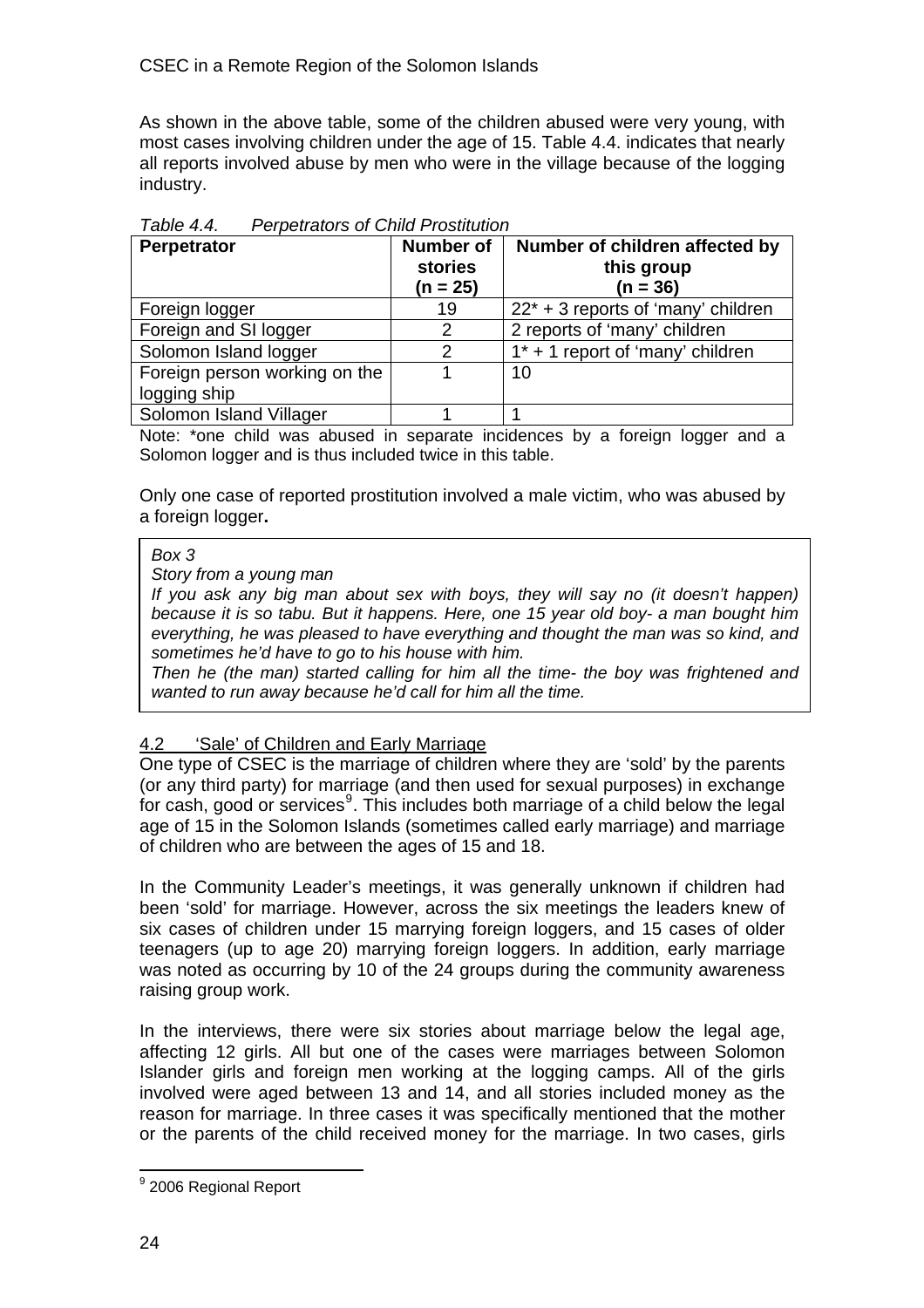<span id="page-26-0"></span>were forced to marry by their parents. In both cases, the girls later ran away to escape the marriage- one to live with an older Solomon Islander man, and the other to marry a Solomon Islander man, making her again a victim of early marriage.

#### *Box 4*

#### *Story from Solomon Islander ex-logger*

*Last year I worked at the camp. There were seven Malaysian men there, and every one was married to a young girl- 13 or 14. They are not interested in the older girlsonce they are 18. I don't know what the arrangement was - if they got money. But they must.* 

There were also a further four cases where two 16 and two 17 year old girls married foreign men working at logging camps involving the exchange of money or goods, with parents mentioned as recipients in two cases. One case involved the girl being forced to marry, and again the girl ran away and married a Solomon Islander man to escape.<sup>[10](#page-26-0)</sup>

One of these stories of marriage to a foreign man differed from the others. In this case, a 16 year old was married to a foreign man, despite discouragement from her parents, and no mention of an exchange of money or goods. The two had remained together after having a child.

#### 4.3 Child Sexual Abuse and Possible CSEC Cases

There were also eight stories that involved sexual abuse, or attempted sexual abuse of children. Some of these cases may have also been CSEC cases, but there was no knowledge of an exchange of money or goods. These cases all differed greatly, and emphasise the range of abuse types which were occurring in the area, as well as demonstrating that it is not solely foreigners or logging industry employees who are perpetrators of abuse. The reported cases are listed below:

- o One marriage of a 12 year old girl to a Solomon Island man without her consent, where she was subjected to physical and sexual abuse before her parents took her back to the family home
- o A 14 year old girl who became pregnant to a married man who was a prominent community leader
- o A local man who had had sex with a grade four girl (about 12 years old)
- o A 14 year old who became pregnant to a local man (she had already engaged in prostitution with foreign loggers)
- o A house girl reporting a group of three 17 years olds who were having sex with loggers, where she was unaware of any exchange of money or goods
- o Loggers kissing and touching the breasts of 12 year old girls when they rode in the logging truck
- o A 13 year old girl who lived with an older Solomon Islander man to escape a marriage to a foreign logger (also included in the previous section)
- o A group of three nine year old girls visiting the bedrooms of foreign men aboard a logging ship (they were not given anything in exchange)
- o A 14 year old girl being asked for sex by a logger with no offer of money or goods (which she refused)

 $\overline{a}$  $10$  Two children were married twice, making 12 cases of early marriage. However, the two girls both married the second time to escape their first marriage, and there was no mention of an exchange of cash or goods or involvement of a third party.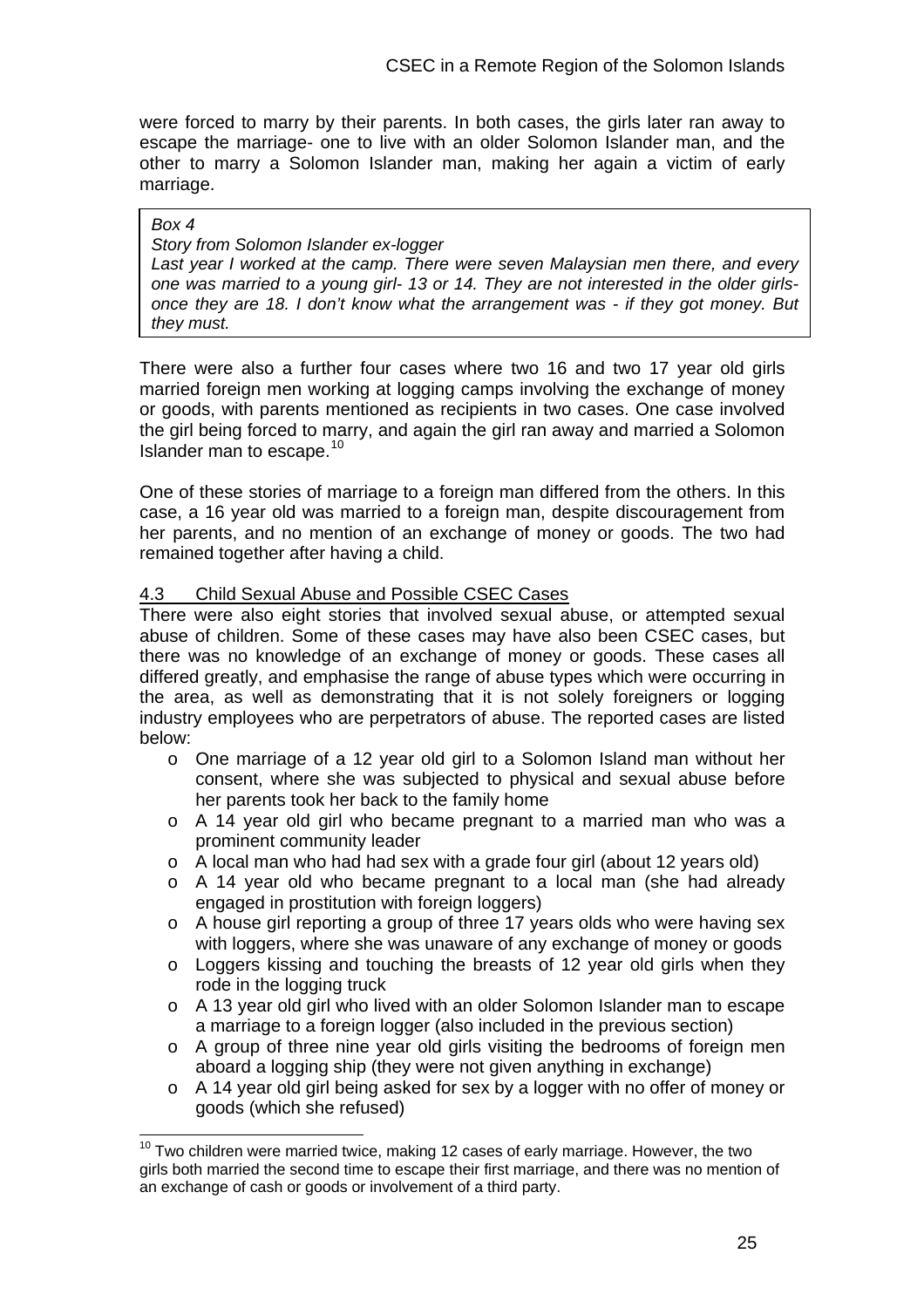#### <span id="page-27-0"></span>*Box 5*

*Story from a nine year old girl* 

*We went to see the ship when it came (to collect logs). We went out in canoes for (taking) market (produce to the men). We went on board- they asked us to come on board. There were only three girls asked to come on board. No boys were asked to come on board. All of us are nine. It was nice. We went inside. They took us into their bedrooms. They did not give us money or anything else.* 

*\*This child would not say what happened when they went into the bedrooms. She giggled and hid her face when asked.* 

## 4.4 Child Pornography

There was one case reported where a child from the village was known to have been used for producing pornography. This story involved a young man recognising his female cousin in a pornographic picture. However, he was uncertain whether the picture had been taken in the village or in another place (the girl was in Honiara at the time of the interview). He was also unsure of the age of his cousin, though he guessed around 16. In another story, a 14 year old girl had been shown pornographic pictures of young Solomon Island girls while with some of her friends. She guessed that the girls may have been around 12 years old. She did not have any knowledge of where the pictures had come from. In both cases, young Solomon Islander men had shown them the photos.

#### *Box 6*

#### *Story from a 17 year old girl*

*I have seen pornographic photos- have seen this outside of a house in our Village. I saw these photos in 2004 when I was 14 years of age. There are three other girls who were with me, all the same age. These pornographic photos were taken of locals (girls). I don't know if they took the photos or got them from someone else. They were photos of very young Solomon Island girls- maybe aged 12?* 

There were also four other stories presented about children having viewed pornography. One housekeeper reported that only boys were allowed to go into logger's houses to watch pornographic movies, and some of those boys were as young as eight years of age. One young man reported a number of men and boys as young as 10 being exposed to pornography by watching a movie through the window of a foreign logger's house, without this logger's knowledge. One 12 year old girl reported having watched a pornographic movie on two occasions with a foreign man in the camp, and was later asked for sex by the same man a number of times (which she refused). One 18 year old girl also spoke of a Solomon Islander boy showing her and a friend a pornographic magazine at school.

These stories were supported within the meetings with community leaders, where in four of the six meetings it was stated that leaders had knowledge of children viewing pornographic films or pictures whilst visiting logging camps. No community leaders were aware of children being used to produce pornography. Similarly in the awareness raising group work, the majority of the groups (15 of 24) recognised pornography viewing as an issue in their village.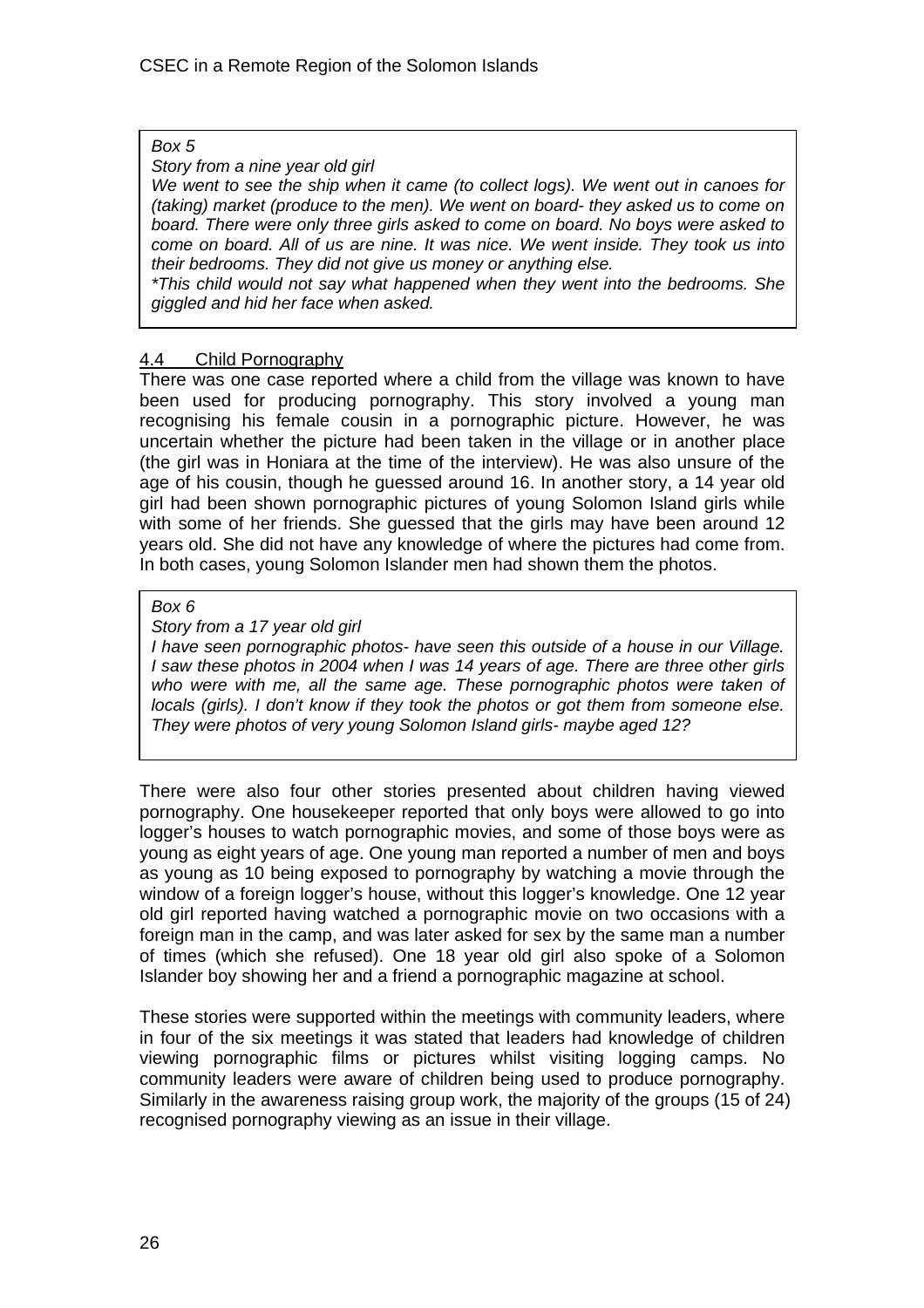#### <span id="page-28-0"></span>4.5 Trafficking of Children for Sexual Purposes

Trafficking of children refers to the recruitment, transportation, transfer, harbouring or receipt of a child, in this context for the purpose of sexual exploitation. No cases were reported of children being taken from the village by overseas visitors, for any purpose. However, two cases were found where it appeared there were intentions to take children overseas in exchange for money to the parents. One involved a nine year old girl, where the supervisor of the camp had offered money to take the girl back to his home country in Asia when he leaves the Solomon Islands. It is unknown whether the child was wanted for sexual purposes. The other case involved a girl estimated to be 13 years old. This girl had already been involved in prostitution with a foreign logger, who wished to take her overseas with him when he left.

#### *Box 7*

*Story from a housekeeper working in a camp* 

*One man from Malaysia took one small girl to the camp. He slept with her there. Her parents were included in this. This man from Malaysia abused her and gave her money, videos, clothes. This happened because her mother and father like the money. This man would like to take this girl overseas with him (to live) when it is time for his holidays. This girl is between 11 and 15 years of age- maybe 13?*

#### 4.6 Related Issues from Interviews

#### *4.6.1 Child Pregnancy*

It is also worth noting the incidence of pregnancy within the data collected. There were nine stories of girls becoming pregnant, five of which involved early marriage<sup>[11](#page-28-0)</sup>. The ages of the girls who became pregnant ranged between 12 and 17 with babies dying in two cases. Six of the 24 groups in the community awareness raising group work also discussed teen pregnancy as an issue in their village.

#### *Box 8*

 $\overline{a}$ 

*Story from a teenager* 

*She is my sister. She works for a Malaysian man doing his washing- there is big money for this. Then she stays and watches movies in the man's house while he is at work. I don't know what sort of movies. I think he has abused her- slept with her. She has mental problems now.* 

*She doesn't work there now- she ran away to Ysabel afterwards, and mum is going to go and fetch her- she is going on Sunday. She was pregnant- the baby died, and she had to have an operation during the birth, as she was too small (to deliver the baby). After hospital, she was still sick, and had to go back to the hospital. She was only 13. She nearly died.*

## *4.6.2 Facilitators of CSEC (Solair)*

The term 'Solair' (the name of the National Airline in the Solomon Islands) is used as a description of young people or children who act as go-betweens, carrying messages from loggers to young girls. 'Solair' are used to arrange visits for sexual purposes, or to establish contact between a logger and a young girl he is

 $11$  Five child pregnancies involved early marriage (3 of which were under the legal age), two were following prostitution and two were following CSA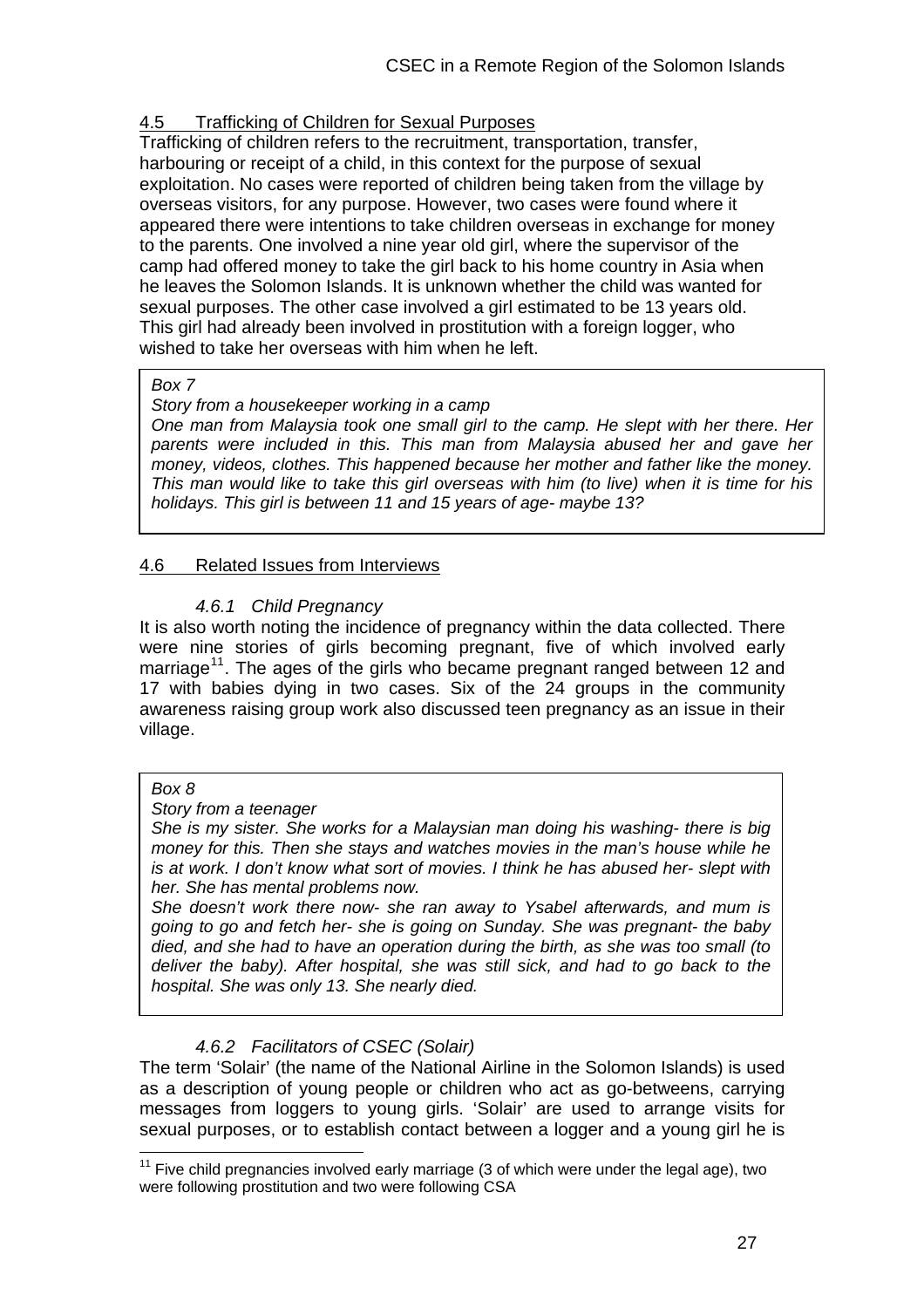<span id="page-29-0"></span>'coveting'. Eight of the collected stories included stories of others facilitating child prostitution, usually teenaged boys or young men. This was also recognised as an issue in the community awareness raising group work, with 10 of the 24 groups discussing this as a type of child abuse.

Children used as facilitators were usually given cash payments, though in one case a boy was given alcohol as a payment.

*Box 9* 

*Story from a housekeeper working in a camp* 

*This year I have started to notice that all the boys start to come to the logging camp for arranging girls for the people who own the logging (company). They (the boys) arrange a girl from the village then come and tell all the Malaysian people to come and meet the girls. So then the people (Malaysians) give money to the boys who are the messengers for them and afterwards the girl will have sex with the men. They also give the girls money. The girls are between 11 and 18. There are many girls.* 

#### 4.7 Visit to the Local Clinic

In addition to the awareness raising and research, the team also visited the clinic that services much of the Arosi area. The aim of this visit was to ascertain what medical services were available to people in the area, what people utilised medical services for, and whether the clinic staff were aware of child abuse or CSEC cases in the region.

The condition of the clinic, and of the services provided, was found to be of exceptionally poor standard. The clinic comprised an office, two consultation rooms, two wards and a birthing room. The wards each consisted of three wooden slat beds, with no mattresses or covering. There was no electricity at the clinic, and no toilets, with patients having to walk to a toilet beach several hundred meters away.

An interview with the only staff member- a nurse- showed that records of clients had been recorded in an exercise book, which had been lost or taken, leaving no overall records for 2006 or 2007. No new record book had been started. This nurse also staffed the next closest clinic, as the previous nurse had left. However she was only able to travel to the second clinic around once a month. She also provided a satellite clinic to the other end of the region. This nurse stated that a consulting doctor was supposed to visit the clinics, but there had been no visits since 2005. The boat engine required to transport patients to the nearest hospital in Kira Kira had been taken to Honiara by a community leader, where it had been 'lost'.

The nurse reported that around 10 to 20 clients a day attended the clinic, with about four of them being children. She reported that almost all cases were for pneumonia and malaria (despite there being no one to operate the microscope for malaria testing at that time). The nurse said she had no recollection of anyone coming to the clinic after sexual assault, and could only recall one child abuse case in the mid 1980's.

The clinic had no testing facilities for STI's, with an examination of genitalia and discharge being the only means of assessment. The nurse estimated that there were four or five cases of adults with STI's in 2006, and no child cases. Records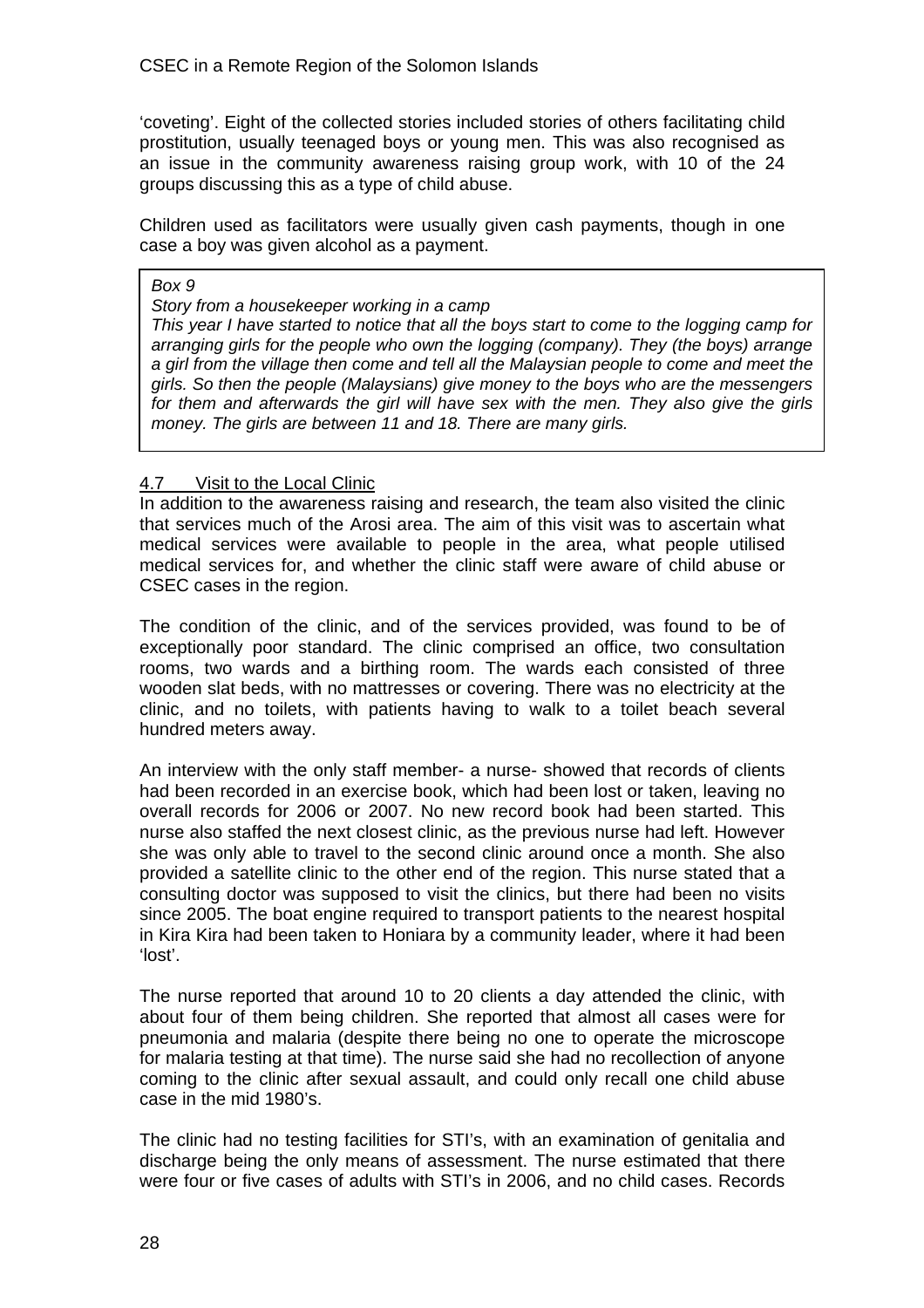on pregnancy and birth had been taken for ten months of 2006. There were seventeen deliveries at the clinic, one of which was a teenager.

Medication in the clinic was limited to mild painkillers, malaria treatment, one type of antibiotic, Vitamin K for newborns, and a three dose Hepatitis B vaccination for newborns. However, delivery of supplies was irregular and dependent on the ship or a boat being willing to make the delivery.

Thus, the clinic servicing the Arosi region was shown to have highly limited ability to respond to urgent or serious cases, and could provide only basic nursing care. Most people whom the team spoke to about health services stated that it wasn't "worth it" to visit the clinic, relying instead on the knowledge of others in the village and kastom medicine (the use of natural remedies and/or prayers and rituals to treat illness). As such, the clinic in its current state is in no position to assist with the identification or management of child abuse or CSEC cases.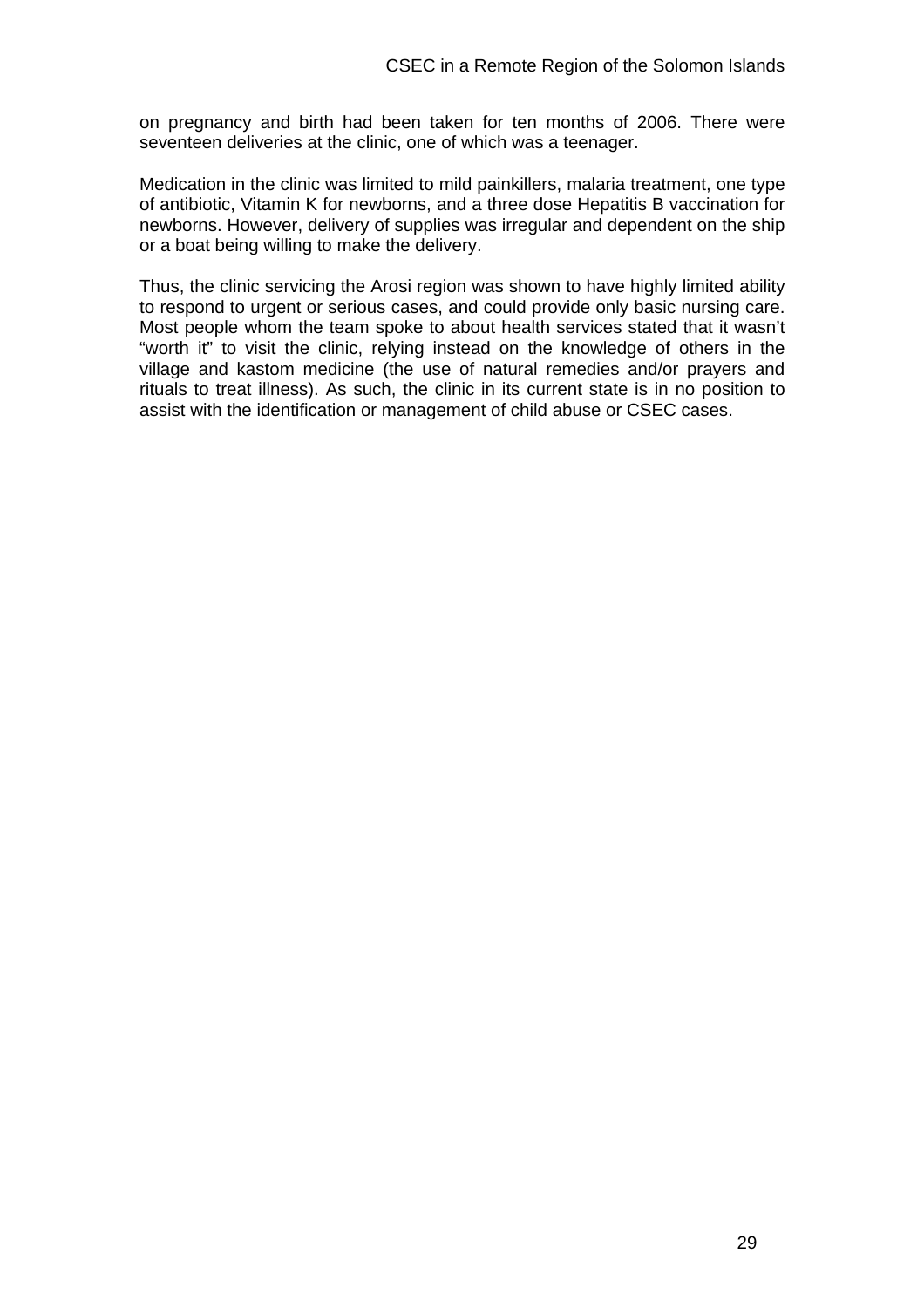# <span id="page-31-0"></span>PART 5: CONTRIBUTING FACTORS AND ISSUES RELATED TO CSEC

As demonstrated within the findings, there is evidence that at the time of the study commercial sexual exploitation of children (CSEC) was not only occurring in the region, but that it was occurring at a high rate. Child prostitution was of particular concern, with at least 36 children affected across 12 villages. Also of concern were the more recent developments of pornographic pictures involving Solomon Islander children, and evidence suggesting that two children may have been at risk of being victims of trafficking for sexual purposes. The following section explores some of the possible contributing factors which were relevant for this region, as well as further exploring some of the issues which were considered to be of particular concern.

#### 5.1 Contributing Factors Related to CSEC in the Region

#### *5.1.1 Logging*

In the group work during the community awareness raising participants were asked when problems with child abuse and CSEC began in their community. The overall findings from this group work and from discussions with the project team were that child abuse has been a longstanding problem in the community, while CSEC represents a more recent development which was largely attributed to the presence of the logging industry. The following table shows the views of the different groups.

|                     | <b>Problems</b><br>started a long<br>time ago | <b>Problems</b><br>started in<br>recent years | <b>Problems already</b><br>existed, but have<br>increased recently |
|---------------------|-----------------------------------------------|-----------------------------------------------|--------------------------------------------------------------------|
| Older men $(n=6)$   |                                               |                                               |                                                                    |
| Older women (n=6)   |                                               |                                               |                                                                    |
| Younger men (n=6)   |                                               |                                               |                                                                    |
| Younger women (n=6) |                                               |                                               |                                                                    |
| TOTAL $(n = 24)$    |                                               | 10                                            |                                                                    |

*Table 5.1. Time CA and CSEC were thought to have started in the Village by group* 

Across the 24 groups, 11 groups specifically mentioned that CSEC started or increased with the presence of logging in the area.

From the reported cases, there is little doubt that the presence of logging in the area has been a significant contributor to the rates of CSEC. However, the existence of the camps cannot solely be blamed for the occurrence of CSEC. While the following section is by no means exhaustive, some of the other factors which may lead to or contribute to CSEC occurring are explored in the following section.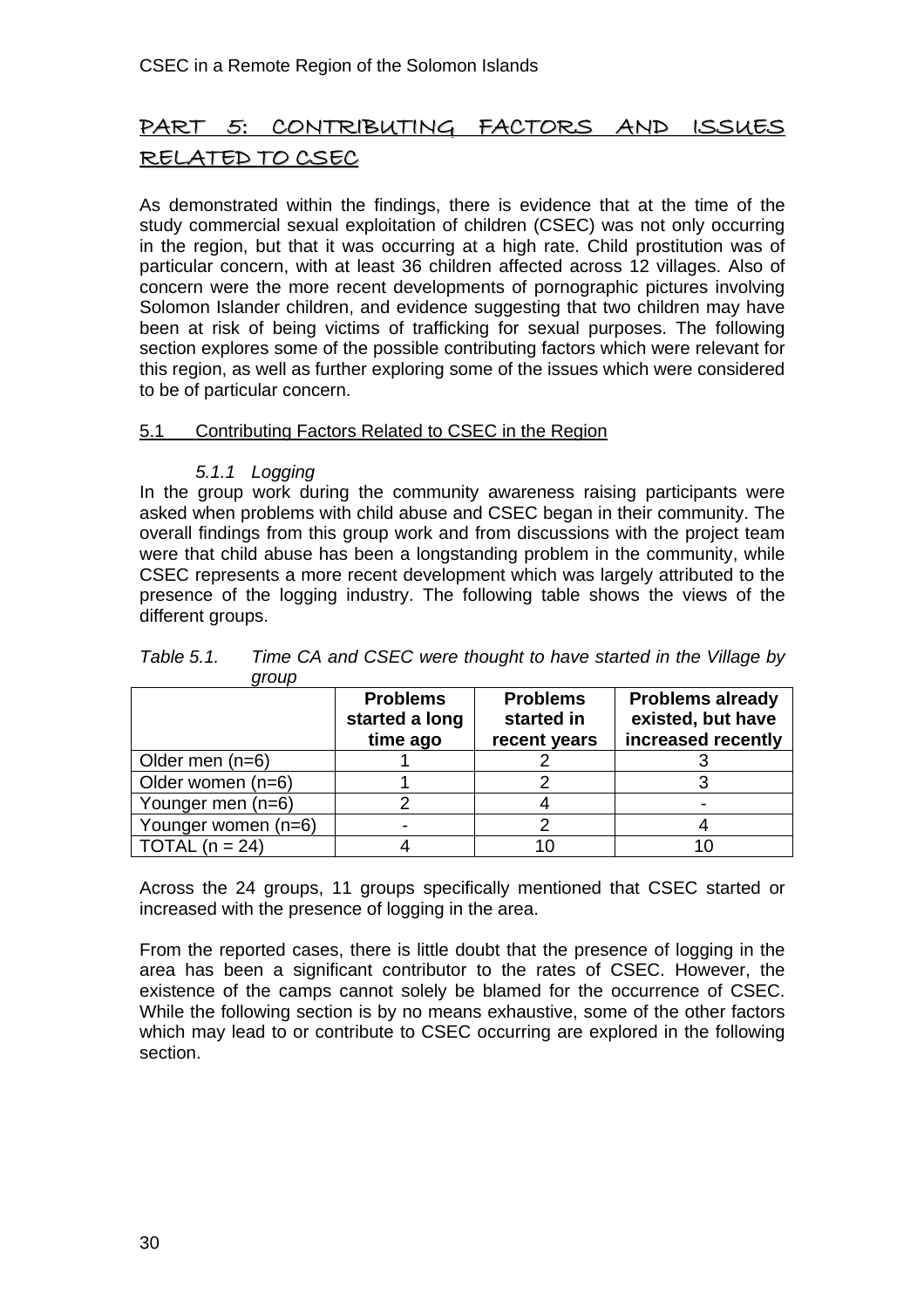#### *5.1.2 Money*

The issue of money is highly significant to the presence of CSEC. Money was cited as the reason for CSEC in most cases. However, the 2004 study discussed school fees and transport as two of the main financial contributors. In this project, there were no cases where school fees or transport were mentioned. Rather, it appeared that in most cases, money was used for what would be considered in the villages as non-necessities, such as processed foods, housing made from permanent materials (rather than the more common leaf houses), travel to visit Honiara for enjoyment and clothing or beauty products.

The overseas loggers presented an 'opportunity' for young people to access money and goods which would normally be out of their means. This is also reflected in the number of reports of children visiting the camps to view movies, look at machinery or look at logging vessels- things they would not otherwise be able to see. As such, the children see logging camps as exciting places, and can be easily persuaded to board the ships or enter houses and bedrooms, thus greatly increasing the risk of abuse.

#### *Box 10*

#### *Story from a community leader (female)*

*One girl was married last year to a Malaysian logger, when she was 16 years old. Now she has a child. She married the man for money, because she liked the riches he has- likes an iron (roofed) house, video, and they can give it to them. There was a big argument in her family, because the parents let her (get married). The uncles did not agree, but the parents like it, because they like something good- an iron (roofed) house. The man gave them money- they are now building a house.*

#### *5.1.3 Marriage*

It is usually expected that young people in the Solomon Islands will marry. Marriages are often strategic, such as joining families together, or improving outcomes for young girls by marriage with a partner with greater assets than their own family. According to kastom, a bride price is usually paid to the family of the girl in the form of cash, red money or kastom money, or other goods.

In many cases, the term 'marriage' is used to describe two people living together, rather than a marriage according to law. As such, if a man pays the required bride price to the family and is residing with the girl, they will often be considered 'married'. In the interviews, the project team sometimes asked if young girls had actually had their marriages inside a Church, or registered their marriage. In all cases, the answer was no.

#### *Box 11*

*Story from a young man (who worked as a 'Solair')* 

*One man showed me a photo of his family in Malaysia- he has four boys. He is a married man. One of the girls (aged 13) is now married (to him). It's not inside the Church. I think it's a false (fake) marriage. When he goes home, he will leave her here.*

As such, while families and the girls involved believed they were married, their 'marriage' was only a temporary status, while the 'husband' was logging in the area. It is not clear if the loggers who 'married' young girls were exploiting this tendency to not go through legal channels, or if this was a miscommunication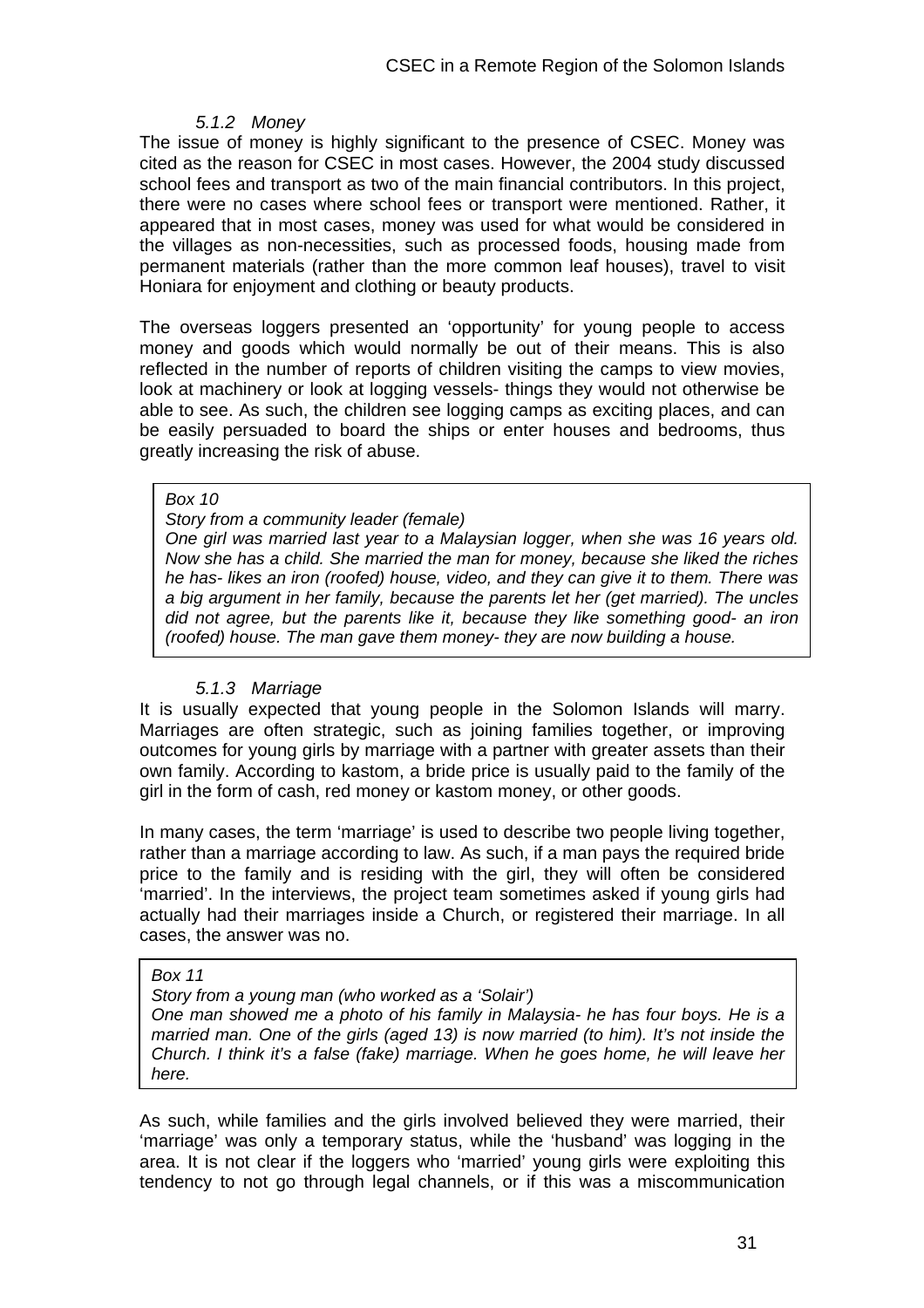where Solomon Islanders believed that co-residence implied marriage while the loggers did not consider themselves married.

#### *5.1.4 Changes to 'Kastom'*

In all community awareness raising meetings, the issue of loss of kastom was thought to contribute to CSEC. Some thought sexual behaviours had changed due to changes to traditional practices, such as girls wearing trousers (thought to be sexually provocative), plaiting their hair or walking around unaccompanied by their mother. Co-education was cited on a couple of occasions as being a contributor to greater sexual freedom for young people. However, this was somewhat contradictory, because several girls and mothers said that the girls who were well educated were more likely to refuse offers of sex.

Respect for elders was also brought up in each group, where it was thought that the weakening of kastom meant that children and young people were less likely to heed advice or to obey elders. Outside influences were also mentioned in relation to loss of kastom, where things such as the availability of alcohol and drugs, pornographic materials and influence from Honiara (with greater crime rates and a more "Western" style of living) were considered to be damaging to traditional ways of life.

#### *5.1.5 Lack of Awareness*

During the workshops, the project team noted that villagers were often surprised to hear about CSEC, and to hear that this was a crime.

#### *Box 12*

*Story from an ex housekeeper who worked in a camp* 

*These loggers take very young girls to the logging camp for sex, pay them money. They do not want girls who are 18 years old and upwards, but (they want) very young girls. People do not really understand that to have sex for money is child prostitution. We (the house girls) have seen lots of these Malaysians who wanted girls for sex. They even asked me to look for girls for them but I didn't follow their wish.* 

One interviewed boy who had been finding young girls for loggers was quite distressed to learn he had been party to a crime, and a group of teenagers interviewed only realised that they were engaging in child prostitution after the awareness raising. Previously, they had considered the older men who paid them as their 'boyfriends'.

#### *Box 13*

#### *Story from a 14 year old girl*

*That night I was led by a cousin (age 13) to meet him. He asked me to be his girlfriend and I said OK. Then he asked again for sexual intercourse. I said no because I'm frightened. I have not done anything like that before. He asked me to meet him another time then I went away from him. The second time I met him, he asked me for sex. He persuaded me and offered \$20 for sex. It took a long time to decide. Finally I was convinced and surrendered myself. After having sex I went back to my house. Another night she (cousin) came to my house when everybody*  was asleep and took me out to meet him again. When we got there two men were *waiting. She went with one, and I went with the other- my boyfriend. That's the second time I had sexual intercourse with him. I had sex about seven times up until now. Every time we had sexual intercourse he was using condoms. Sometimes he gave me some money and sometimes not.*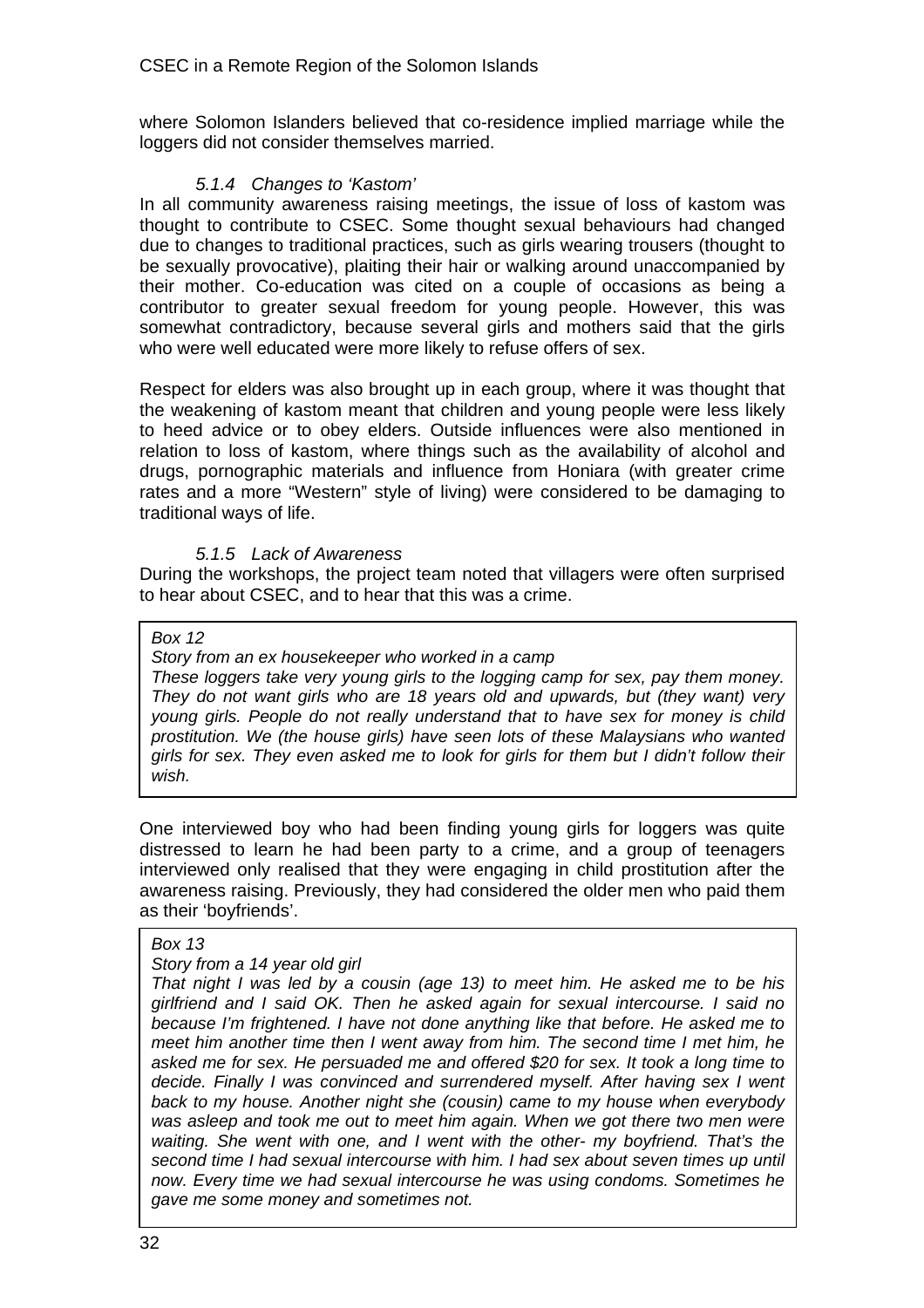#### *5.1.6 Need for Different Approaches to Monitoring of Children*

<span id="page-34-0"></span>Children in the villages are often not monitored by their parents. Often from an early age children are largely self-reliant, or are monitored by older children or the community more generally. While this is a common cultural practice, with the introduction of outsiders into the village this approach may require change, as this lack of supervision from adults is likely to increase the risk of CSEC. In two of the community leader's meetings, leaders admitted that they did not know what children did in the camps. There were also times when one of the forms of CSEC was reported in individual interviews, but leaders were unaware of its existence in the village.

In addition to being part of the culture in the villages, the lack of monitoring of children may also be due to some parents needing more parenting skills. In each community awareness raising session there were questions and complaints about not being able to stop children from doing what they wanted. Three of the meetings with community leaders also included statements that they were unable to stop children from visiting the camps.

#### 5.2 Issues of Particular Concern

The 2006 Regional Report provides a more comprehensive study of relevant issues for children in the Pacific. However, there were some issues raised from this study which were considered by the project team to be of particular concern in relation to CSEC in the Arosi region. These issues are likely to be transferable to other isolated rural areas of the Solomon Islands where children are vulnerable to CSEC due to the presence of industry from overseas.

#### *5.2.1 Impact of Abuse on Children and Communities*

CSEC and sexual abuse have a number of impacts on the physical and psychological health of the child. In addition, as noted in the Regional Report (2006), children who have previously been victims of abuse are also more likely to be abused again, thus leaving a number of children vulnerable to further abuse after the logging camps complete their work in the area.

In addition to those who have been abused themselves, there are flow-on effects to many, if not all members of the community. Other children are able to view the desired money and goods which have been received by children for their sexual behaviour. This was suggested in several interviews, where participants had been encouraged to engage in sexual activity by friends in order to receive money or goods.

Parents and families of affected children also have to live with the effects of CSEC on the family. The shame attached to having a young child who was married or pregnant was mentioned in a number of interviews. There was also a general sense of hopelessness in some of the community awareness raising sessions, where adults felt they had little control to change the behaviours of children.

#### *5.2.2 Impact on the Health of Children*

One more specific impact is the impact on the physical health of children who have been victims of CSEC. Included in this are the issues of STI's and particularly HIV. At the completion of 2004, there were only five recorded cases of HIV infection in the Solomon Islands (World Health Organization, 2006). However,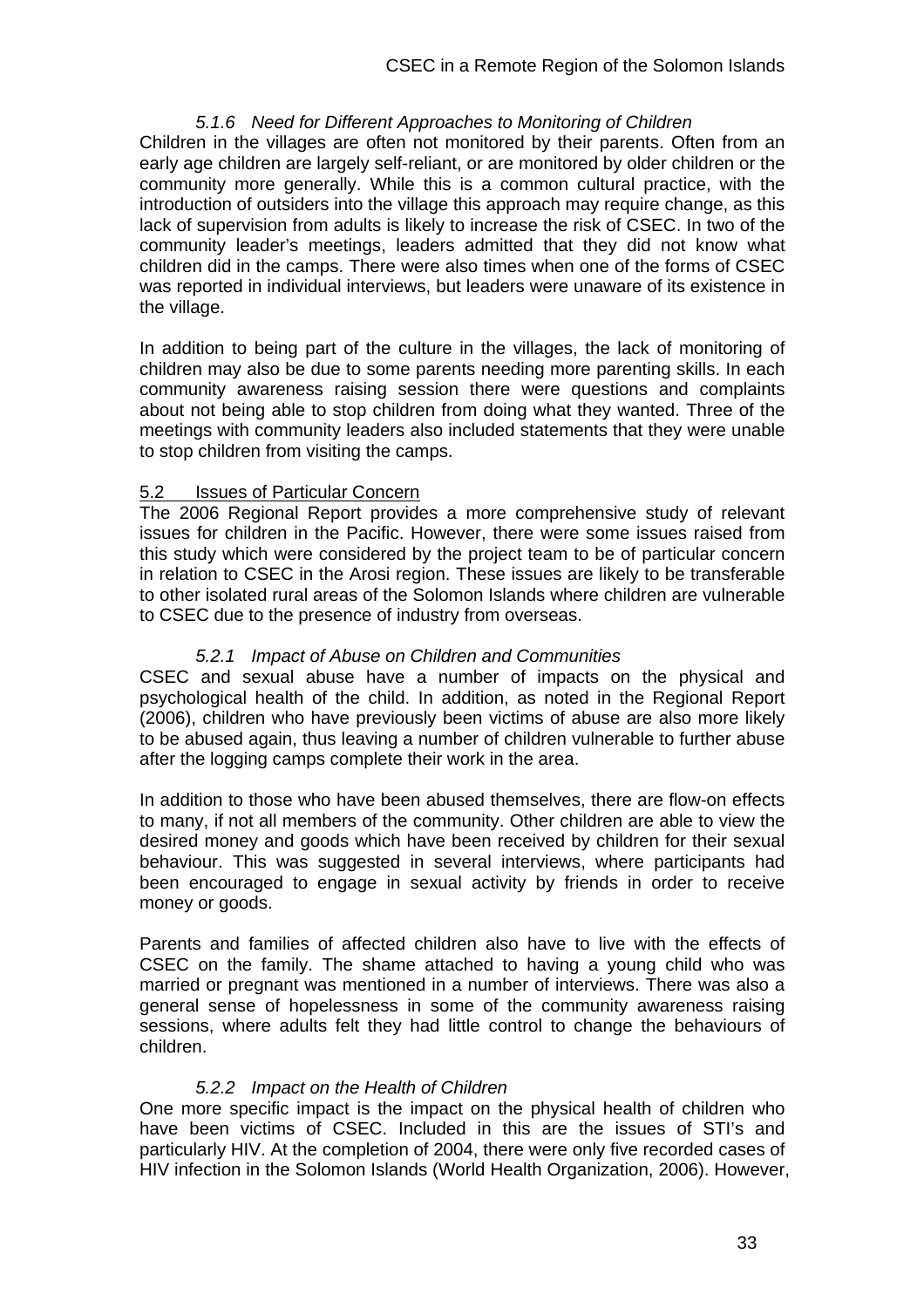<span id="page-35-0"></span>the low economic status of the country and the close proximity to PNG, with a high prevalence of HIV<sup>[12](#page-35-0)</sup> (UNAIDS, 2006) means that the risk of HIV rates increasing is high. Included in this risk is the risk of spread of infection from foreign industry. The current rate of HIV in the Solomon Islands is in stark contrast to countries where logging industry employees are from such as Malaysia, where there were an estimated 69,000 HIV cases in 2002 (UNAIDS, 2006).

While the interviewers did not specifically ask about condom use, the number of pregnancies found suggested that use is low. This is consistent with a World Health Organization supported study (2006), which found that of 76 youths in the Solomons who had had sex with commercial partners, only seven regularly used condoms with these partners. Pregnancy is another health related issue of high relevance, where children as young as 12 years of age became pregnant after incidents of CSEC with loggers. In addition to the risk of HIV and other STI's, there are also significant risks to the physical and psychological health of children who become pregnant or give birth.

As part of the health concerns for children, there is the issue of inadequate medical care in the area. The clinic in the local area is not equipped to deal with the health issues which may arise from CSEC, and is also not utilised by the community in such cases. The clinic was not aware of any patients who were victims of sexual abuse or child abuse, despite evidence from the community that these problems were occurring. However, even if such problems were reported, the clinic is not equipped to deal with such issues, including adequate testing for STI's, protecting young people against pregnancy and STI's, and transporting patients to the hospital or police for medical care or collection of forensic evidence in abuse cases.

## *5.2.3 Ease With Which Loggers Can Access Children*

Although discussions were not held with loggers, the data collected suggested that overall CSEC cases were not opportunistic, with loggers seeking out children to abuse. However, this was generally made very easy by the behaviour of those in the villages. Children continually played in the camps, and were often not discouraged from doing this. Adults in the village were often unaware of what the children were doing while at the camps, and did not monitor them while they were there.

## *Box 14*

## *Story from a nine year old girl*

*I* was taken by my father to (visit) the camp (he works there)... At the camp, I have *seen Malaysian men touching their house girl's breasts. They used to do that to their house girls. While they were eating, they would have one hand on their spoon (eating), and one hand on a girl's breast… I have seen lots of children come to the camp in the morning and not leave until the evening. I didn't count them, but there were lots. I don't want to go to the camp now. My dad's boss gives me money, gum and lollies. He tells me to hurry up and grow up big because I look really pretty.*

 $\overline{a}$ 

 $12$  Prevalence of HIV in PNG is 1.8% of the population, meaning that around 57,000 people over age 15 were living with the virus in 2005 (UNAIDS, 2006)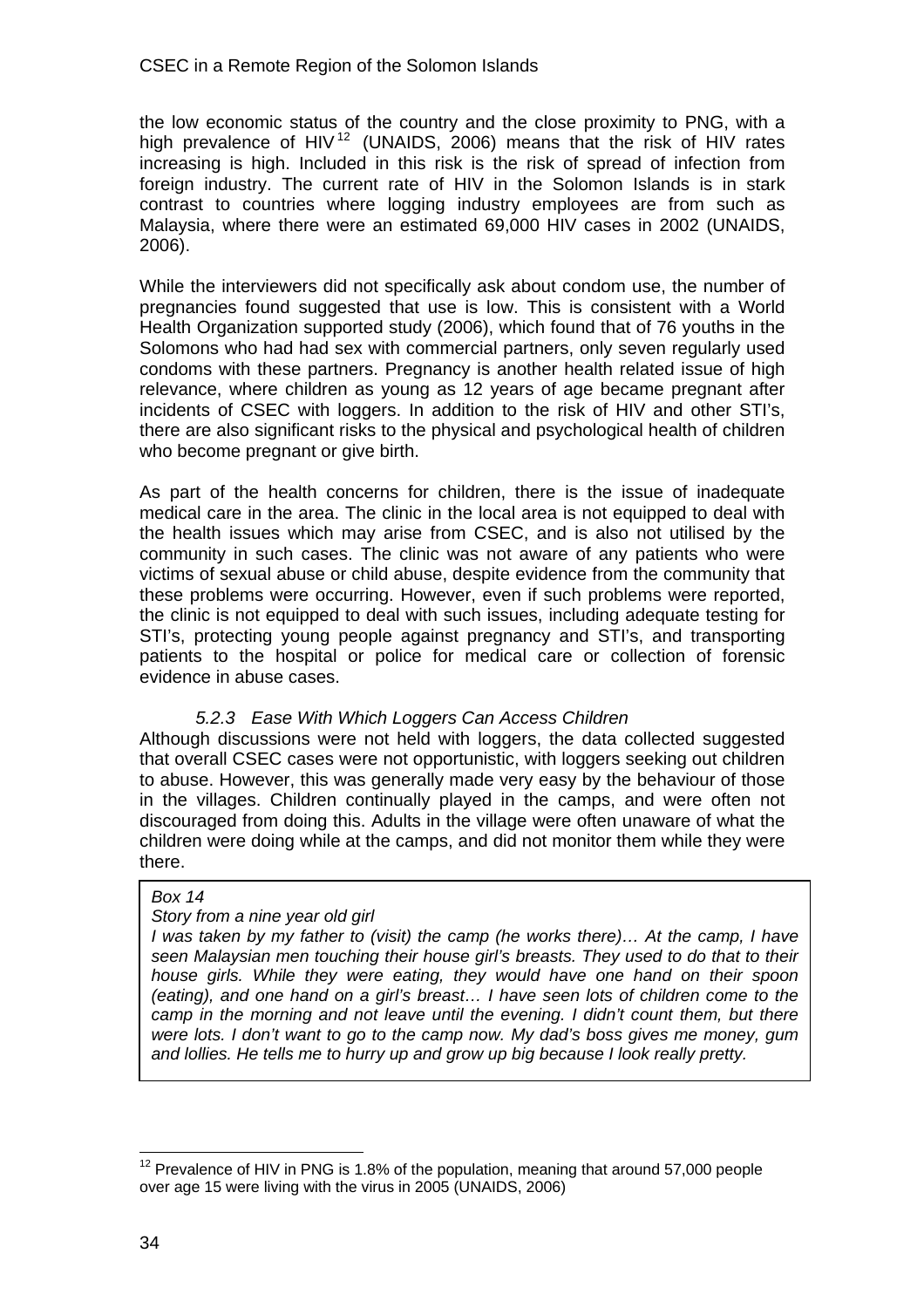<span id="page-36-0"></span>The engagement of children as 'house girls' also increased the opportunity for CSEC, where loggers could claim they were taking girls to work for them, when they were actually employing girls for sex.

The presence of 'Solair', or facilitators of CSEC, is a major issue. In this case, other children, particularly boys, were given money to approach or find girls. As such, these children were also victims of abuse by being coerced into engaging in illegal activity. In addition, there are concerns around what gender issues could arise from young boys encouraging girls they know well to engage in sex for money and being rewarded for this behaviour, as well as the role modelling of children being viewed as the preferred sex partners for older men.

The vulnerability of the children was also likely to be increased by the incidence of child abuse and/or child neglect in the villages. In all of the community awareness raising sessions and the meetings with community leaders, it was agreed that that physical abuse, emotional abuse and neglect of children were common, and occurred in many or most of the families in each village. Consequently, the neglect or abuse of children may have increased the appeal of spending time in the camps and for receiving gifts or payments from loggers.

#### *5.2.4 Lack of Accountability*

In line with the ease with which loggers can access children is the lack of accountability for their actions. The nearest police station to the Arosi region is in Kira Kira- several hours away by boat. The villagers had no awareness of any monitoring of activities in the camps by police, government<sup>[13](#page-36-0)</sup> or any other agency. As such, there were no negative consequences for loggers engaging in illegal activities. This is particularly for the cases of CSEC, but also includes other illegal activities in the camps and on the logging ships, including serving alcohol to children and showing pornography (all forms of which are illegal in the Solomon Islands) to both adults and children. This lack of monitoring of activities is also relevant environmentally, with potential to impact on both the environment itself and on the villagers through use of chemicals, polluting water sources and destroying food sources.

While villagers would complain about the actions of the loggers, there were few cases found where any action was taken. This may have been in part due to the investment by village chiefs and landowners, as the only beneficiaries from logging in the village.

 $\overline{a}$  $13$  There is also currently no one from the Social Welfare Division in the region. It is understood that a Social Welfare Officer for Makira is currently being recruited and will be based in Kira Kira.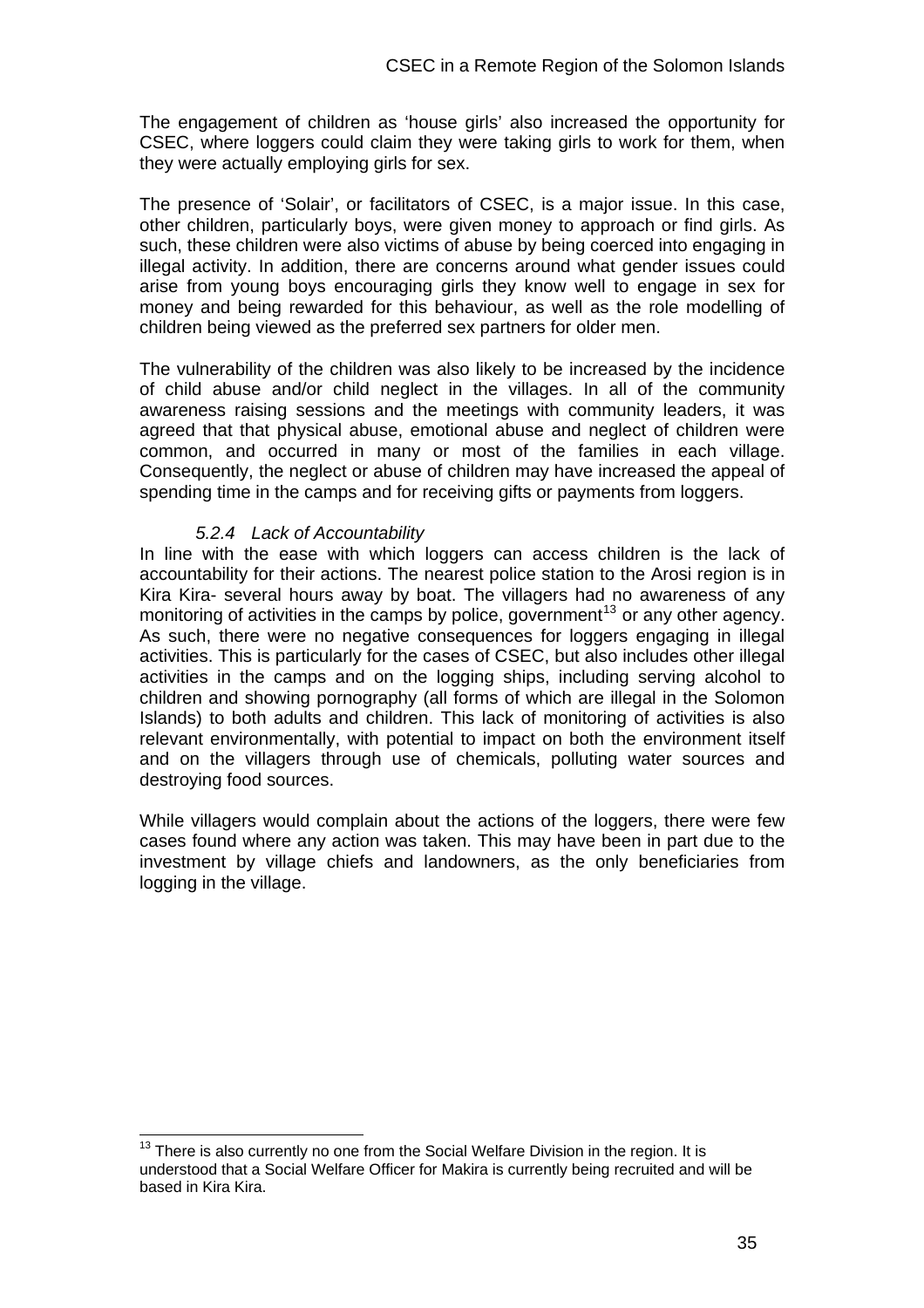# <span id="page-37-0"></span>PART 6: FOLLOW UP AND LESSONS LEARNT

#### 6.1 Follow Up and Post Project Activities

One adolescent was taken back to Honiara with the project team, as her risk of continued severe abuse was considered to be unacceptably high. The girl had already been continually abused over a period of several months by a local man who had removed her from the family home. At the time, other members of the family and village were aware of the situation, but were unwilling to take action. As no one in the village or any outside agency had intervened at that stage it was considered unlikely that her situation would change if she was not removed, and the team were unable to stay in the region to follow up and ensure her safety. Consequently, having spoken with the girl and her family, the team decided to take her to a safer environment. The adolescent is currently in a safe location, is being monitored by the CCC and is taking legal action against her abuser.

There were two other cases where the project team had to consider whether or not to remove children, but in both cases the Centre Coordinator worked with the family to come to a resolution where the child would no longer be in contact with the abuser and was returned to the family. Community leaders were made aware of the situation so they could continue to monitor. These were particularly difficult decisions for the project team to make, but the team were aware that the risk of abuse is higher for those children who have already been abused, and they considered that taking the child away from their community, their first language, their immediate family and schooling would only serve to increase their vulnerability.

One week after the return from Makira, a debrief was run with the project team, going through the project and the positive and negative aspects of the project. A number of possible improvements and difficulties were identified by staff, which are also reflected in the recommendations.

Following the project, feedback was received from several of the participating villages, both during the time spent in the village, and also by visitors from those villages to Honiara. Feedback overall was very positive. In each host village, a closing speech was made, and in each case, the speaker expressed appreciation for the project, and acknowledged that child abuse and CSEC were problems in the village. Parents particularly expressed gratitude for learning some simple parenting techniques for disciplining children.

One village had put up signage outside the area of the logging camp, directing that no girls were to go inside the camp area without permission (from the village). Another village passed on a message that the community leaders had sat down together and developed a full action plan about how they could begin to make changes in regards to child abuse and CSEC in their village. Still another village stated that since working with the project team, a group of teenage girls were not longer going down to the camp to engage in prostitution.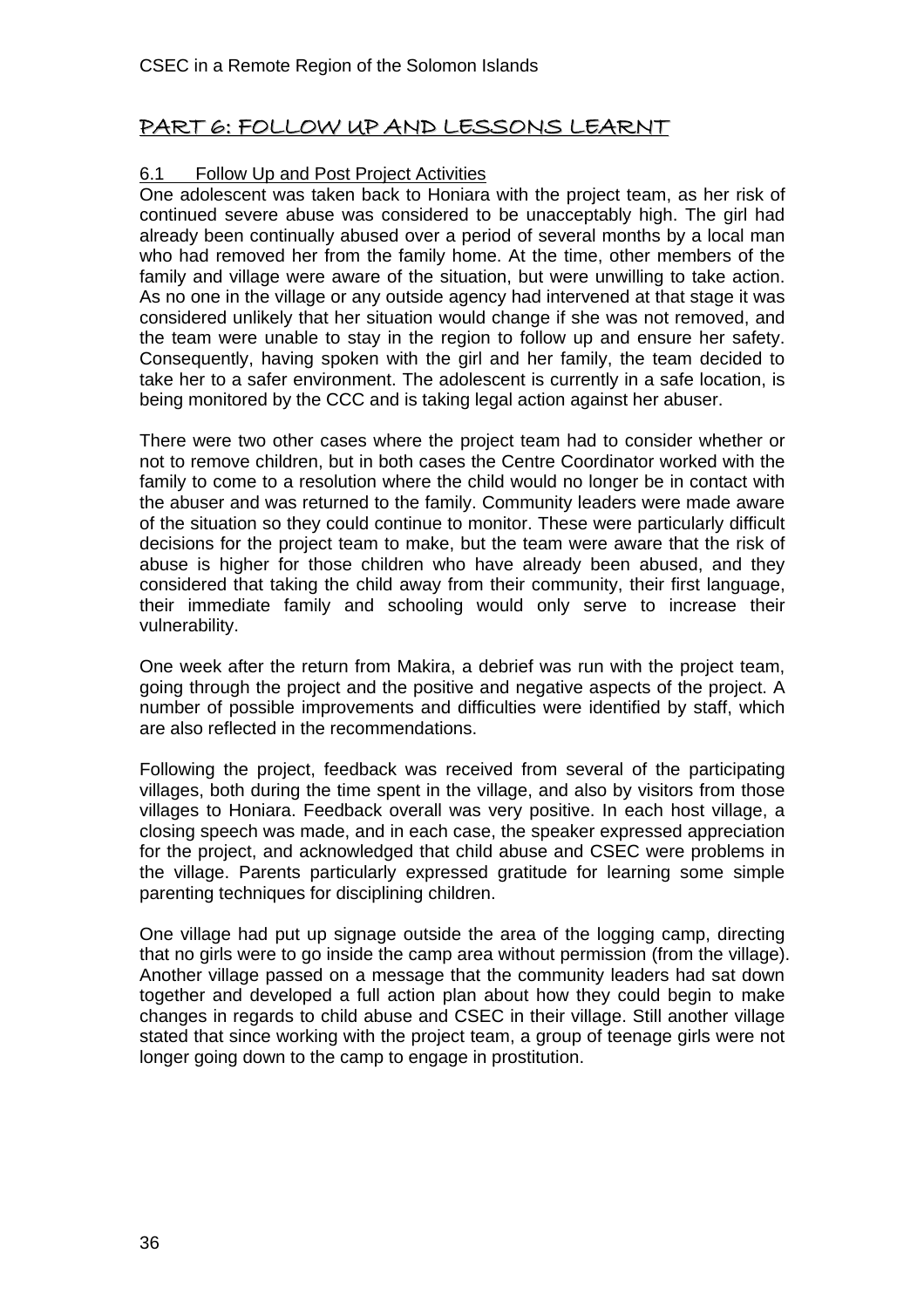#### <span id="page-38-0"></span>6.2 Lessons Learnt

Overall, the project team had spent a considerable amount of time in the design and planning of the project. This design and planning was well informed by previous visits to the region and knowledge of what to expect. As such, the project generally ran as expected, and there were few unexpected issues.

One possible limitation was that as the project team was Church-based may have impacted upon disclosure, as some people in the community may not have been willing to reveal their own involvement in illegal activities. However, this was not true for all cases, as ex-loggers, children engaging in CSEC and those acting as 'Solair' were all included as participants. Further, the use of Sisters allowed for discussion of difficult topics and may have contributed to the high attendance levels. Interviewees utilised the choice of interviewers, with specific requests for interviews based on the different ages, cultures, religious status and language skills of interviewers.

While the project team identified a number of CSEC cases, it is unlikely that all cases were identified. Given that child abuse, and in particular sexual abuse, are tabu topics, it is likely that the data collected is an underestimate of the extent of the problem. This is especially likely for topics that are particularly sensitive, such as sex with very young children, and sex with boys.

Based on this, the current research study can not claim to know whether the findings of this study reflect the total rate of CSEC in the area, and the numbers found in this study cannot be generalised to all logging areas in the Solomons. Instead, it provides more of a snapshot of the types of issues which are happening in an isolated area with unmonitored logging camps.

However, after acknowledging the limitations inherent in this project design, there were still some lessons which were learnt by the team, and which may assist in design and conducting of future projects or programs.

One lesson which was not so much learnt as re-emphasised was the sheer desperate need for assistance which the communities had, a finding which was also reflected from the 2004 study.

#### *6.2.1 Issues and Difficulties*

As a well thought-out project, there were few unexpected issues. The necessity to remove a child was something which the team had been hoping would not be required, but which had already been planned for.

Being short-staffed was one difficulty which the team had to manage. One team member had to withdraw just before visiting the villages, making it difficult to run the project with four people, given that the project had originally been divided among five. This became particularly relevant at the last two villages, where one team member contracted malaria, and was both unable to participate and required care.

The project was run on a very tight timeline, both for training and for running the project. The project team also had to fulfil their normal duties at the Centre for the duration of preparation training, making this a very demanding time for them. Despite this, the project team all agreed that two days in each village was too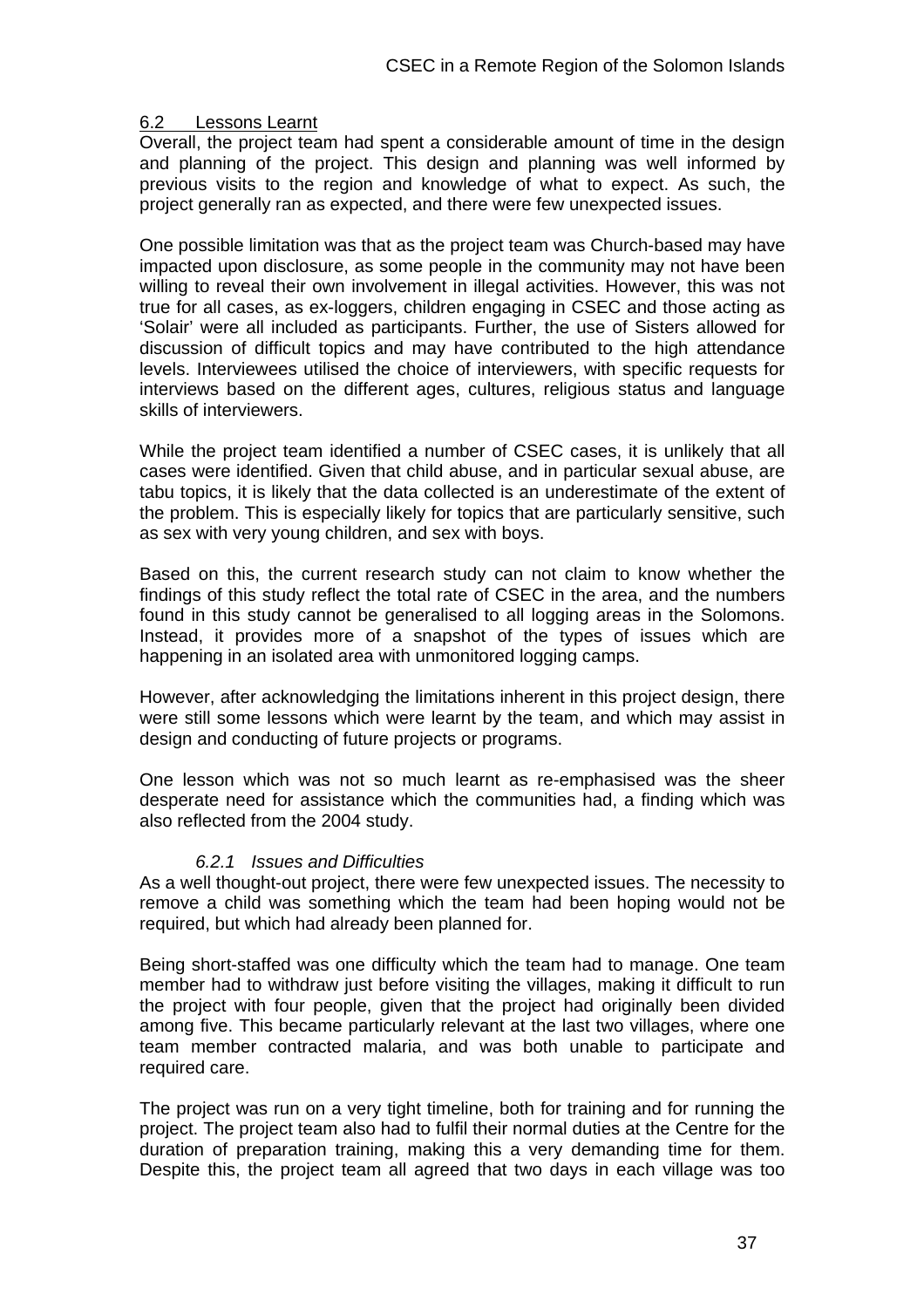<span id="page-39-0"></span>short an amount of time. The community awareness raising was originally scheduled for three to four hours in total, however the shortest was six hours, and the longest was 11, simply due to the volume of questions asked and comments added by community members and the desire for groups to spend a lot of time thinking about issues during the group work. Consequently, evening sessions often did not finish until after 10pm, and 'morning' sessions did not finish until well into the afternoon. The project team did not notice any people leaving early during the evening session, but some would return home before the completion of the second session, particularly women with infants. This meant that women with infants may have been underrepresented in group work.

## 6.3 Changes for Future Projects

#### *6.3.1 Financial Support*

The project applied only for the money required for travel, living expenses while away and communications. While this was adequate for covering costs, it did put extra pressure on Centre facilities and staff, as time had to be juggled between commitments, and office space and equipment were in use during the preparation and report-writing stages. Other costs, such as staffing, report writing and some office expenses were covered by the Centre, as Centre staff were eager to give any assistance they could to assist the community of the Arosi region after their request for help. However, future work in this area by the Centre would require more substantial funding.

## *6.3.2 Staffing*

Having an all-female team may have meant that some male interviewees were not willing to share their stories, or were not as comfortable or as expressive as they may otherwise have been, due to the sensitive nature of the topics. The addition of one or two males, possibly from the Melanesian Brotherhood, could be a valuable addition to future projects.

While the Sisters have an excellent capacity to work in the communities and to conduct the work within the villages, there are no members of the community who have experience in project management, including writing of proposals and reports and developing training materials. Consequently, any future projects run by the Centre would need to be supported by project management. With the current project, a volunteer experienced in project management provided this. However, this volunteer will finish in August, and there is currently no replacement. For the Centre to provide a more comprehensive project, a project manager would have to be employed, or the Centre could work in collaboration with another agency to provide this. The Inclusive Communities Program (ICP) with the COM could possibly take on the role, or other agencies such as UNICEF or Save the Children may also have the capacity.

Alternately, the CCC could also provide assistance to another organisation to run the same project, such as by providing a staff member, some training, project advice or materials.

## *6.3.3 Time Spent*

Based on the time issues outlined above, the team considered that a more effective way of presenting the community awareness raising would have been across five days, with all material either in the early morning or the evening.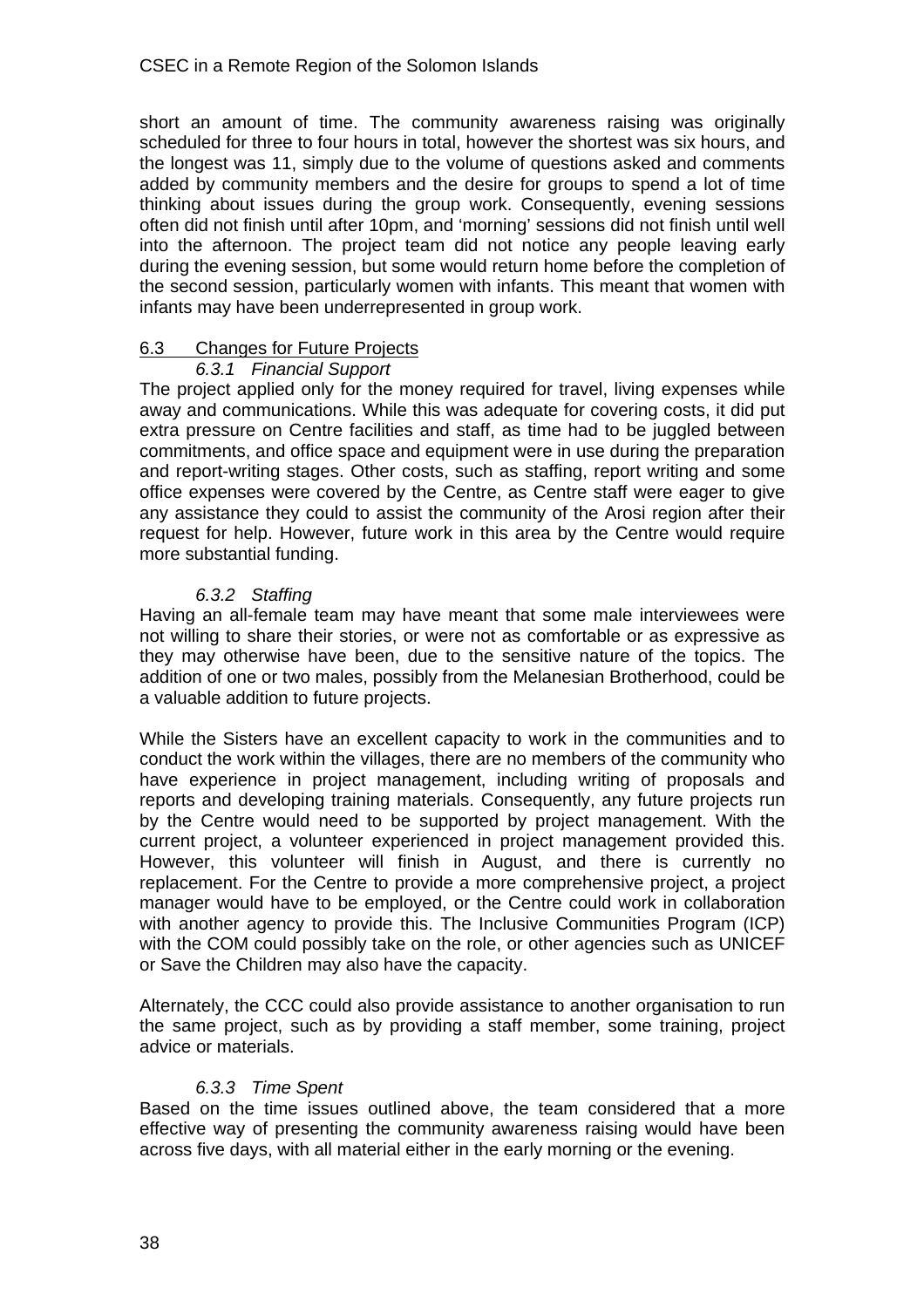# <span id="page-40-0"></span>PART 7: RECOMMENDATIONS AND FINAL COMMENTS

#### 7.1 Broad Recommendations

As noted in the 2004 study from the CCC, it is evident that commercial sexual exploitation of children (CSEC) and child abuse are not uncommon in the Solomon Islands, that awareness of these issues is low, and that only limited action has been taken at the village level to combat this serious problem.

The 2004 CCC Report and the 2006 Regional Report provide a series of recommendations which address the broader issue of CSEC and child sexual abuse across the Solomon Islands and the Pacific Region, with the main thrust being policy and legislation. Therefore, it is recommended:

o That the recommendations of the 2004 CCC Report and the 2006 Regional Report should continue to be addressed to reduce problems of CSEC at a National and Regional level.<sup>[14](#page-40-0)</sup>

CSEC is a new issue in the Solomon Islands. This is a contrast to many other countries in the Asia Pacific Region where the problem is widespread and severe. As such, it is possible that this critical issue can be eliminated while in its early stages. The Solomon Islands Government must take strong and decisive action on this issue, and should be leading change. It is therefore recommended:

o That the Ministry of Women, Children and Youth oversees the recommendations of this report.

In addition to these broad recommendations, the following sections outline some more specific recommendations which relate to: further projects and research; mobilisation of services; increased involvement of government services at the local level and; involvement of logging companies and reduced access of children to logging camps. Recommendations have been made based on experiences in the Arosi Region, however it is likely that these recommendations are relevant to all logging areas, particularly those in remote regions.

#### 7.2 Recommendations for Further Projects and Research

 $\overline{a}$ 

People in affected communities showed an interest in learning more about child abuse and exploitation and strategies to make changes. Awareness raising is something that needs to be conducted in all areas where logging occurs. This is particularly important for isolated communities, who may have less awareness of the impact of CSEC on children, and less opportunity to access information and make changes.

Similar projects in areas where logging has been approved would act as a preventative measure by raising awareness. As noted throughout the report, there was a general lack of knowledge and often a lack of awareness that children were actually victims of CSEC. Giving knowledge and strategies to villages before the arrival of logging companies could prevent the occurrence of many cases of CSEC.

 $14$  Some recommendations from these reports have already been acted upon or plans are in place. Solomon Islands UNICEF can provide the most up-to-date information about the status of these recommendations.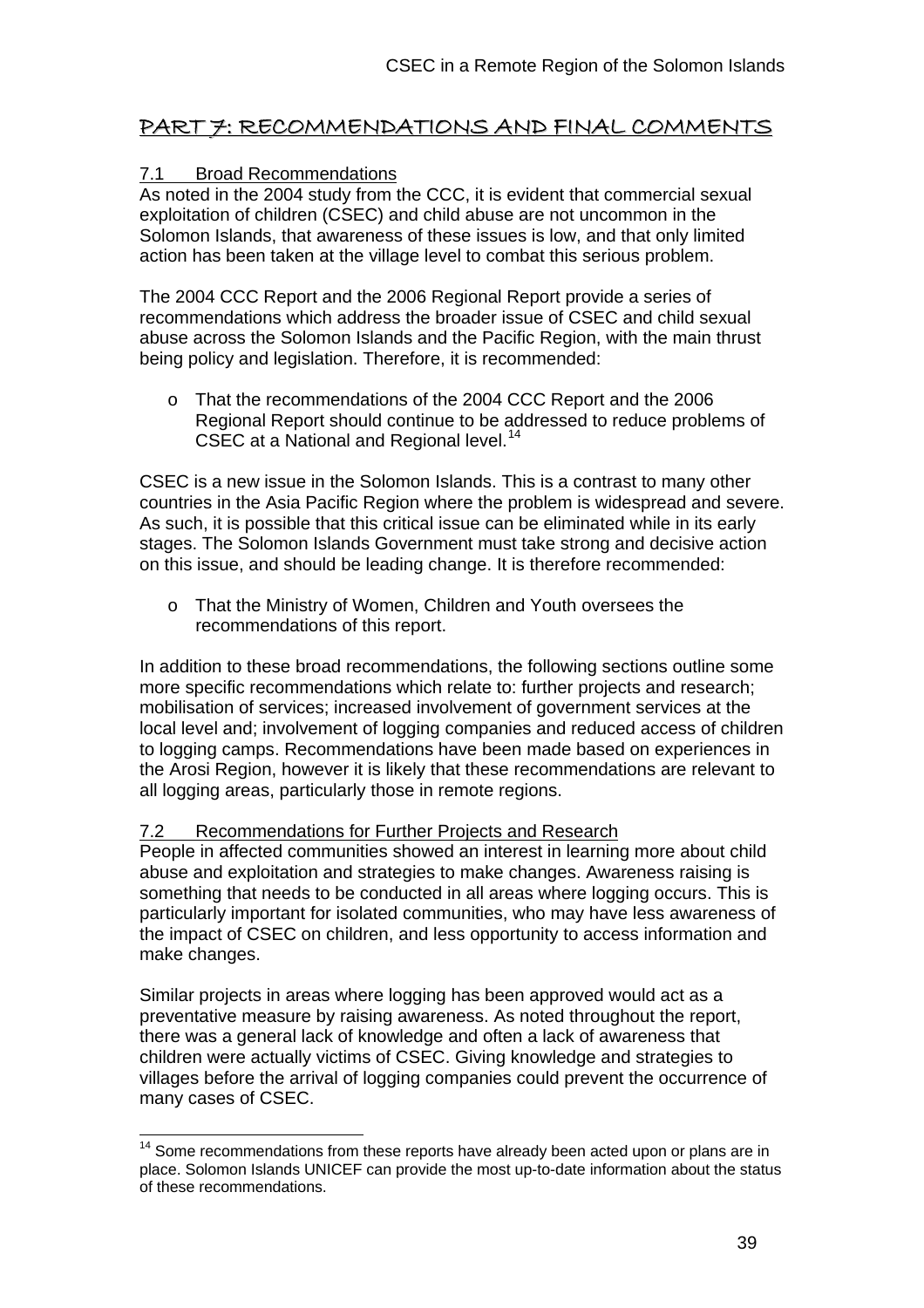The feedback and interest from the communities in this project suggest that the current project was a useful way in which to raise awareness within villages. However, an evaluation of the effectiveness of the community awareness raising conducted as part of this project is needed in order to determine whether this was an effective way to educate people and whether this lead to any behaviour changes in the villages. As previously discussed, some alterations could be useful, including:

- o one week in each location
- o one or two Brothers from the Church included in the team, and one team member to have more comprehensive legal knowledge
- o all community awareness raising components in shorter sessions
- o additional workshop activities specifically with the group which was most often victims, being females between 10 and 20 years of age
- o follow up visits

In each village visited, the team was asked when they would be returning to assist further. Time and money constraints meant that there was no follow up visit to villages, and no assistance in engaging other agencies. Once contact is made with affected communities, there needs to be an ongoing commitment to monitor and advise communities.

As child abuse victims are more likely to be abused again, this area should be addressed as a means to prevent CSEC in logging areas. Parenting skills training could also assist parents in controlling the behaviours and movements of their children, as well as improving communication within the family, so that children are more likely to report problems to their parents.

A further area for development is that of empowerment of children, particularly girls in the age range where abuse was most often occurring, being girls aged 10 to 18. Areas for such a project could include life skills training, body awareness, communication, self-esteem and assertiveness training (saying no).

There is a dire need for further research in this area. Further research should be conducted into behaviours in logging camps and surrounding villages, particularly in relation to CSEC. This will allow for an overall picture of the Solomon Islands, rather than one region only. Research should aim to establish what the incidence and nature of CSEC is in these areas and investigate further the contributing and causal factors. This research also did not investigate sexual behaviours, safe sex and sexually transmitted diseases (STI's), particularly HIV. It is unknown from this study how many of the victims were using safe sex practices, and whether the occurrence of CSEC was causing incidences of STI's and in particular HIV. It is also unknown if those children who were engaging in prostitution were then engaging in sexual behaviour with men in the village. These issues do not only apply to children, but also to prostitution and relationships which may be occurring between loggers and people of legal age. As an emerging health concern in the Solomon Islands, any avenues through which HIV may be spread in the Solomon Islands must be thoroughly investigated.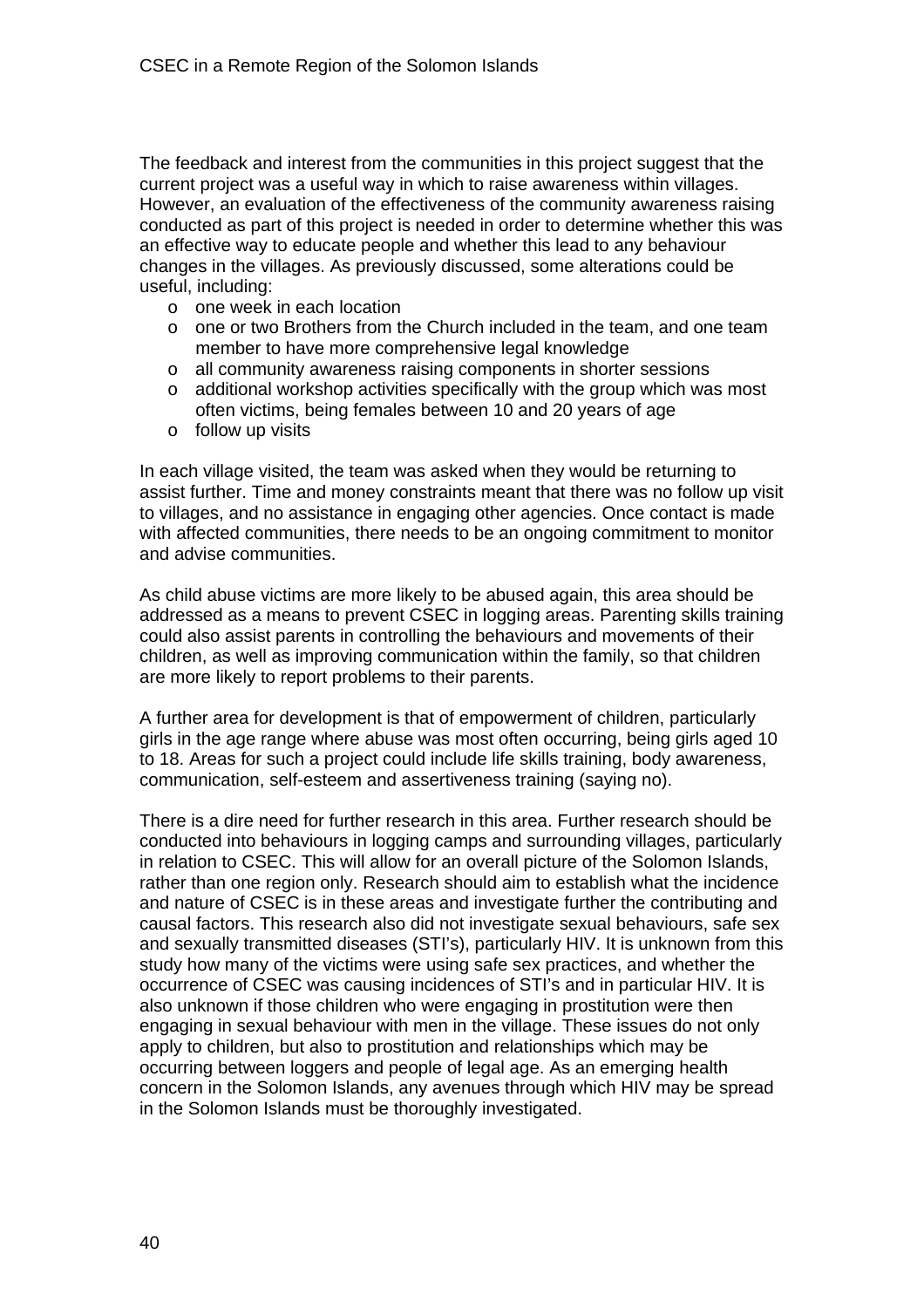<span id="page-42-0"></span>Recommendations for further project and research are as follows:

- o Awareness raising about CSEC conducted in all areas of the Solomon Islands where logging is present, with a priority for isolated communities
- o Preventative workshops in areas where logging has been approved
- o Evaluation of the effectiveness of the community awareness raising conducted in this project, and if considered effective adoption of the project presented in this paper as a useful model (with some alterations based on lessons learnt, and dependent on evaluation findings)
- o Ongoing support for affected communities
- o Development of projects which focus on reducing vulnerability of children by reducing child abuse, increasing parenting skills, and empowering children, particularly girls aged 10 to 18
- o Further research conducted in logging camps and areas across the Solomon Islands, including the incidence, nature and causes of CSEC, sexual behaviours and STI's including HIV

#### 7.3 Recommendations for Mobilisation of Services

A provincial level working group needs to be formed to mobilise agencies that can assist affected logging communities. Ones identified by the project team for the Arosi Region were Save the Children, clergy (including houses of Sisters and Brothers of the Church of Melanesia), local health services, and schools. Such a group should be represented by Solomon Islanders where possible, due to the cultural sensitivities of the topic, and be led by the grassroots services and Churches in areas where abuse is occurring.

Ideally, representatives from any relevant services should also come together and develop a review of services and a service plan for the region, including the identification of any required services they are unable to provide between them.

As local services, such organisations would most likely need support to provide services. Such support could include financial support, training support, assistance with communication between agencies and communities and other types of capacity building of staff or services. A National group could also be formed, which could assist the Provincial group based on their needs at a grassroots level, as well as advocating for change such as to policy and support to fill service gaps.

Communities should be made aware of services, including how to contact them, and what services they can provide, allowing communities to ask for further assistance.

Recommendations are as follows:

- o Establish CSEC working groups both in the Makira Province and at a National level, review services and develop a service plan
- o Support of other agencies in the local area to provide services
- o Locate other relevant services in the area and develop a service plan for the region
- o Provide information to communities about available services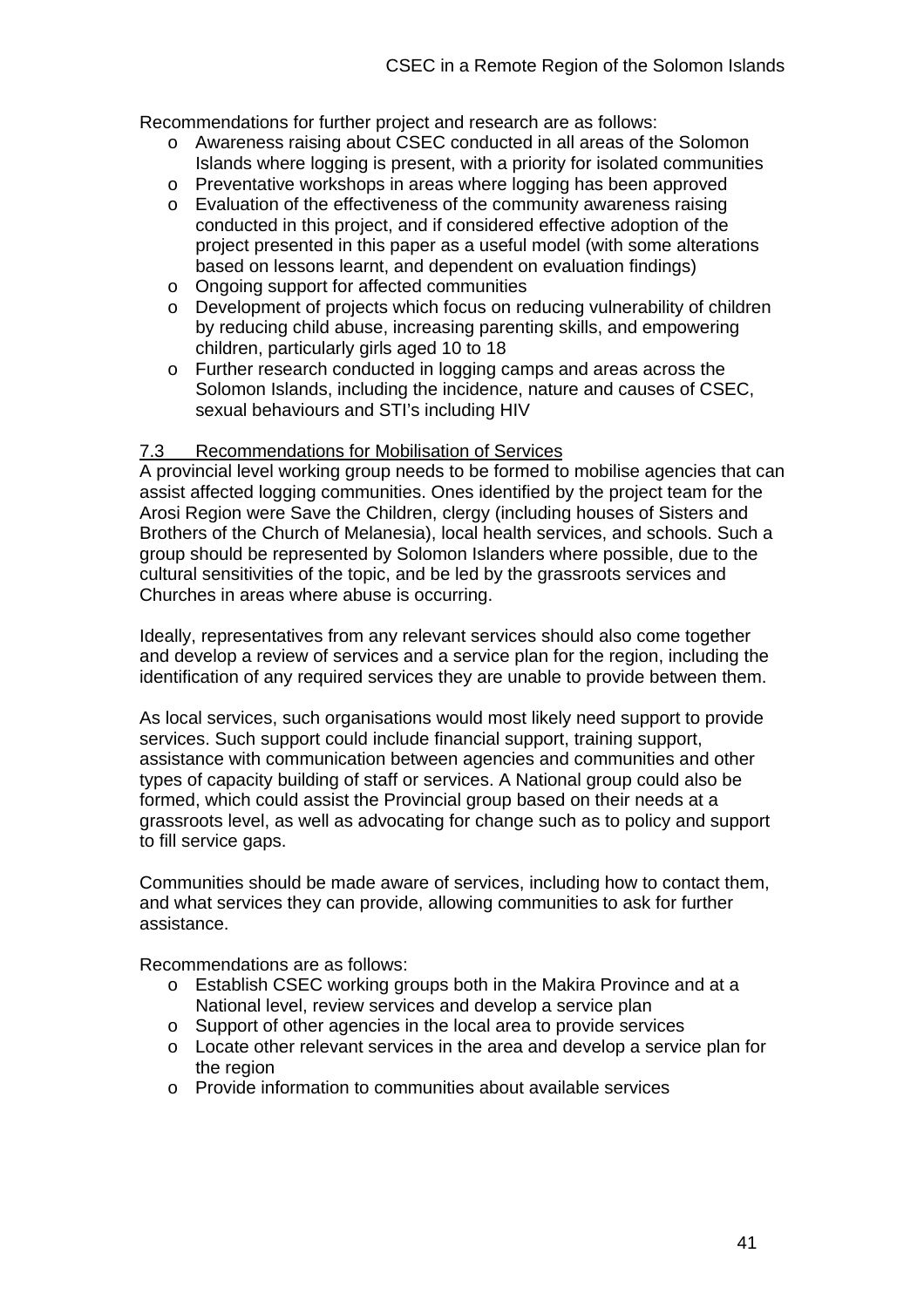#### <span id="page-43-0"></span>7.4 Recommendations for Increased Involvement of Government Services at a Local Level (Police, Social Welfare and Health Services)

Commitment from local police is essential to end illegal activities in the logging camps. Such action should include consultation with people in the villages to collect any reports of illegal activities, and both regular and unannounced visits to logging camps. Camps should be searched for evidence, including; checking the age of girls who are living with, married to or have children to loggers; questioning of housekeepers and; searches for possession of any illegal materials, particularly pornographic materials. Knowledge that police are involved in the monitoring of activities in the camp may also act as a deterrent to would-be abusers. Perhaps the most effective way to do this would be to have such activities funded by logging industry profits. A special purpose unit could be established for such purposes.

Those who have committed crimes should be reported to police, so that they cannot continue to abuse children. During the community awareness raising people asked what could be done about cases which had already occurred, and there were also several requests that the team take action in cases. Information from interviews, particularly those of ex-loggers, suggests that some of the perpetrators of CSEC were repeat offenders, and had been involved with CSEC in previous locations. It is important for the protection of children across the Solomons that villagers are encouraged to report known cases to the police. This may require support for the villagers who report any crimes. Local agencies such as Churches may be able to provide such support.

The Social Work Division of the Ministry of Health should increase their involvement in the Makira Province. Monitoring of camps should also be included in this role. While one Social Welfare Officer is being recruited, the size and inaccessibility of some areas of the Province would make this a large undertaking for one employee. Possible considerations could be increasing this recruitment to include more team members, or to consider use of volunteers. A Community Welfare Volunteer Scheme instigated by the Social Work Division is currently operating in the tsunami affected regions of Western and Choisel Provinces. The scheme involved giving training and support to community nominated volunteers to identify issues within their communities and work at finding community based solutions. If evaluation has shown this to be an affective strategy, then such a scheme could also be tailored to logging areas of Makira and possibly other Provinces.

The available health services in the Arosi region were of an exceptionally poor standard. The service was lacking in terms of facilities, staffing and ability to deal with any more than the most basic health concerns. As the only health provider in the region, it is vital that it is equipped to deal with issues affecting the health and safety of children who are at risk. A comprehensive review of the service should be conducted, and improvements made. This needs to include determining what the role of the local health services should be in providing services for victims of abuse and exploitation.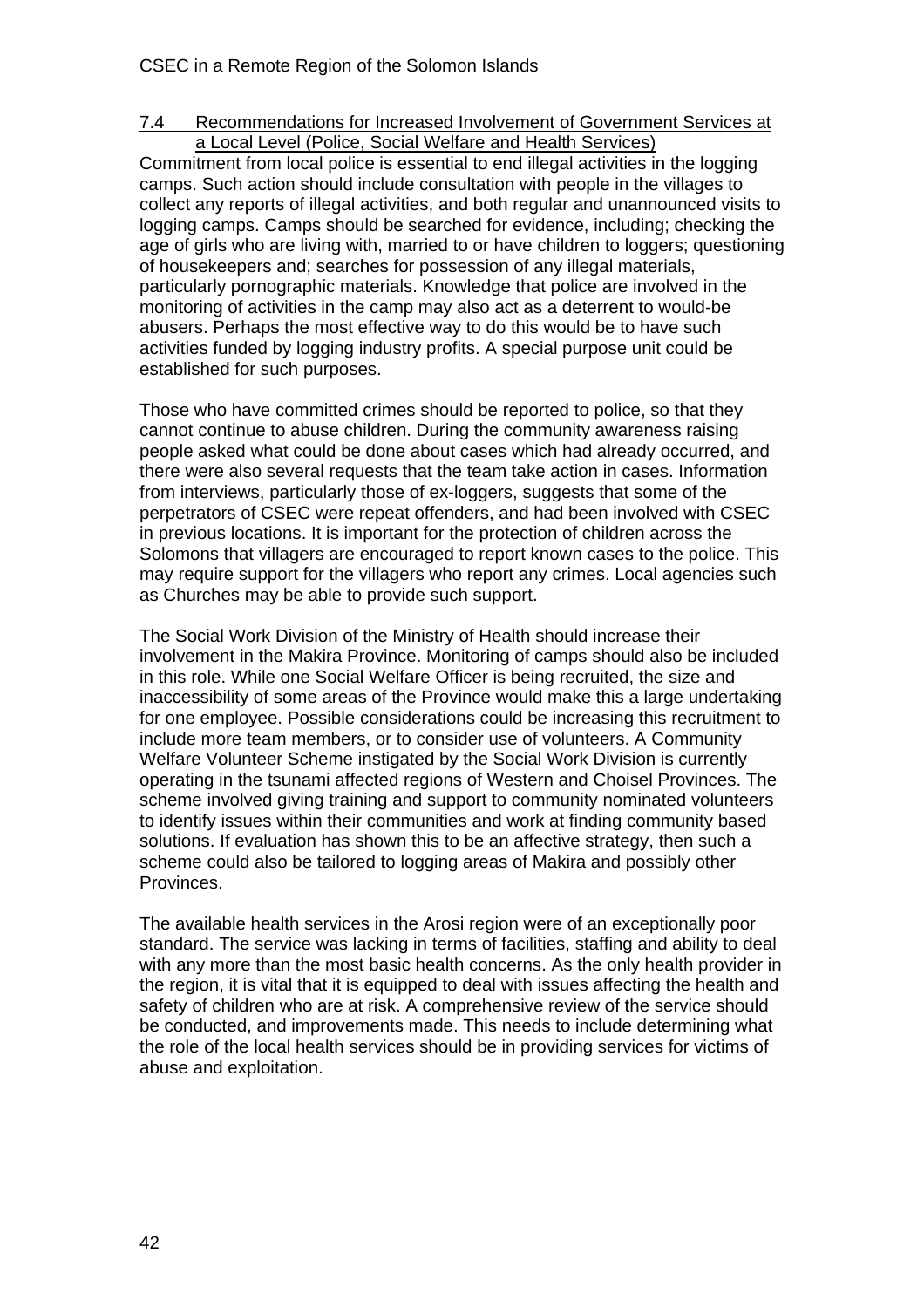<span id="page-44-0"></span>Recommendations are:

- o Monitoring of loggers by police or other governmental departments, including consultations with local community and visiting logging camps. Both regular and surprise inspections should be conducted on camps to detect any illegal activities, including incidents of CSEC and possession of pornography or any other illegal materials
- o Reporting of known cases to police, and legal action taken against perpetrators
- o An increased involvement of the Social Work Division in the Region
- o Health services in the area reviewed and improved

#### 7.5 Recommendations for Involvement of Logging Companies and Reducing Access of Children to Logging Camps

As there was no consultation with logging companies as part of this study, it is unknown if these companies are aware of the conduct of some staff. It is important that companies are consulted and are made aware of the findings of this report.

The logging camps were shown to be inappropriate for children to visit. In all villages visited, cases of CSEC were found in the nearby logging camp, and children were being given money or goods to act as facilitators for CSEC. In addition to the risk of abuse, the logging camps were unsupervised by other adults, and presented a clear safety risk by having heavy machinery and chemicals in plain view. Many of the abuse cases occurred under the guise of children working as house girls or selling market goods to loggers. Communities should be educated as to the possible risks of children spending time in the logging camps and logging ships and children should be banned from visiting or working in the camps or logging chips. If possible, such consultations should also include the logging company.

Logging companies themselves need to be included in the processes of reducing and preventing cases of CSEC in the camps. There is no knowledge by the project team of any policies which relate to the social conduct of loggers while in the Solomon Islands. A developed policy in consultation with the logging companies would allow an understanding of what conduct is expected and is allowable, both for the employees and for the villages in the vicinity.

Further action in regards to logging-related issues should be supported by legislation and policy. In addition to taking action against individuals who commit crimes, there should also be policy which places the onus on logging companies. Companies need to take the responsibility of ensuring that their employees are abiding by the law, and breaches of the law should result in penalties to those companies involved. In order for logging companies to keep their licences, they must ensure all employees- foreign and Solomon Islanders- abide by the law. If any loggers are prosecuted for child sex crimes, the licence of the logging company should be revoked and the company disallowed from working in the Solomon Islands.

Signage in logging camps, villages and entry points to the regions where logging occurs should also be put in place. Such signage should include child rights, relevant laws and penalties, and information about reporting cases. This would be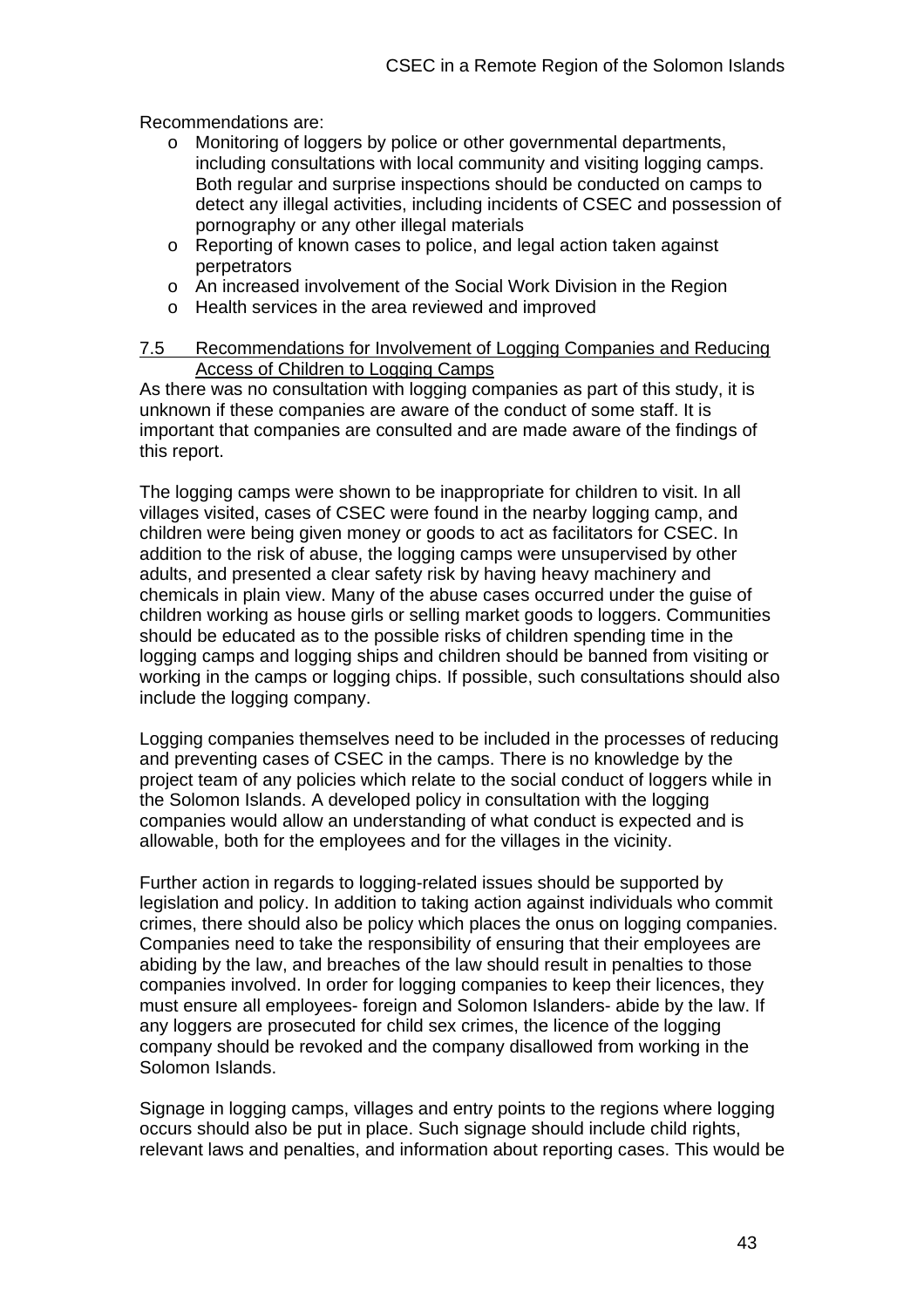<span id="page-45-0"></span>a first step in demonstrating to loggers that they do not have "free reign" in remote areas and that they must abide by Solomon Islands Law.

It is vital that children are protected against abuse in the logging camps, and that both logging companies are involved in this protection. It is therefore recommended that:

- o Logging companies are made aware of the findings of this report
- $\circ$  Communities are consulted with the aim of banning all children from logging camps and logging ships, including any work activities
- o Policy is developed in consultation with logging companies regarding conduct of loggers while in the Solomon Islands
- o Cancellation of licences for companies whose employees do not adhere to policies and Solomon Islands Law
- o Compulsory signage is displayed in all logging camps, villages with access to camps and entry points such as wharfs (permanent and temporary) and local airports, outlining relevant law and penalties, child rights and how to report cases

#### 7.6 Final Comments

This project and report represent the findings of a limited study across a small area of the Solomon Islands. The focus of the project was CSEC and the presence of the logging industry in a remote region of the Solomon Islands. However, it is clear from this small study that child abuse and CSEC do not only occur in, or due to the presence of logging companies.

During the time in the villages, Solomon Islanders who had previously worked in logging camps in other Provinces in the Solomon Islands shared their experiences with the project team, and it was stated that the same problems of prostitution and early marriage were occurring there. Local people, both within and outside of the logging industry were also identified as perpetrators of child abuse and CSEC. As such, this is not an issue specific to one group of people, or to a small cluster of logging camps.

Each Province is unique in its kastom and practises, and as such each Province would have their own set of stories, issues and concerns. Behaviours and attitudes in different logging areas and camps are likely to be similarly diverse. As such, it would be impossible at this time to speculate as to whether the Arosi region represents a more or less severe case study, or whether the findings here are typical to areas with foreign industry.

What is known, however, is that CSEC is occurring in the Solomon Islands, and that it is linked in at least some instances to the presence of foreign industry. Children, families and communities are being negatively affected. Further research, projects and programs are needed, strong action is needed and communities are in dire need of help and support.

This report alerts people in the Solomon Islands and the international community to what can and does happen when foreign industry is left unmonitored in remote areas. It is hoped that both national and international, government and nongovernment, faith based and non-faith based organisations will take action towards the protection of the children and the future of the Solomon Islands.